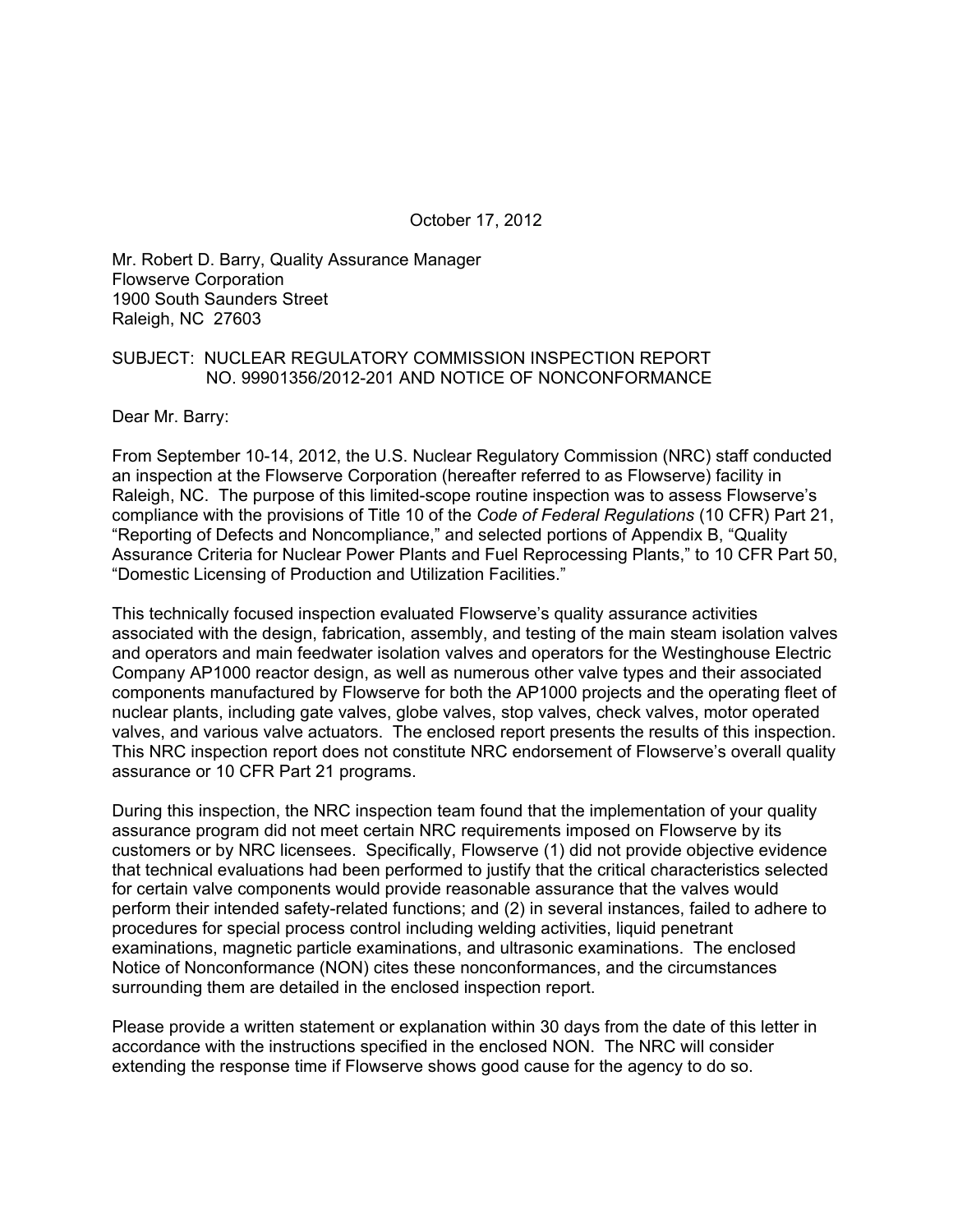#### R. Barry **- 2 -** 2 -

In accordance with 10 CFR 2.390, "Public Inspections, Exemptions, Requests for Withholding," of the NRC's "Rules of Practice," a copy of this letter, its enclosures, and your response will be made available electronically for public inspection in the NRC Public Document Room or from the NRC's Agencywide Document Access and Management System, which is accessible from the NRC Web site at: http://www.nrc.gov/reading-rm/adams.html.

To the extent possible (and if applicable), your response should not include any personal privacy, proprietary, or Safeguards Information so that it can be made available to the public without redaction. If personal privacy or proprietary information is necessary to provide an acceptable response, please provide a bracketed copy of your response that identifies the information that should be protected, as well as a redacted copy of your response that deletes such information. If you request that such material be withheld from public disclosure, you must specifically identify the portions of your response that you seek to have withheld and provide in detail the bases for your claim (e.g., explain why the disclosure of information will create an unwarranted invasion of personal privacy or provide the information required by 10 CFR 2.390(b) to support a request for withholding confidential commercial or financial information). If SGI is necessary to provide an acceptable response, please provide the level of protection described in 10 CFR 73.21, "Protection of Safeguards Information: Performance Requirements."

Sincerely,

#### */RA/*

Edward H. Roach, Chief Mechanical Vendor Branch Division of Construction Inspection and Operational Programs Office of New Reactors

Docket No.: 99901356

Enclosures:

- 1. Notice of Nonconformance
- 2. Inspection Report No. 99901356/2012-201 and Attachment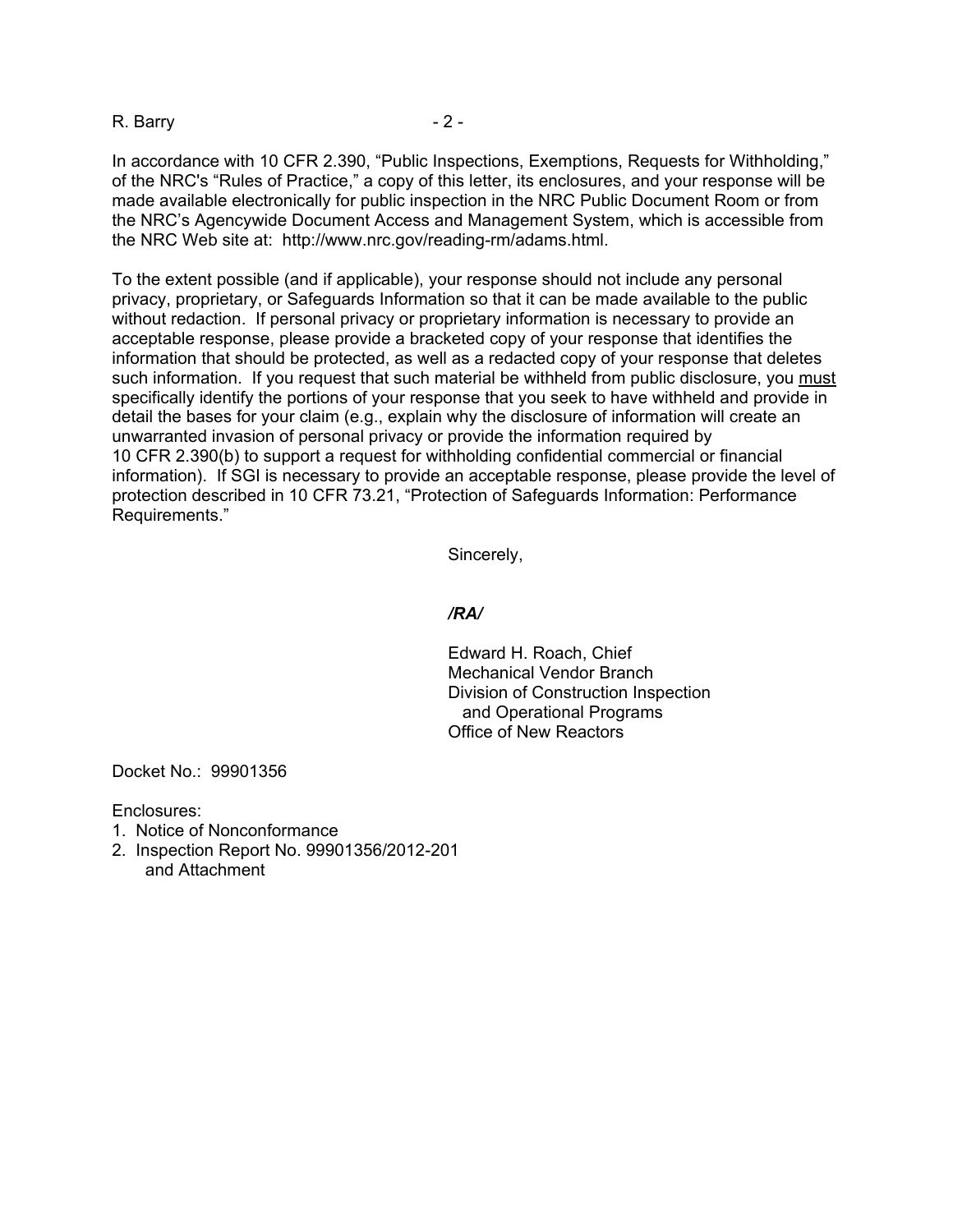#### R. Barry **1.**

In accordance with 10 CFR 2.390, "Public Inspections, Exemptions, Requests for Withholding," of the NRC's "Rules of Practice," a copy of this letter, its enclosures, and your response will be made available electronically for public inspection in the NRC Public Document Room or from the NRC's Agencywide Document Access and Management System, which is accessible from the NRC Web site at: http://www.nrc.gov/reading-rm/adams.html.

To the extent possible (and if applicable), your response should not include any personal privacy, proprietary, or Safeguards Information so that it can be made available to the public without redaction. If personal privacy or proprietary information is necessary to provide an acceptable response, please provide a bracketed copy of your response that identifies the information that should be protected, as well as a redacted copy of your response that deletes such information. If you request that such material be withheld from public disclosure, you must specifically identify the portions of your response that you seek to have withheld and provide in detail the bases for your claim (e.g., explain why the disclosure of information will create an unwarranted invasion of personal privacy or provide the information required by 10 CFR 2.390(b) to support a request for withholding confidential commercial or financial information). If SGI is necessary to provide an acceptable response, please provide the level of protection described in 10 CFR 73.21, "Protection of Safeguards Information: Performance Requirements."

Sincerely,

#### */RA/*

Edward H. Roach, Chief Mechanical Vendor Branch Division of Construction Inspection and Operational Programs Office of New Reactors

Docket No.: 99901356

Enclosures:

DISTRIBUTION:

- 1. Notice of Nonconformance
- 2. Inspection Report No. 99901356/2012-201 and Attachment

| DIJI NDUTIVN.                                             |               |                 |                 |                 |                |  |
|-----------------------------------------------------------|---------------|-----------------|-----------------|-----------------|----------------|--|
| KKavanagh                                                 |               | TSakadales      | RRasmussen      | AMcMurtray      |                |  |
| RidsNroDcipCmvb                                           |               | RidsNroDcipCqab | RidsNroDcip     | RidsNroDcipCevb |                |  |
| bbarry@flowserve.com                                      |               | <b>DHills</b>   | AP1000 CONTACTS |                 |                |  |
| <b>ADAMS Accession No.: ML12275A341</b><br><b>NRO-002</b> |               |                 |                 |                 |                |  |
| <b>OFFICE</b>                                             | NRO/DCIP/CMVB | NRO/DCIP/CMVB   | NRO/DCIP/CMVB   | NRO/DCIP/CQAB   | NRO/DCIP/CMVB  |  |
| <b>NAME</b>                                               | MVaaler       | AArmstrong      | JOrtega-Luciano | FTalbot         | YDiaz-Castillo |  |
| <b>DATE</b>                                               | 10/11/2012    | 10/11/2012      | 10/11/2012      | 10/11/2012      | 10/11/2012     |  |
| <b>OFFICE</b>                                             | NRR/DE/EPTB   | RIII/DRS/EB1    | <b>RIVEICS</b>  | NRO/DCIP/CAEB   | NRO/DCIP/CMVB  |  |
| <b>NAME</b>                                               | MFarnan       | TBilik          | AAllen          | TFrye           | ERoach         |  |
| <b>DATE</b>                                               | 10/11/2012    | 10/11/2012      | 10/11/2012      | 10/11/2012      | 10/17/2012     |  |

**OFFICIAL RECORD COPY**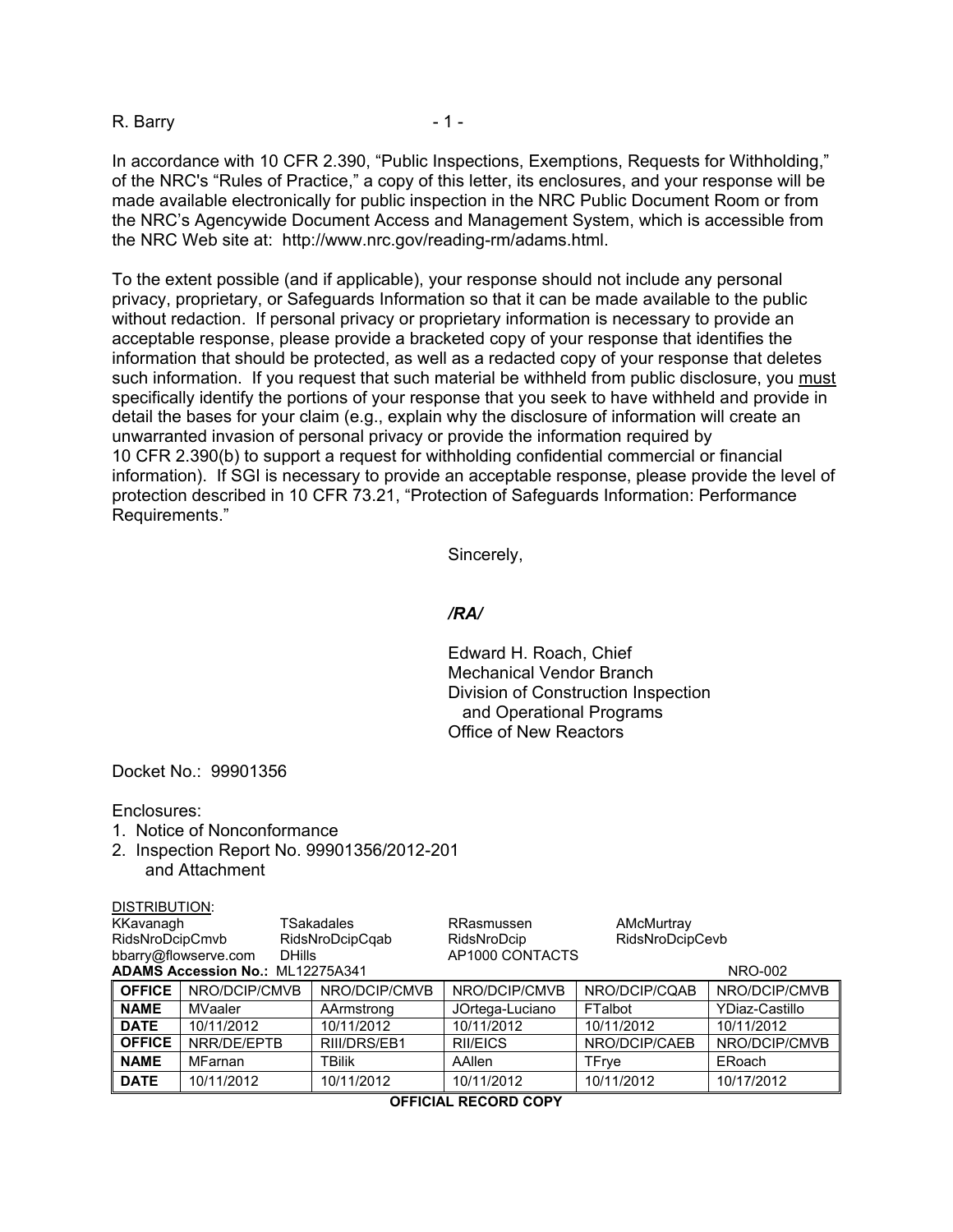#### **NOTICE OF NONCONFORMANCE**

Flowserve Corporation **Docket No. 99901356** 1900 South Saunders Street **Report No. 2012-201** Raleigh, NC 27603

Based on the results of a U.S. Nuclear Regulatory Commission (NRC) inspection conducted at the Flowserve Corporation (hereafter referred to as Flowserve) facility in Raleigh, NC, from September 10 through September 14, 2012, it appears that Flowserve did not conduct certain activities in accordance with NRC requirements that were contractually imposed upon Flowserve by its customers or by NRC licensees.

A. Criterion III, "Design Control," of Appendix B "Quality Assurance Criteria for Nuclear Power Plants and Fuel Reprocessing Plants," to Title 10 of the *Code of Federal Regulations* (10 CFR) Part 50, "Domestic Licensing of Production and Utilization Facilities," states, in part, that, "measures shall…be established for the selection and review for suitability of application of materials, parts, equipment, and processes that are essential to the safety-related functions of the structures, systems and components."

Flowserve Quality Assurance Manual, Revision 38, dated August 16, 2012, Section 7.6, "Commercial Grade Items," states, in part, that "records of the 'dedication' process are maintained," and that "the detailed requirements of the commercial grade item dedication subsystem are contained in Plant Internal Operating Procedure (PIOP) 36-41-09."

Flowserve's PIOP 36-41-09-08, "Dedication of Commercial Grade Items," Revision 8, dated June 3, 2009, Procedure Section Item 3, states, in part, that "a cognizant engineer must assure, through a technical evaluation, that the correct part number and description are specified in the Bill of Material. This process normally occurs through an investigation/evaluation of the previous like-product manufacture…[and] if changes have occurred, the evaluation must assure that the changes do not affect the form, fit, and function of the part and adequate documentation must be prepared to attest to that fact."

Contrary to the above, as of September 13, 2012, Flowserve failed to establish adequate measures for the selection and review for suitability of application of materials, parts, equipment, and processes that are essential to the safety-related functions of certain structures, systems, and components. Specifically, for eight dedication packages, Flowserve did not provide objective evidence that technical evaluations had been performed to justify that the critical characteristics selected for valve components would provide reasonable assurance that the valves would perform their intended safety-related functions.

This issue has been identified as Nonconformance 99901356/2012-201-01.

B. Criterion IX, "Control of Special Processes," of Appendix B to 10 CFR Part 50 states that "measures shall be established to assure that special processes, including welding, heat treating, and nondestructive testing, are controlled and accomplished by qualified personnel using qualified procedures in accordance with applicable codes, standards, specifications, criteria, and other special requirements."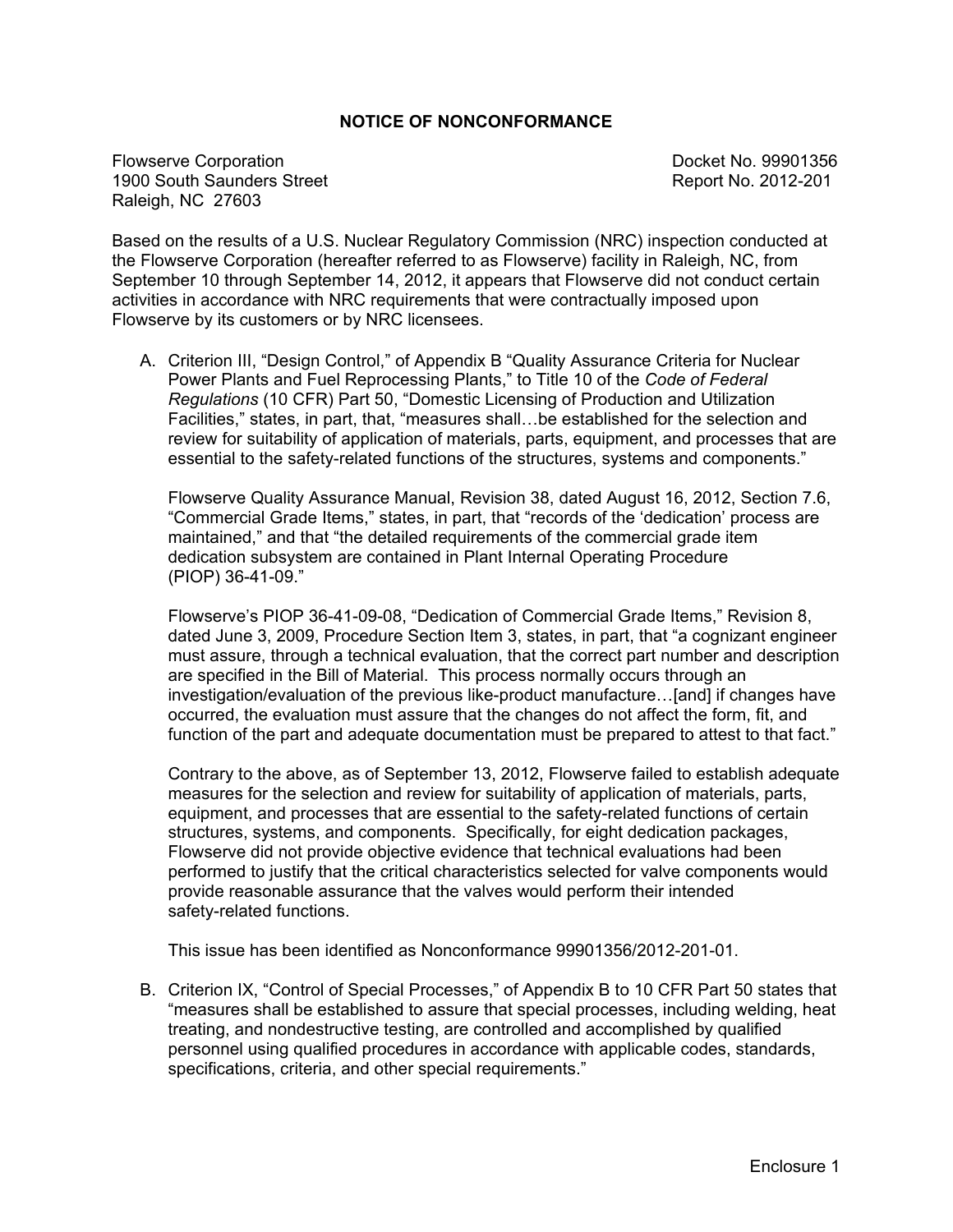Contrary to the above, as of September 13, 2012, Flowserve failed to control special processes in accordance with qualified procedures. Specifically:

- 1. Flowserve exceeded the maximum weld bead thickness of 1/8-inch specified in Welding Procedure Specification (WPS) P8-123, "Fillet, Groove, and Repair Welding of P8 Materials per [American Society of Mechanical Engineers] (ASME) III Without [Post-Weld Heat Treatment]," Revision 2, dated May 15, 2009, for a base-metal weld repair to an 8-inch swing check-valve body machined surface. In addition, foreign material in the form of a calcium carbonate based material designed to reduce weld spatter was present within the 2-inch weld exclusion zone, contrary to the requirements specified in WPS P8-123.
- 2. Flowserve's nondestructive evaluation (NDE) examiner failed to perform a post-emulsification liquid penetrant examination on the correct area of interest for an 8-inch gate valve body casting, as specified by Method Specification (MS) 1151NW, "Liquid Penetrant Examination of Materials Used in Valve Applications for ASME Code," Revision 1, dated February 3, 2011.
- 3. Flowserve's NDE examiner failed to use a "gentle air stream" during a magnetic particle examination (MT) for a hemispherical head and weld of a 24-inch gate valve, as specified by MS 1025EN, "Dry Magnetic Particle of Ferro Magnetic Materials - Prod and Yoke Methods," Revision 3, dated April 13, 2010. The excessive air pressure used removed the lightly held magnetic particles that could have revealed rejectable indications.

In addition, the NDE examiner set up the MT equipment to meet the minimum amperage for the prod spacing (700 amps), but the amperage decreased to 650 amps of that required by MS 1025EN by the conclusion of the examination as a result of the failure to clean and dress the prod tips.

4. Flowserve's NDE examiner failed to perform an ultrasonic examination on the entire volume for four, 8-inch feedwater valve stems, as specified by MS 1029NE-B, "Ultrasonic Examination of Forgings and Bars for Use in Nuclear ASME Section III Applications," Revision 9, dated January 11, 2007, where the valve stems were not prepped for the required full straight-beam ultrasonic examination and the inspection was performed on an unacceptable surface, which prevented an inspection of the entire volume of the valve stems.

These issues have been identified as Nonconformance 99901356/2012-201-02.

Please provide a written statement or explanation to the U.S. Nuclear Regulatory Commission, ATTN: Document Control Desk, Washington, DC 20555-0001, with a copy to the Chief, Construction Mechanical Vendor Branch, Division of Construction Inspection and Operational Programs, Office of New Reactors, within 30 days of the date of the letter transmitting this Notice of Nonconformance. This reply should be clearly marked as a "Reply to a Notice of Nonconformance" and should include for each noncompliance: (1) the reason for the noncompliance or, if contested, the basis for disputing the noncompliance; (2) the corrective steps that have been taken and the results achieved; (3) the corrective steps that will be taken to avoid further noncompliance; and (4) the date when the corrective action will be completed. Where good cause is shown, the NRC will consider extending the response time.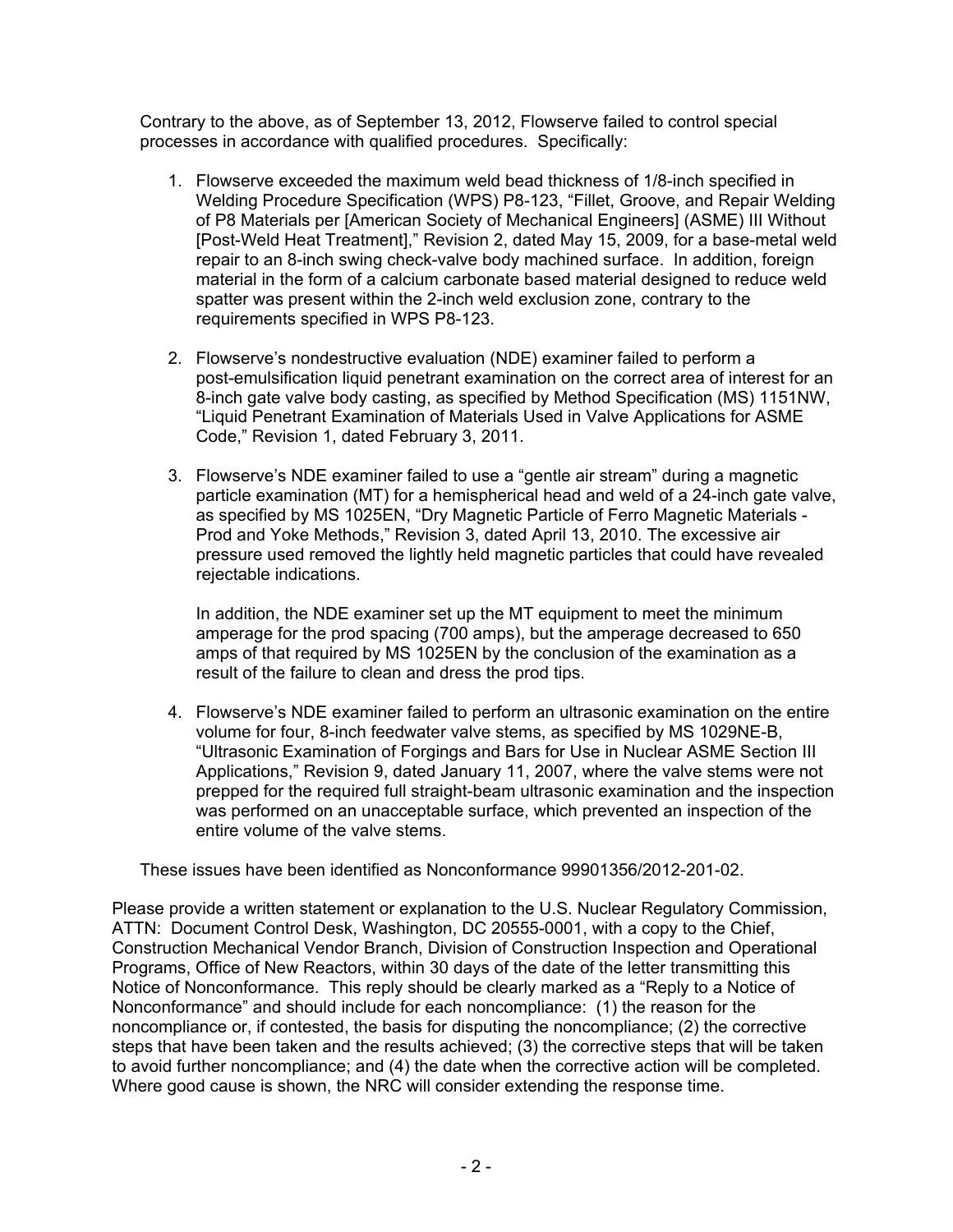Because your response will be made available electronically for public inspection in the NRC Public Document Room or from the NRC's Agencywide Documents Access and Management System, which is accessible from the NRC Web site at http://www.nrc.gov/readingrm/adams.html, to the extent possible it should not include any personal privacy, proprietary, or Safeguards Information (SGI) so that the agency can make it available to the public without redaction. If personal privacy or proprietary information is necessary to provide an acceptable response, then please provide a bracketed copy of your response that identifies the information that should be protected and a redacted copy of your response that deletes such information. If you request that such material be withheld, you must specifically identify the portions of your response that you seek to have withheld and provide in detail the bases for your claim of withholding (e.g., explain why the disclosure of information would create an unwarranted invasion of personal privacy or provide the information required by 10 CFR 2.390(b) to support a request for withholding confidential commercial or financial information). If SGI is necessary to provide an acceptable response, please provide the level of protection described in 10 CFR 73.21, "Protection of Safeguards Information: Performance Requirements"

Dated this 17th day of October 2012.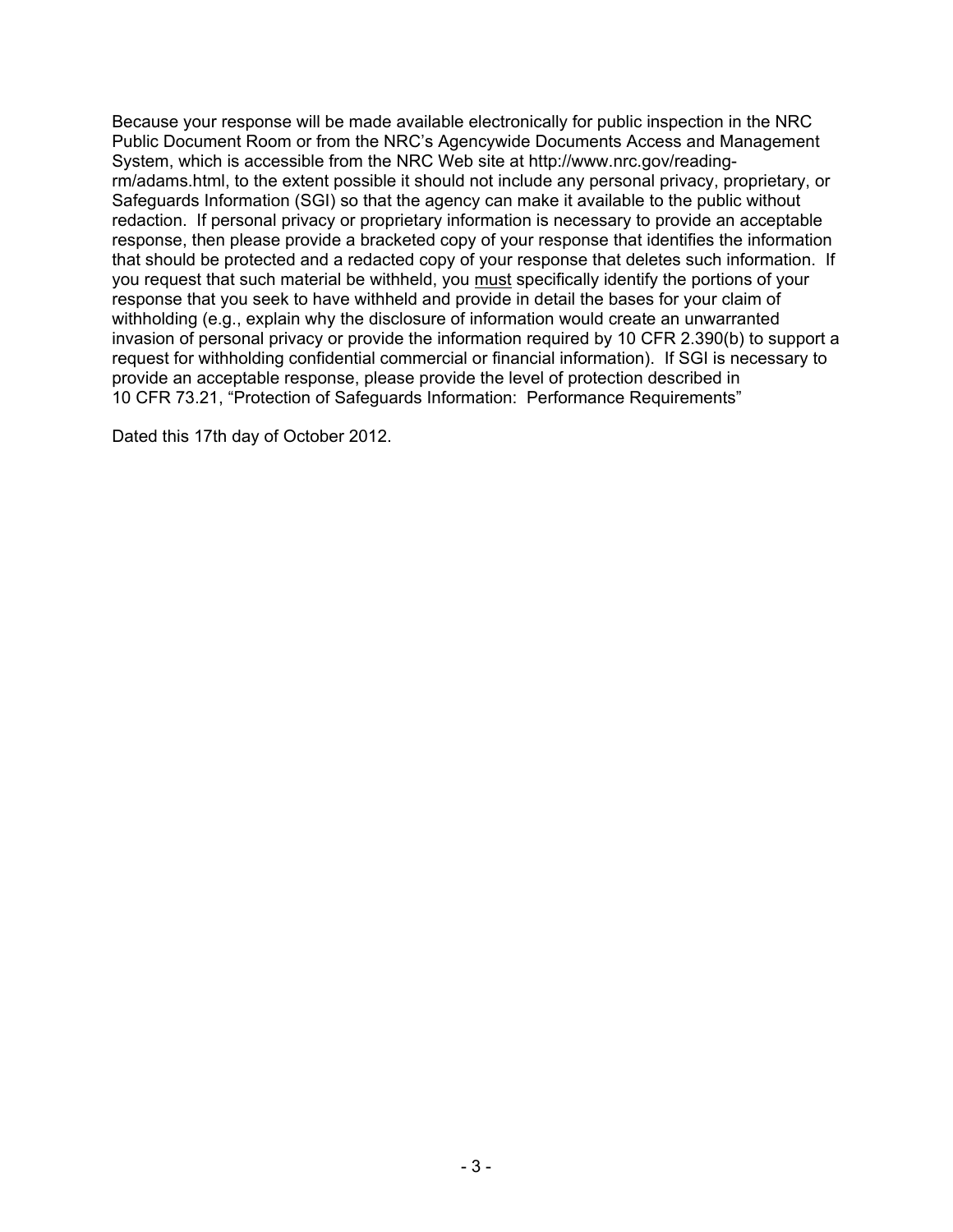#### **U.S. NUCLEAR REGULATORY COMMISSION OFFICE OF NEW REACTORS DIVISION OF CONSTRUCTION INSPECTION AND OPERATIONAL PROGRAMS VENDOR INSPECTION REPORT**

| Docket No.:                       | 99901356                                                                                                                                                                                                                                                                                                                                                                                                                                                                                                                                                                                                                                                                                                                                                      |                                                                                                                                 |  |  |
|-----------------------------------|---------------------------------------------------------------------------------------------------------------------------------------------------------------------------------------------------------------------------------------------------------------------------------------------------------------------------------------------------------------------------------------------------------------------------------------------------------------------------------------------------------------------------------------------------------------------------------------------------------------------------------------------------------------------------------------------------------------------------------------------------------------|---------------------------------------------------------------------------------------------------------------------------------|--|--|
| Report No.:                       | 99901356/2012-201                                                                                                                                                                                                                                                                                                                                                                                                                                                                                                                                                                                                                                                                                                                                             |                                                                                                                                 |  |  |
| Vendor:                           | <b>Flowserve Corporation</b><br>1900 South Saunders Street<br>Raleigh, NC 27603                                                                                                                                                                                                                                                                                                                                                                                                                                                                                                                                                                                                                                                                               |                                                                                                                                 |  |  |
| Vendor Contact:                   | Mr. Robert D. Barry<br><b>Quality Assurance Manager</b><br>Telephone: (919) 831-3366<br>E-mail: bbarry@flowserve.com                                                                                                                                                                                                                                                                                                                                                                                                                                                                                                                                                                                                                                          |                                                                                                                                 |  |  |
| <b>Nuclear Industry Activity:</b> | The Flowserve Corporation is an American Society of Mechanical<br>Engineers certificate holder with a scope of supply that includes<br>design, fabrication, assembly and testing of valves, and flow<br>control devices for safety-related applications, including<br>commercial grade dedication activities for parts, repairs, and<br>services for existing installations. Flowserve has been contracted<br>by the Westinghouse Electric Company to design and fabricate<br>main steam isolation valves, and main feed water isolation valves,<br>as well as the associated operators for the AP1000 reactor<br>design, and provides numerous other valve types and<br>components to both the AP1000 projects and the operating fleet of<br>nuclear plants. |                                                                                                                                 |  |  |
| <b>Inspection Dates:</b>          | September 10-14, 2012                                                                                                                                                                                                                                                                                                                                                                                                                                                                                                                                                                                                                                                                                                                                         |                                                                                                                                 |  |  |
| Inspection Team Leader:           | Yamir Diaz-Castillo                                                                                                                                                                                                                                                                                                                                                                                                                                                                                                                                                                                                                                                                                                                                           | NRO/DCIP/CMVB                                                                                                                   |  |  |
| <b>Inspection Team Members:</b>   | Aaron Armstrong<br>Jonathan Ortega-Luciano<br>Marlayna Vaaler<br><b>Frank Talbot</b><br>Michael Farnan<br>Tom Bilik<br>Alma Allen                                                                                                                                                                                                                                                                                                                                                                                                                                                                                                                                                                                                                             | NRO/DCIP/CMVB<br>NRO/DCIP/CMVB<br>NRO/DCIP/CMVB<br>NRO/DCIP/CQAB<br>NRR/DE/EPTB<br><b>RGN III/DRS/EB1</b><br><b>RGN II/EICS</b> |  |  |
| Approved by:                      | Edward H. Roach, Chief<br><b>Mechanical Vendor Branch</b><br>Division of Construction Inspection<br>and Operational Programs<br>Office of New Reactors                                                                                                                                                                                                                                                                                                                                                                                                                                                                                                                                                                                                        |                                                                                                                                 |  |  |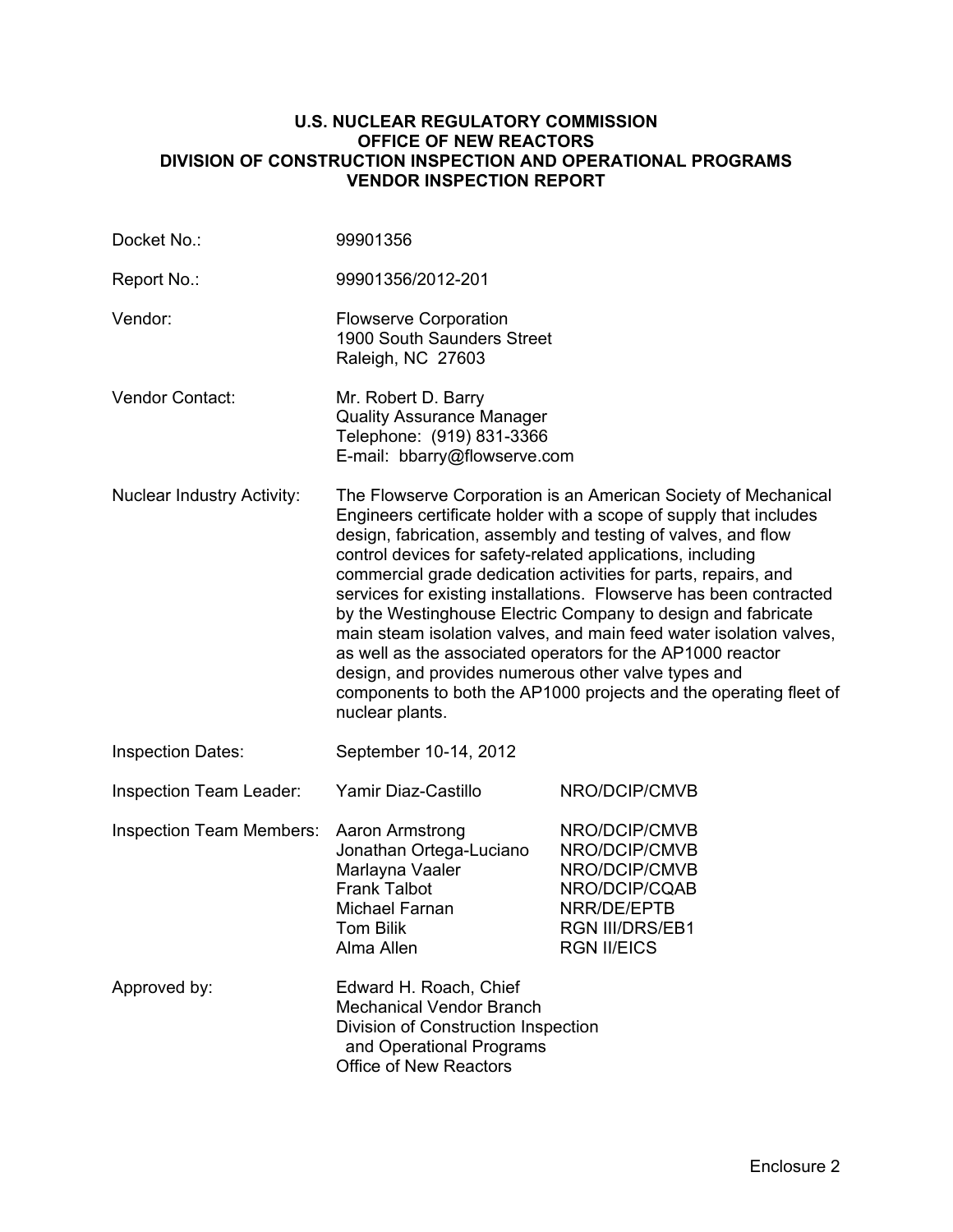## **EXECUTIVE SUMMARY**

Flowserve Corporation 99901356/2012-201

The U.S. Nuclear Regulatory Commission (NRC) conducted this inspection to verify that the Flowserve Corporation (hereafter referred to as Flowserve) implemented an adequate quality assurance (QA) program that complies with the requirements of Appendix B, "Quality Assurance Criteria for Nuclear Power Plants and Fuel Reprocessing Plants," to Title 10 of the *Code of Federal Regulations* (10 CFR) Part 50, "Domestic Licensing of Production and Utilization Facilities." In addition, the NRC inspection also verified that Flowserve implemented a program under 10 CFR Part 21, "Reporting of Defects and Noncompliance," that met the NRC's regulatory requirements. The NRC inspection team conducted the inspection at the Flowserve facility in Raleigh, NC from September 10-14, 2012.

This technically focused inspection evaluated Flowserve's quality assurance activities associated with the design, fabrication, assembly, and testing of the main steam isolation valves (MSIVs) and operators, and main feedwater isolation valves (MFIVs) and operators for the Westinghouse Electric Company (WEC) AP1000 reactor design, as well as numerous other valve types and their associated components manufactured by Flowserve for both the AP1000 projects and the operating fleet of nuclear plants, including gate valves, globe valves, stop valves, check valves, motor operated valves, and various valve actuators. There were no Inspections, Tests, Analyses, and Acceptance Criteria associated with the valves evaluated during this inspection.

During the inspection, the NRC inspection team specifically observed:

- Commercial grade dedication (CGD) activities for an 1215 steel threaded shaft collar and 50 stainless steel Belleville springs, including dimensional verification, strength testing, the positive material identification (PMI) technique, and hardness testing.
- Hydrostatic and functional testing for WEC AP1000 PV03 NPS 3 manually operated gate, stop, check, and swing check valves.
- Hydrostatic, pneumatic, and functional testing for an A-180 actuator.
- Valve BK-486 being tested in accordance with the Flowserve procedures, as well as Flowserve's implementation of its nonconformance and corrective action process for issues identified during this testing activity.
- Various welding activities, including shielded metal arc welding of a base-metal weld repair to an 8-inch swing check-valve body machined surface and hard facing gas tungsten arc welding on the guide rails of a 4-inch flex wedge gate valve.
- Numerous nondestructive testing activities, including a liquid dye penetrant (PT) examination on the machined surfaces of an 8-inch gate valve body casting, a magnetic particle (MT) examination on the hemispherical head and weld of a 24-inch gate valve (MSIV), and an ultrasonic (UT) examination on four 8-inch feedwater valve stems.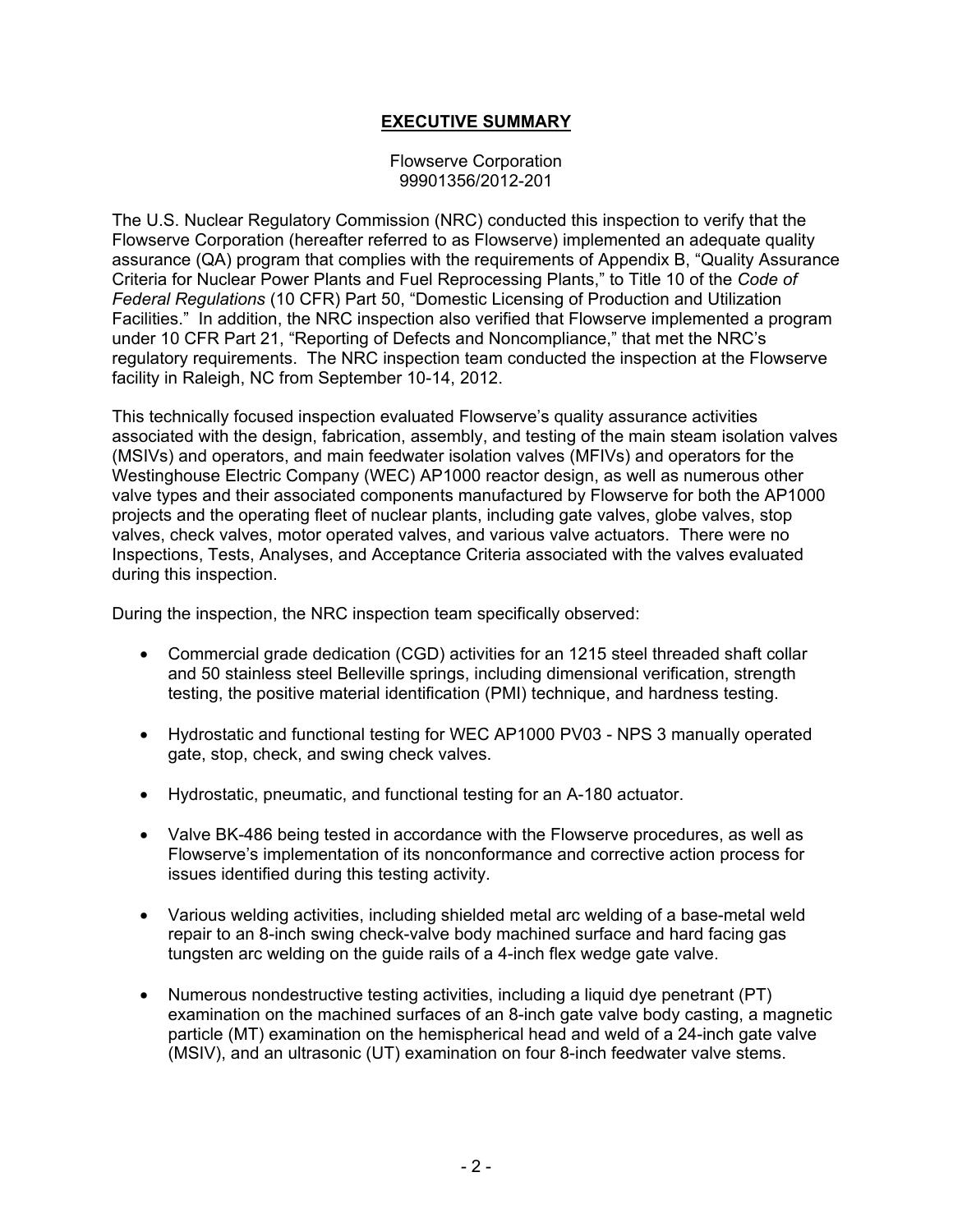- Receipt inspection activities associated with a 3-inch check valve seat, a gate valve casting, and two valve bonnet castings.
- Verification activities for various measuring and test equipment (M&TE) devices at the Flowserve calibration laboratory, the physical inspection receiving station, various test work stations, the forge steel work station, and the small and large cast work stations. The M&TE devices examined included a Mitutoyo caliper, a Honeywell Scale Potentiometer, a digital caliper, three heat treatment furnaces and two vacuum furnaces.
- Flowserve's process for categorizing and dispositioning nonconformances and corrective actions during the daily Material Review Board meeting.

The following regulations served as the bases for the NRC inspection:

- Appendix B to 10 CFR Part 50
- 10 CFR Part 21

During the course of this inspection, the NRC inspection team implemented Inspection Procedure (IP) 43002, "Routine Inspections of Nuclear Vendors," dated April 25, 2011, IP 43004, "Inspection of Commercial-Grade Dedication Programs," dated April 25, 2011, and IP 36100, "Inspection of 10 CFR Parts 21 and 50.55(e) Programs for Reporting Defects and Noncompliance," dated February 13, 2012.

The NRC conducted its last inspection at Flowserve's facility in Raleigh, NC, in July 2009, and it documented the results in Inspection Report 99901356/2009-201, dated August 18, 2009. The report documented one violation of NRC requirements and one nonconformance to NRC requirements that were contractually imposed upon Flowserve by its customers. This inspection report documents the NRC's follow-up on Flowserve's implementation of corrective actions for these issues.

With the exception of the nonconformances described below, the NRC inspection team concluded that Flowserve's quality assurance policies and procedures comply with the applicable requirements of 10 CFR Part 21 and Appendix B to 10 CFR Part 50, and that Flowserve personnel are implementing these policies and procedures effectively. The results of this inspection are summarized below.

## 10 CFR Part 21 Program

The NRC inspection team concluded that Flowserve is implementing its 10 CFR Part 21 program in accordance with the regulatory requirements of 10 CFR Part 21. Based on the limited sample of documents reviewed, the NRC inspection team also determined that Flowserve is implementing its policies and procedures associated with the 10 CFR Part 21 program. No findings of significance were identified.

#### Training and Qualification of Personnel

The NRC inspection team concluded that Flowserve is implementing its training and qualification program in accordance with the regulatory requirements of Criterion II, "Quality Assurance Program," of Appendix B to 10 CFR Part 50. Based on the limited sample of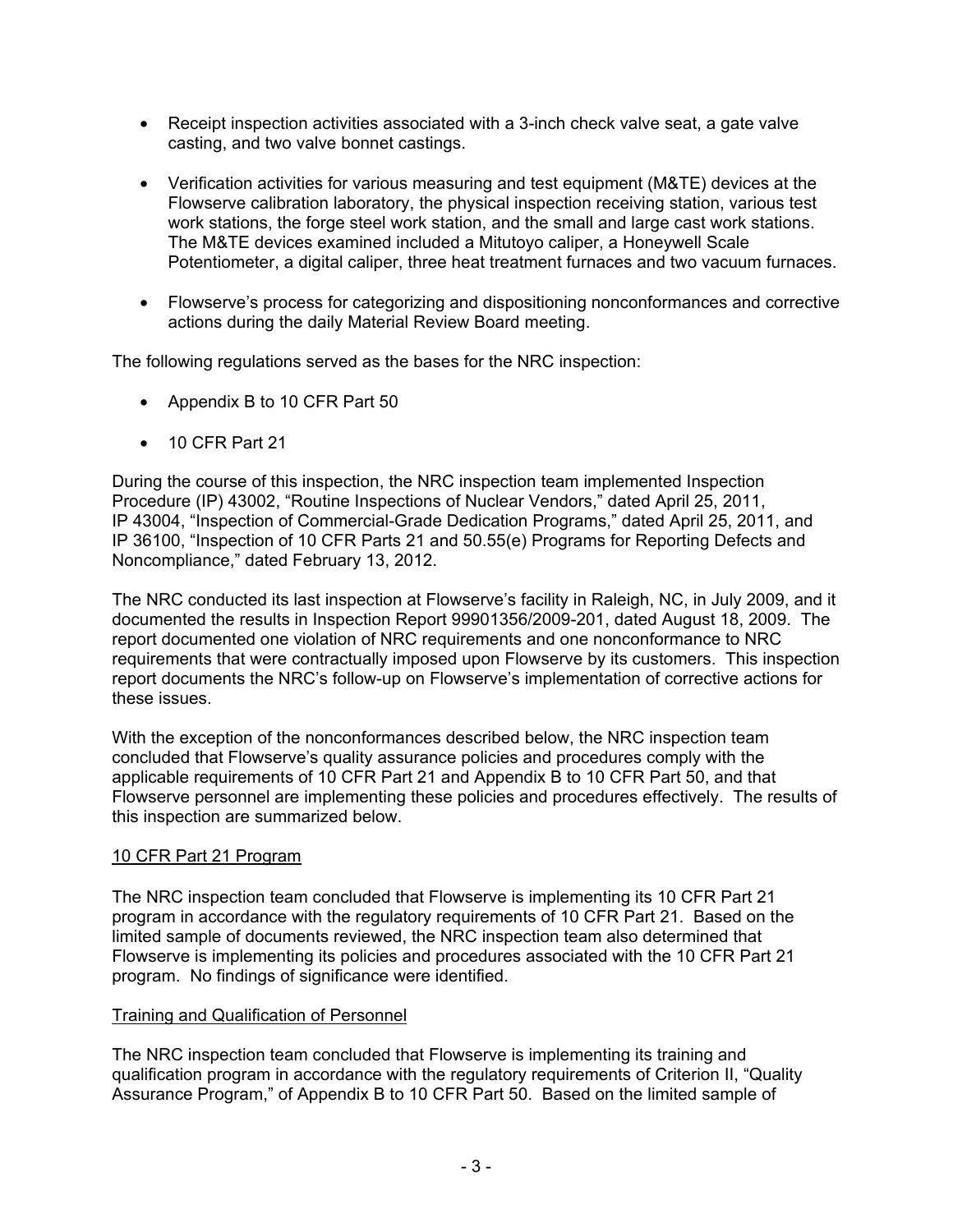documents reviewed, the NRC inspection team also determined that Flowserve is implementing its policies and procedures associated with the training and qualification program. No findings of significance were identified.

## Design Control

The NRC inspection team issued Nonconformance 99901356/2012-201-01 in association with Flowserve's failure to implement the regulatory requirements of Criterion III, "Design Control," of Appendix B to 10 CFR Part 50. Nonconformance 9901356/2012-201-01 cites Flowserve for failing to establish adequate measures for the selection and review for suitability of application of materials, parts, equipment, and processes that are essential to the safety-related functions of certain structures, systems, and components. Specifically, the NRC inspection team identified that for the eight CGD packages reviewed, Flowserve did not provide objective evidence that technical evaluations had been performed to justify that the critical characteristics selected for valve components would provide reasonable assurance that the valves would perform their intended safety-related functions.

## Oversight of Contracted Activities

The NRC inspection team concluded that Flowserve is implementing its oversight of contracted activities in accordance with the regulatory requirements of Criterion IV, "Procurement Document Control," and Criterion VII, "Control of Purchased Material, Equipment, and Services," of Appendix B to 10 CFR Part 50. Based on the limited sample of documents reviewed, the NRC inspection team also determined that Flowserve is implementing its policies and procedures associated with the oversight of contracted activities. No findings of significance were identified.

## Control of Special Processes

The NRC inspection team issued Nonconformance 99901356/2012-201-02 in association with four examples of Flowserve's failure to implement the regulatory requirements of Criterion IX, "Control of Special Processes," of Appendix B to 10 CFR Part 50. Specifically, Nonconformance 9901356/2012-201-02 cites Flowserve for failing to assure that workers (1) welded per established parameters; (2) performed a PT examination on the correct area of interest; (3) performed a MT examination with adequate amperes; and (4) performed a UT examination on an acceptable surface, as specified by the associated Flowserve procedures.

## Test Control

The NRC inspection team concluded that Flowserve is implementing its test control program in accordance with the regulatory requirements of Criterion XI, "Test Control," of Appendix B to 10 CFR Part 50. Based on the limited sample of documents reviewed, the NRC inspection team also determined that Flowserve is implementing its policies and procedures associated with the test control program. No findings of significance were identified.

## Control of Measuring and Test Equipment

The NRC inspection team concluded that Flowserve is implementing its measuring and test equipment (M&TE) program in accordance with the regulatory requirements of Criterion XII, "Control of Measuring and Test Equipment," of Appendix B to 10 CFR Part 50. Based on the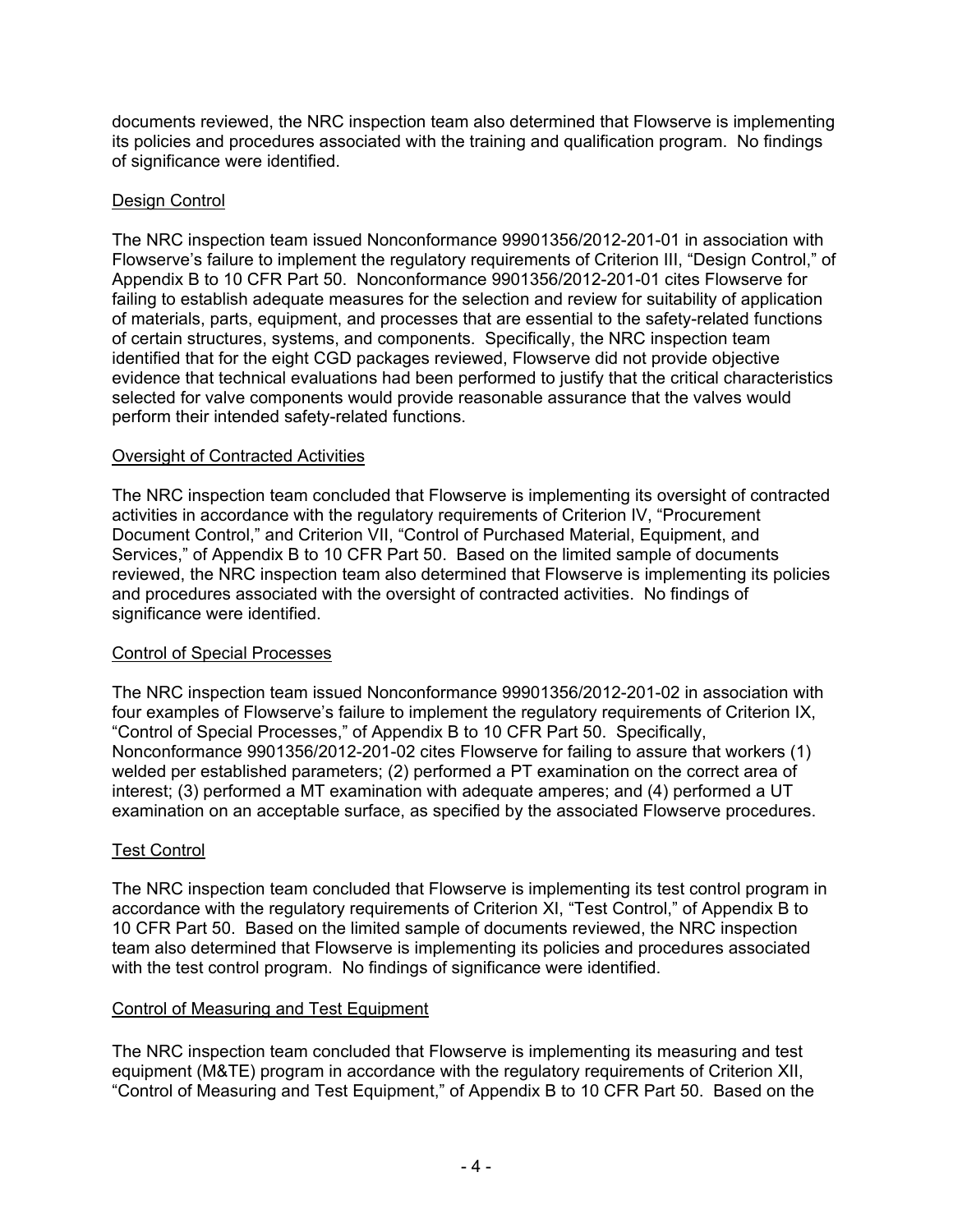limited sample of documents reviewed, the NRC inspection team also determined that Flowserve is implementing its policies and procedures associated with the M&TE program. No findings of significance were identified.

#### Nonconforming Materials, Parts, or Components

The NRC inspection team concluded that Flowserve is implementing its nonconforming materials, parts, or components program in accordance with the regulatory requirements of Criterion XV, "Nonconforming Materials, Parts, or Components," of Appendix B to 10 CFR Part 50. Based on the limited sample of documents reviewed, the NRC inspection team also determined that Flowserve is implementing its policies and procedures associated with the control of nonconforming materials, parts, or components. No findings of significance were identified.

#### Corrective Action

The NRC inspection team concluded that Flowserve is implementing its corrective action program in accordance with the regulatory requirements of Criterion XVI, "Corrective Action," of Appendix B to 10 CFR Part 50. Based on the limited sample of documents reviewed, the NRC inspection team also determined that Flowserve is implementing its policies and procedures associated with the corrective action program. No findings of significance were identified.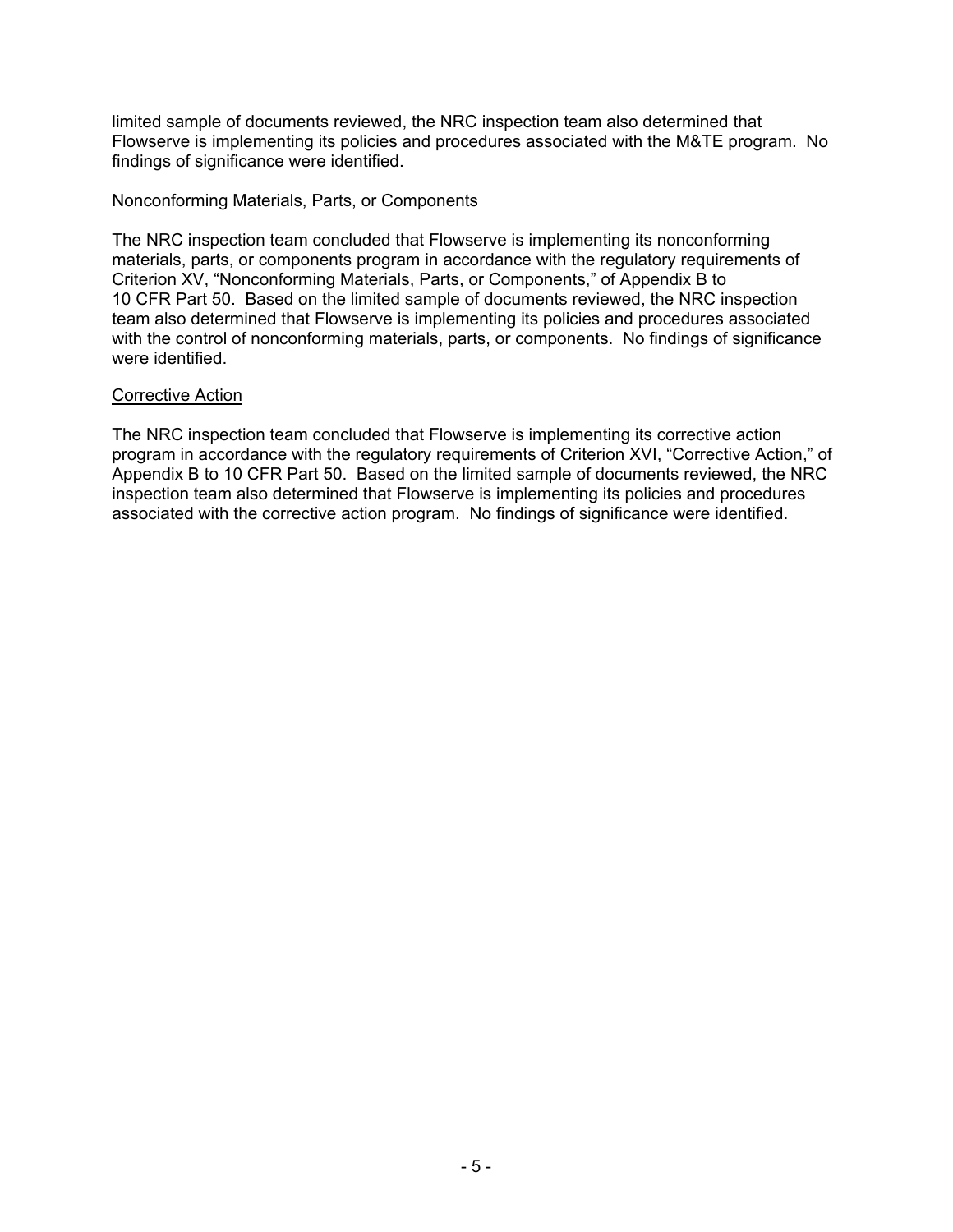## **REPORT DETAILS**

The Nuclear Regulatory Commission (NRC) inspection team observed various activities related to Flowserve's quality assurance activities associated with the design, fabrication, assembly, and testing of the main steam isolation valves (MSIV) and operators, and main feedwater isolation valves (MFIV) and operators for the Westinghouse Electric Company (WEC) AP1000 pressurized water reactor design, as well as numerous other valve types and their associated components manufactured by Flowserve for both the AP1000 projects and the operating fleet of nuclear plants, including gate and globe valves, stop and check valves, motor operated valves, and various valve actuators. There were no Inspections, Tests, Analyses, and Acceptance Criteria associated with the valves evaluated during this inspection.

During the inspection, the NRC inspection team specifically observed:

- Commercial grade dedication (CGD) activities for an 1215 steel threaded shaft collar and 50 stainless steel Belleville springs, including dimensional verification, strength testing, the positive material identification (PMI) technique, and hardness testing.
- Hydrostatic and functional testing for WEC AP1000 PV03 NPS 3 manually operated gate, stop, check, and swing check valves.
- Hydrostatic, pneumatic, and functional testing for an A-180 actuator.
- Valve BK-486 being tested in accordance with the Flowserve procedures, as well as Flowserve's implementation of its nonconformance and corrective action process for issues identified during this testing activity.
- Various welding activities, including shielded metal arc welding (SMAW) of a base-metal weld repair to an 8-inch swing check-valve body machined surface and hard facing (GTAW) on the guide rails of a 4-inch flex wedge gate valve.
- Numerous nondestructive testing activities, including a penetrant examination (PT) examination on the machined surfaces of an 8-inch gate valve body casting, a magnetic particle examination (MT) examination on the hemispherical head and weld of a 24-inch gate valve, and a ultrasonic (UT) examination on four, 8-inch feedwater valve stems.
- Receipt inspection activities associated with a 3-inch check valve seat, a gate valve casting, and two valve bonnet castings.
- Verification activities for various measuring and test equipment (M&TE) devices at the Flowserve calibration laboratory, the physical inspection receiving station, various test work stations, the forge steel work station, and the small and large cast work stations. The M&TE devices examined included a Mitutoyo caliper, a Honeywell Scale Potentiometer, a digital caliper, three heat treatment furnaces and two vacuum furnaces.
- Flowserve's process for categorizing and dispositioning nonconformances and corrective actions during the daily MRB meeting.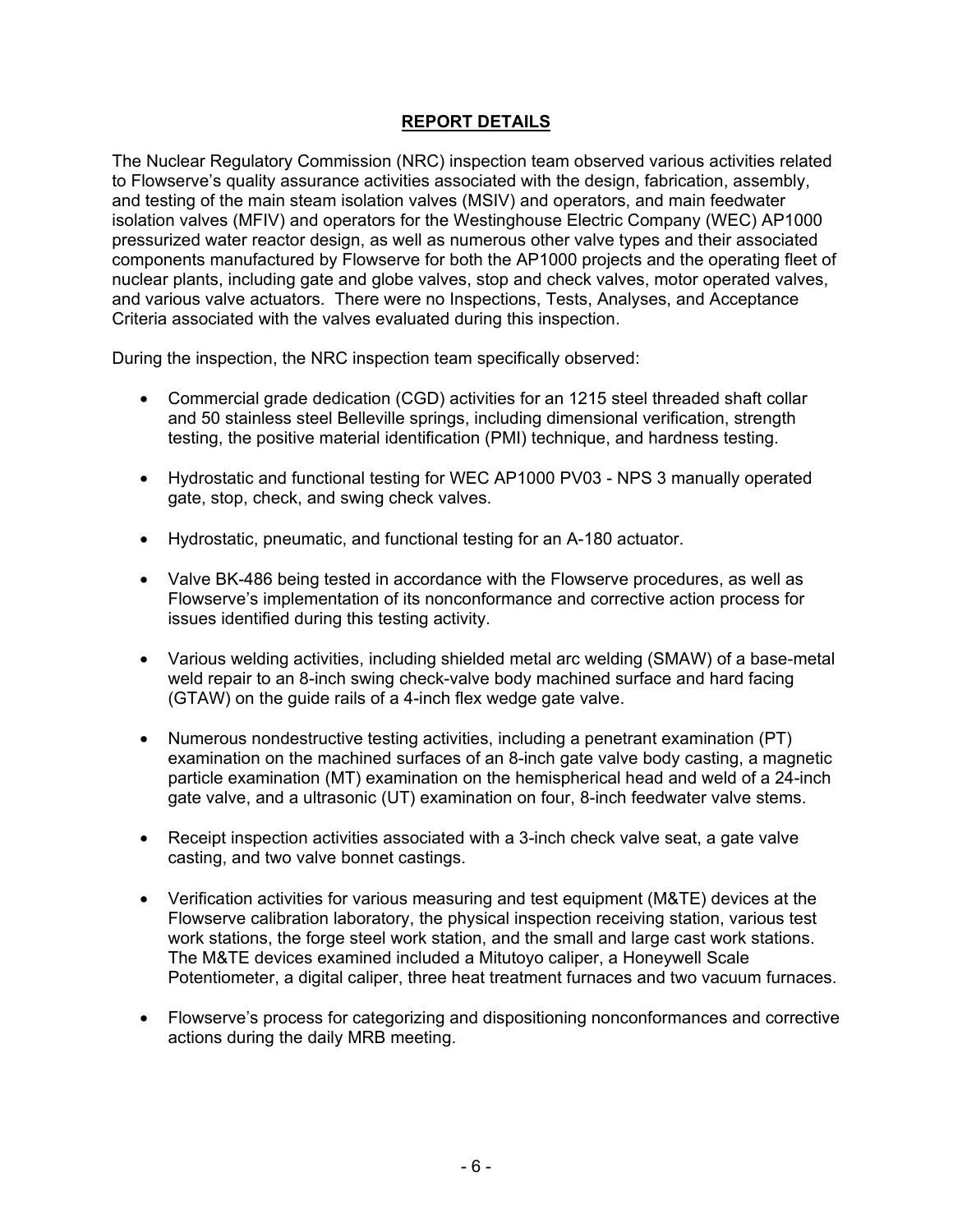## 1. 10 CFR Part 21 Program

## a. Inspection Scope

The NRC inspection team reviewed Flowserve's policies and implementing procedures that govern the Flowserve to Title 10 of the *Code of Federal Regulations* (10 CFR) Part 21 program in order to verify compliance with the regulatory requirements. In addition, the NRC inspection team evaluated the 10 CFR Part 21 postings and a sample of Flowserve's purchase orders (PO) for compliance with the requirements of 10 CFR 21.6, "Posting Requirements," 10 CFR 21.21, "Notification of Failure to Comply or Existence of a Defect and its Evaluation," and 10 CFR 21.31, "Procurement Documents." Furthermore, the NRC inspection team discussed the 10 CFR Part 21 program with Flowserve's management and technical staff. The attachment to this inspection report lists the documents reviewed by the NRC inspection team.

## b. Observations and Findings

## b.1 10 CFR Part 21 Policies and Procedures

The NRC inspection verified that Flowserve had effectively implemented the requirements in 10 CFR 21.21(a)(1) for evaluating deviations and failures to comply associated with substantial safety hazards and that Flowserve's procedures incorporated the appropriate timelines for evaluation and reporting identified in 10 CFR Part 21. In addition, the NRC inspection team verified that (1) Flowserve's nonconformance and corrective action procedures provided a link to the 10 CFR Part 21 program, and (2) Flowserve's 10 CFR Part 21 procedures implemented the requirements in 10 CFR 21.21(d) in regard to directors or responsible officers notifying the NRC of identified defects or failures to comply associated with substantial safety hazards.

Flowserve's Quality Assurance Manual (QAM) provides for the evaluation of deviations and notification to customers regarding any deviation that might reasonably result in a substantial safety hazard. The QAM also requires that the quality assurance program identify the items and activities affecting quality to which the Flowserve quality assurance program applies and prescribes controls over the items and activities to an extent consistent with the items' importance to safety and/or the applicable requirements of Appendix B to 10 CFR Part 50, "Domestic Licensing of Production and Utilization Facilities."

The NRC inspection team verified that Flowserve's procedures provide the guidance and organizational structure necessary to implement the requirements of 10 CFR Part 21 associated with timely identification, evaluation, and reporting of defects and failures to comply that could create a substantial safety hazard. The NRC inspection team also verified that the procedures define applicable terms consistent with the terminology defined in 10 CFR 21.3, "Definitions," provide the necessary guidance to assess deviations and failures to comply in an effective and timely manner in accordance with 10 CFR  $21.21(a)(1)$ ,  $(a)(3)$ ,  $(b)$ , and  $(d)$ , and provide appropriate guidance for interim reports in accordance with 10 CFR 21.21(a)(2).

The NRC inspection team reviewed a sample of reject tickets and corrective action reports to verify that each of the programs which can be used to identify defects and failures to comply are being implemented consistent with the requirements of 10 CFR Part 21. The NRC inspection team noted that reject tickets and the associated Flowserve procedure did not have a direct link to the 10 CFR Part 21 process. During subsequent discussions with Flowserve personnel regarding this issue, the Flowserve personnel explained that because all reject tickets must be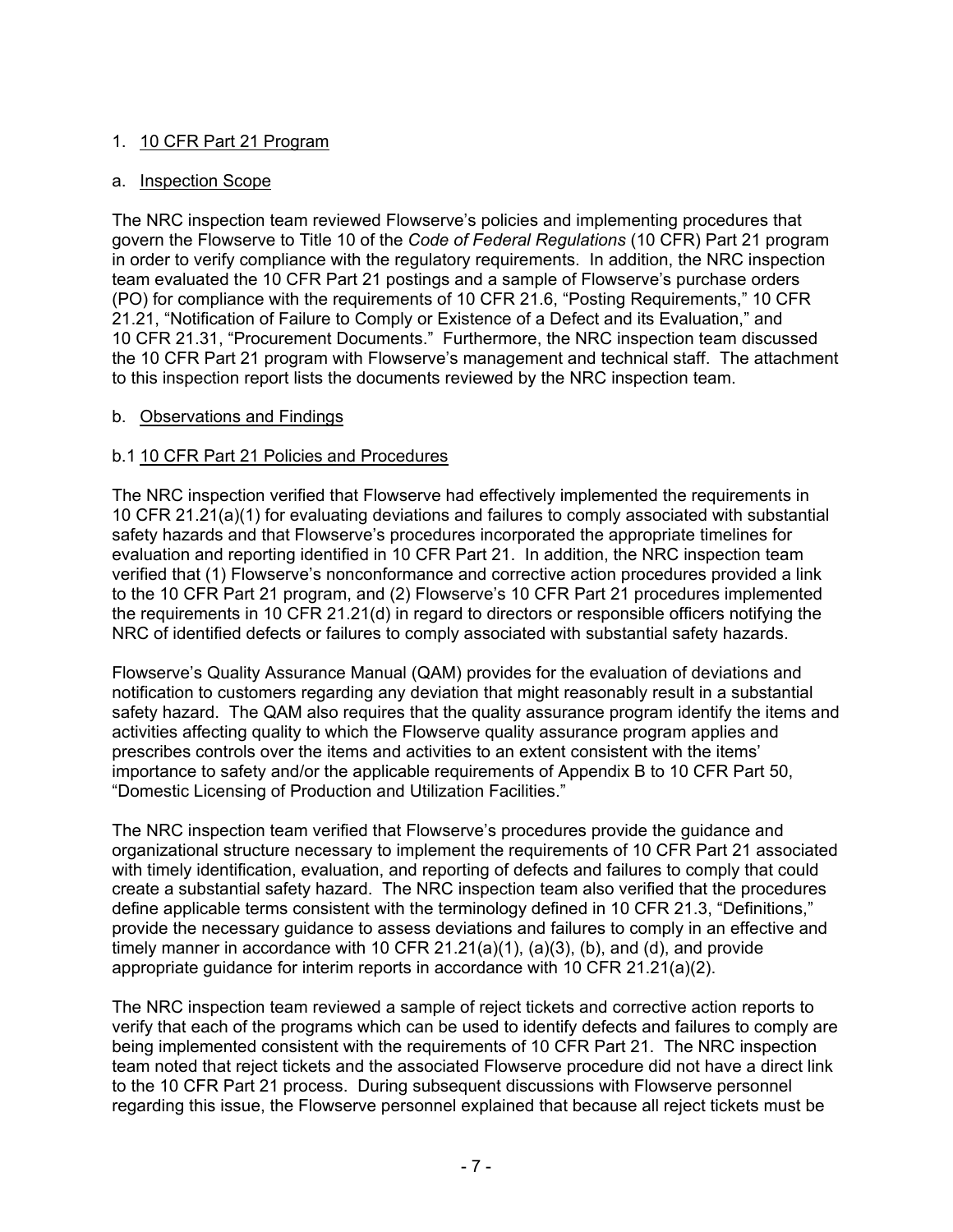dispositioned and closed before a component is shipped, there is no risk of a component being supplied to a facility containing a known nonconformance. As such, Flowserve does not evaluate individual reject tickets for 10 CFR Part 21 applicability since no nonconformances identified during this process would be supplied to a customer, thereby negating the need to evaluate their potential for creating a substantial safety hazard. Any nonconformances identified by customers or discovered after a component has been shipped are automatically placed into the corrective action program, which does provide for appropriate 10 CFR Part 21 screening and evaluation, as applicable.

In addition, the NRC inspection team reviewed Flowserve's procurement procedures, as well as a sample of POs, and verified that the procurement process and each procurement document specified, when applicable, included the provisions for reporting of defects and noncompliances as required in accordance with 10 CFR 21.31.

## b.2 10 CFR Part 21 Evaluations

The NRC inspection team reviewed the 10 CFR Part 21 reports submitted to the NRC and determined that Flowserve had reported two potential defects or failures to comply that could create a substantial safety hazard since the 2009 NRC inspection. In both cases, Flowserve submitted the reports within the notification timeframes specified in 10 CFR Part 21 and the reports contained the required level of information. The NRC inspection team reviewed the QAM and the implementing procedures for the corrective action and customer complaint programs and it verified that each of these programs provide adequate instructions to identify any defects or failures to comply that could create a substantial safety hazard.

## b.3 10 CFR Part 21 Postings

The NRC inspection team verified the content of the Flowserve 10 CFR Part 21 postings, as well as the location of each posting. The NRC inspection team verified that the information required by 10 CFR 21.6 was included on the three postings distributed throughout the Raleigh, NC, complex. The NRC inspection team walked down each of the locations and also verified that Flowserve posted the required documents in conspicuous locations consistent with the intent of 10 CFR 21.6(2).

## c. Conclusion

The NRC inspection team concluded that Flowserve is implementing its 10 CFR Part 21 program in accordance with the regulatory requirements of 10 CFR Part 21. Based on the limited sample of documents reviewed, the NRC inspection team also determined that Flowserve is implementing its policies and procedures associated with the 10 CFR Part 21 program. No findings of significance were identified.

## 2. Training and Qualification of Personnel

## a. Inspection Scope

The NRC inspection team reviewed Flowserve's policies and implementing procedures that govern the implementation of Flowserve's training and qualification of personnel to verify compliance with the regulatory requirements of Criterion II, "Quality Assurance Program," of Appendix B to 10 CFR Part 50. In addition, the NRC inspection team discussed the personnel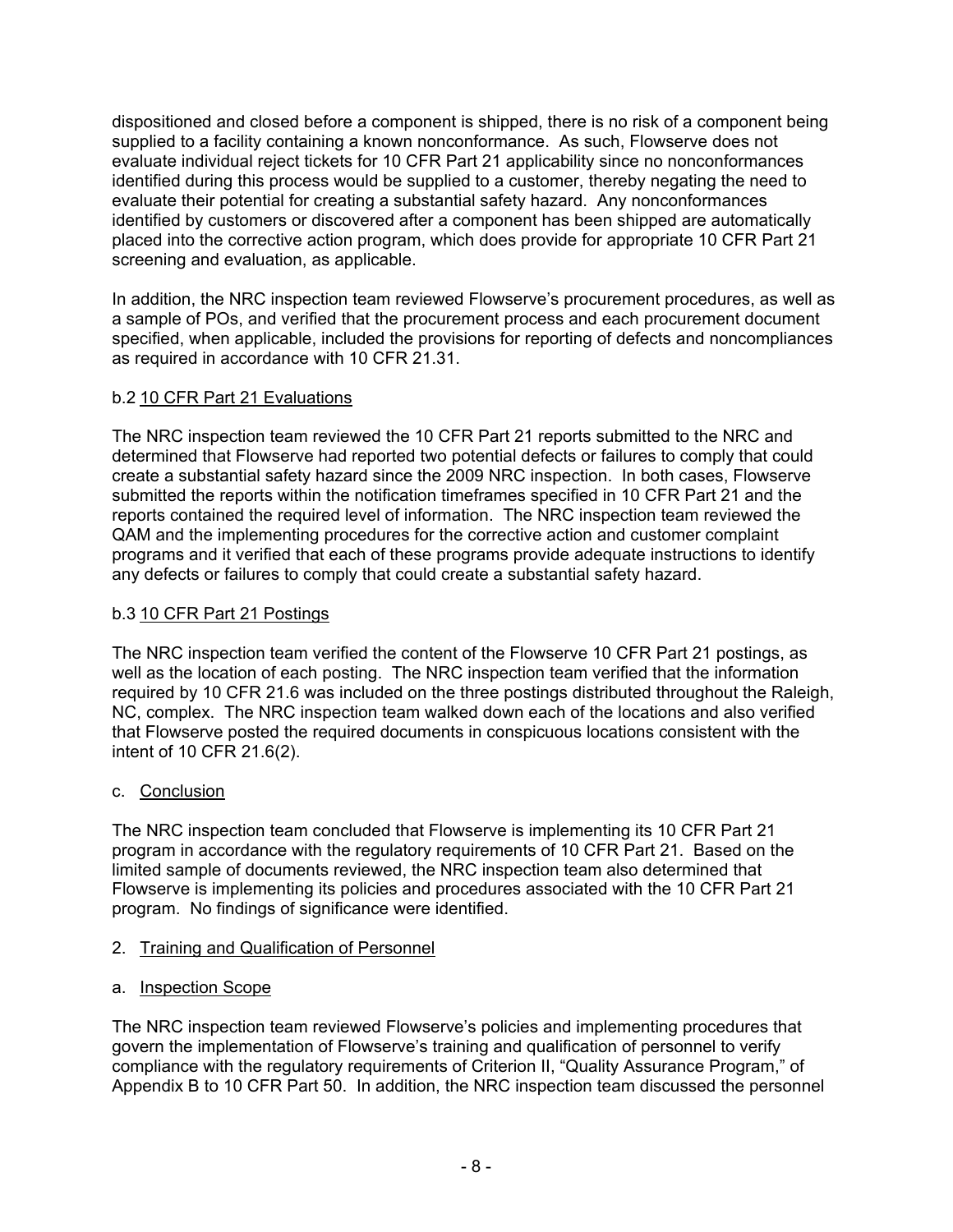training and qualification process with Flowserve's management and technical staff. The attachment to this inspection report lists the documents reviewed by the NRC inspection team.

## b. Observations and Findings

## b.1 Personnel Indoctrination and Training

The NRC inspection team verified that Flowserve had established and implemented a training and qualification program for the training and qualification of all personnel involved in safety-related activities. The QAM provides for the extent of indoctrination and training to be commensurate with the scope, complexity, and importance of the activity and the education, experience, and proficiency of the person, and it requires that personnel be indoctrinated and trained prior to assuming full, unsupervised responsibility for their job functions.

The NRC inspection team reviewed a sample of training and qualification records for auditors, lead auditors, inspection and test personnel, and it verified that the training requirements for these employees had been met.

## b.2 Qualification and Training of Auditors and Lead Auditors

The NRC inspection team verified that Flowserve's QAM and associated procedures provide guidance for the indoctrination and training of auditors and lead auditors. These documents prescribe the minimum experience and training requirements for auditors and lead auditors and provide that they be certified based on education, experience, training, examination, audit participation, and communication skills. Each auditor is trained to the applicable QA procedures, the American Society of Mechanical Engineers Boiler (ASME) and Pressure Vessel Code, and other nuclear related codes, standards, regulations, and regulatory guides, as applicable An auditor maintains proficiency by participating in audits on a regular basis, by reviewing procedures, and by participating in auditor training programs.

The NRC inspection team reviewed a sample of the training and qualification records of Flowserve's auditors and lead auditors and confirmed that auditing personnel had completed all required training and maintained qualification and certification in accordance with Flowserve's policies and procedures. The NRC inspection team also verified that audit teams selected by Flowserve were sufficiently qualified to evaluate areas within the scope of the audit. In addition, the NRC inspection team verified that the qualification requirements for lead auditors and other auditors are consistent with Supplement 2S-3, "Supplementary Requirements for the Qualification of Quality Assurance Program Audit Personnel," and Nonmandatory Appendix 2A-3, "Nonmandatory Guidance on the Education and Experience of Lead Auditors," to ASME NQA-1-1994, "Quality Assurance Requirements for Nuclear Facility Applications."

## b.3 Qualification and Training of Inspection and Test Personnel

The NRC inspection team verified that Flowserve had established and implemented a training and qualification program for the training and qualification of inspection and test personnel. The QAM requires that personnel selected to perform inspection and test activities have the experience or training commensurate with the scope, complexity, or special nature of the activities they will perform. The indoctrination and training consists of on-the-job training with an emphasis on firsthand experience gained through actual performance of inspections and tests. The QAM also specifies that the qualification of inspection and test personnel be certified by a Level III examiner on an appropriate certification record.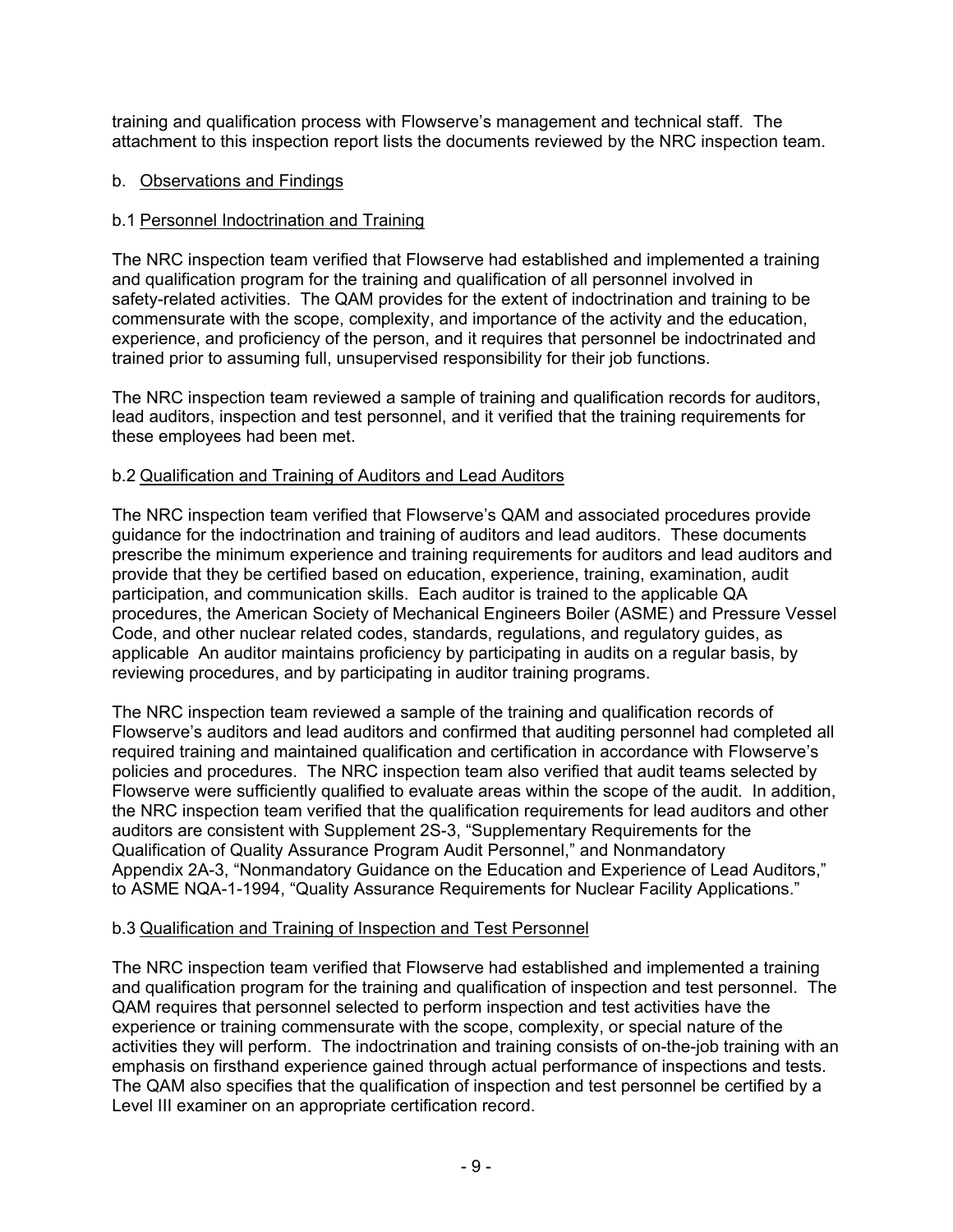The NRC inspection team reviewed sample training and qualification records for inspection and test personnel, including calibration personnel. The records reviewed included education, experience, classroom and on-the job training information, initial capability demonstration results, and triennial performance evaluations reviewed and approved by the Level III examiner. The NRC inspection team also reviewed eye examination records, which the team found to be current and in conformance with procedural requirements. The NRC inspection team confirmed that the qualification records of the inspection and test personnel were complete, current, and in accordance with the Flowserve procedural requirements.

## b.4 Qualification and Training of Nondestructive Testing Personnel

The Flowserve QAM states that the training, qualification, and certification of nondestructive examination (NDE) personnel will be accomplished in accordance with the American Society for Nondestructive Testing (SNT)-TC-1A, "Personnel Qualification and Certification in Nondestructive Testing," 1992 edition, and the applicable requirements of the ASME Code. The QAM describes the administration, education, training, examination, and certification requirements for Flowserve NDT personnel associated with the ASME Code, Sections I, III, V, and VIII, as well as the specifications of SNT-TC-1A.

The NRC inspection team reviewed the training and qualification records for a sample of NDE personnel. The qualification records included on-the-job minimum hours, written examination results, and annual eye examination records. The records reviewed were accurate, complete, current, and met the requirements of the ASME Code, Section III, as well as SNT-TC-1A. The eye examination records of NDE personnel were current and conformed with the requirements of the Flowserve implementing procedures.

## b.5 Qualification and Training of Welding Personnel

The NRC inspection team interviewed the lead welding engineer regarding the process for qualifying and maintaining welding operator qualifications in accordance with the requirements of the ASME Code, and Flowserve Plant Internal Operating Procedure 36-40-15-09, "Welding Qualifications per ASME Section III & IX" and PIOP 36-41-07-13, "Welder Performance Qualification Status." The NRC inspection team selected a sample of training and qualification records for Flowserve welders and welding operators who performed welding activities on safety-related components, including those who performed the welding activities observed by the NRC inspection team, and compared them to the applicable ASME Code acceptance criteria. The NRC inspection team confirmed that these individuals had completed all required training and maintained qualification and certification in accordance with Flowserve's policies and procedures, and that the welding operators were qualified in accordance with the applicable acceptance criteria of the ASME Code, Section IX, "Welding and Brazing Qualification," and Section III, "Rules for Construction of Nuclear Facility Components." The NRC inspection team also verified that welding engineering adequately maintained the welder performance qualification list.

## c. Conclusion

The NRC inspection team concluded that Flowserve is implementing its training and qualification program in accordance with the regulatory requirements of Criterion II of Appendix B to 10 CFR Part 50. Based on the limited sample of documents reviewed, the NRC inspection team also determined that Flowserve is implementing its policies and procedures associated with the training and qualification program. No findings of significance were identified.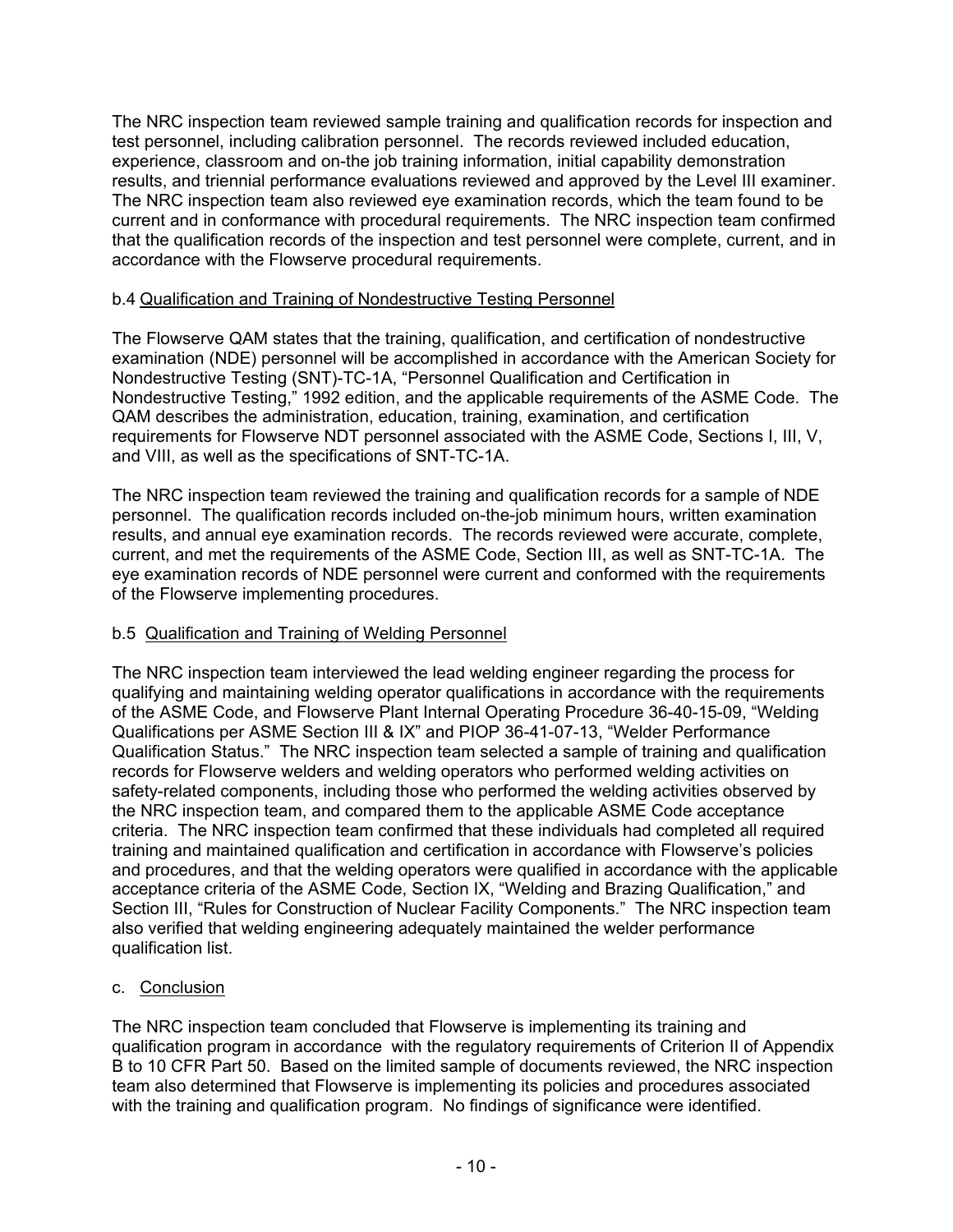## 3. Design Control

## a. Inspection Scope

The NRC inspection team reviewed Flowserve's policies and implementing procedures that govern the implementation Flowserve's design control program to verify compliance with the requirements of (1) Criterion III, "Design Control," of Appendix B to 10 CFR Part 50; (2) ASME Section III, Subsection NCA, "General Requirements for Division 1 and Division 2 Rules for Construction of Nuclear Facility Components;" (3) ASME Section III, Subsection NCB, "Division 1 – Subsection NB Rules – Class 1 Components – Construction of Nuclear Facility Components;" and (4) American National Standards Institute (ANSI) B16.34, "Valves – Flanged, Threaded, and Welding End."

In addition, the NRC inspection team reviewed Flowserve's program for the dedication of commercial grade items (CGIs) for use in safety-related applications to verify compliance with the applicable regulatory requirements. The NRC inspection team reviewed several dedication packages, including dedication plans, the criteria for the selection of critical characteristics, the basis for sampling plan selection, and the selection of verification methods to verify effective implementation of Flowserve's CGI dedication process. The NRC inspection team observed the dedication of an AISI 1215 threaded shaft collar and a stainless steel Belleville spring by Flowserve staff. The NRC inspection team also discussed the design control program and the CGI dedication process with Flowserve's management and technical staff. The attachment to this inspection report lists the documents reviewed by the NRC inspection team.

## b. Observations and Findings

## b.1 Implementation of Flowserve's Design Control Process

Flowserve has been awarded several contracts from WEC to design and fabricate MSIVs, MFIVs, and the associated operators, as well as several other valve types and components, for the AP1000 reactor design, and continues to provide numerous other valves and components to the operating nuclear fleet. The NRC inspection team reviewed Flowserve sales order (SO) 91154, "Valve Package PV03 (3-inch – 14-inch Manual Gates and Checks)," and SO 91175 "Valve Package PV01 (3-inch – 14-inch [Motor Operated Valves] (MOVs), Gates and Globes)," for the Virgil C. (V.C.) Summer, Units 2 and 3 project, and evaluated the associated design control process.

Flowserve's QAM describes the program and controls for implementation of the design control program in accordance with the applicable regulatory, ASME, and ANSI requirements. The NRC inspection team confirmed that the Flowserve design control process provides controls for design inputs, outputs, design analyses, records, and organizational interfaces. The NRC inspection team also verified that the Flowserve Quality Assurance Plans (QAPs), which govern governing specifications for traceable components, included the appropriate specifications, codes, and Authorized Nuclear Inspector (ANI) review requirements.

The NRC inspection team verified that the WEC AP1000 procurement specifications were properly translated into Flowserve specification sheets, drawings, procedures, analyses, calculations, and instructions and that engineering data supported this information. The specifications verified included material specifications, applicable AMSE Code construction requirements, qualification reports, test requirements, and test reports. The associated documentation reviewed included design and seismic analysis reports, valve drawings, SO,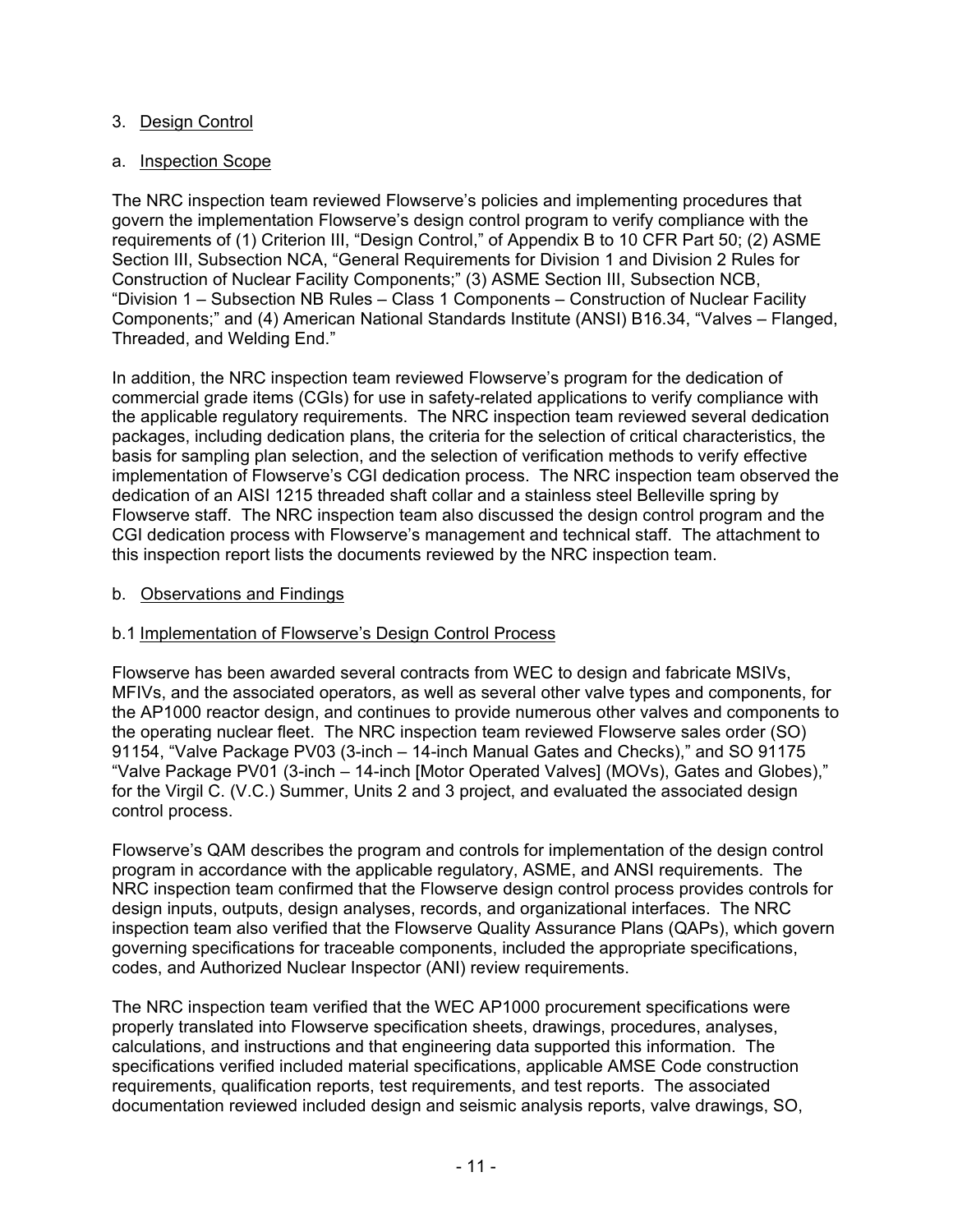sales order control sheets, and various method specification test procedures. All documents reviewed contained the appropriate technical details and met the WEC AP1000 procurement specifications. The NRC inspection team concluded that the Flowserve documentation for the design control process met the QAM and associated procedures.

The NRC inspection team also reviewed a WEC design change request for Flowserve SO 91175 associated with minor changes to the technical specifications for several valves encompassed by the SO. The request followed the processes delineated in the Flowserve design control procedure, Plant Internal Operating Procedure (PIOP) 36-70-03, "Design Control." The NRC inspection team verified that the design change request received a level of review commensurate with that applied to the original design by a qualified design engineer, which included an analysis of the acceptability of the change request in relation to the associated requirements of the ASME Code and Appendix B to 10 CFR Part 50. The NRC inspection team verified that the Flowserve design change process effectively translated the customer's request into the affected Flowserve documentation. Specifically, the Flowserve design engineer identified the applicable procedures, analyses, reports, drawings, and components affected by the design change request and verified that the revised design documentation continued to meet the necessary requirements.

The NRC inspection team concluded that the Flowserve engineering document change control process was consistent with the applicable regulatory requirements, and that Flowserve had correctly translated the WEC AP1000 design bases into the applicable specifications, drawings, procedures, and instructions. The NRC inspection team confirmed that design documents specified and included the appropriate quality standards; that WEC and Flowserve were coordinating sufficiently on the AP1000 MSIV and MFIV design; that Flowserve was integrating and performing independent verifications and checks into the process; that it was performing required qualification tests; and that it was effectively controlling and implementing design changes.

## b.2 Technical Evaluations and Identification of Critical Characteristics

Flowserve PIOP 36-41-09-08, "Dedication of Commercial Grade Items," identifies the methodology for performing commercial-grade dedication of items to be used in safety-related applications, as well as the specific process to be followed by Flowserve as part of its dedication program. PIOP 36-41-09-08 provides adequate controls for dedication activities, including CGI evaluation criteria, procurement controls, acceptance and rejection criteria, material traceability controls, controls for receipt inspection and test activities, and controls for documenting the activities performed as part of the Flowserve dedication program.

PIOP 36-41-09-08 requires that for all CGI, a technical evaluation be performed to verify that the correct part number and description are specified in the Bill of Material. As part of this process, an investigation or evaluation is performed against previous like-product manufactured items to identify any potential changes. If personnel identify changes, they must perform an evaluation performed to ensure that the changes do not affect the form, fit, or function of the part, and that adequate documentation is prepared to support this conclusion.

For each part dedicated by Flowserve, an engineer prepares a "Dedication of Commercial Grade Item" form (Form 36-Q-657). This form contains the information relevant to the part/material being dedicated (i.e., part number, description, purchase order number, etc.), and also includes the critical characteristics of the particular part. In addition, the form provides instruction on what CGI acceptance method needs to be used by the Flowserve staff.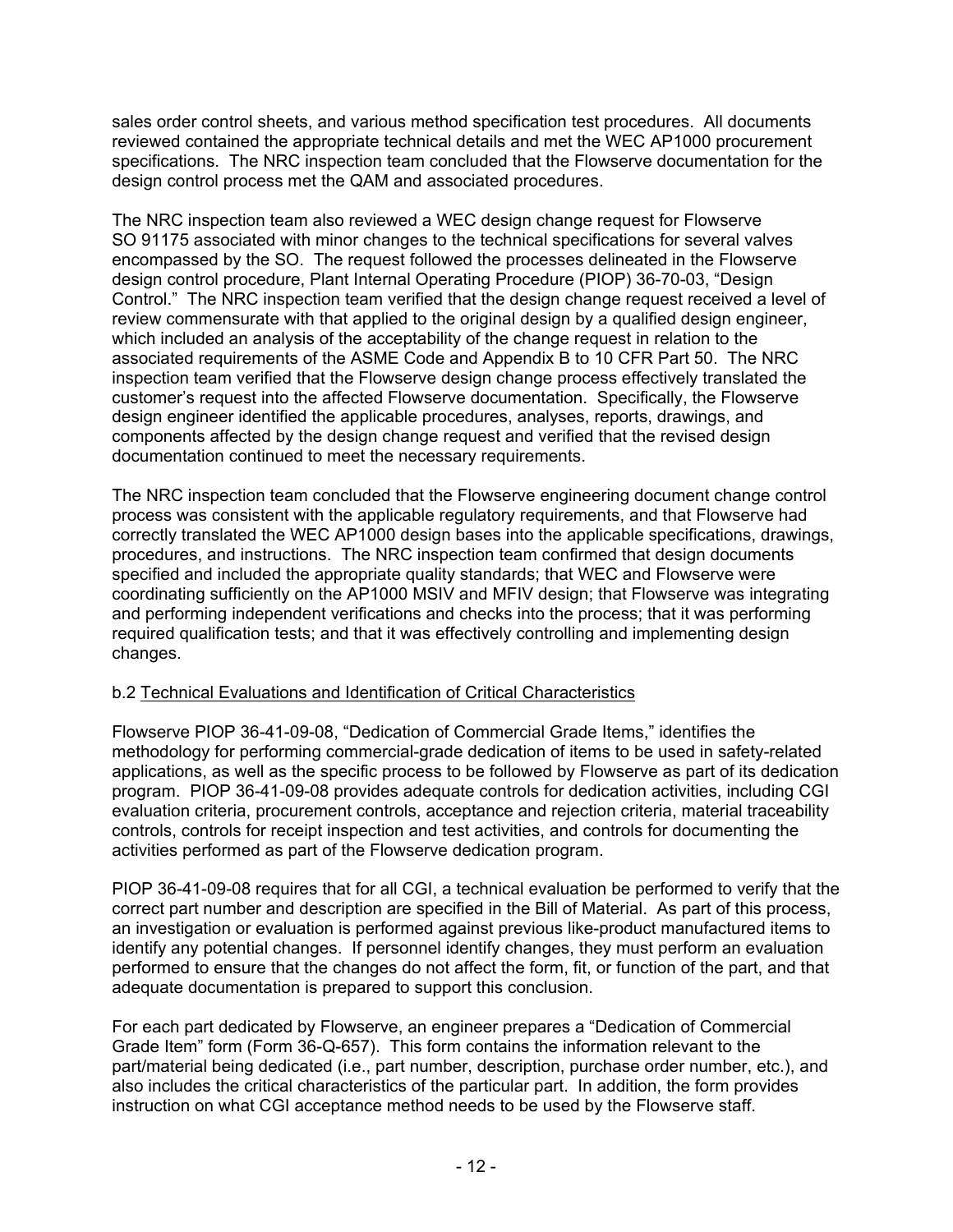Flowserve Standard Operating Procedure (SOI) 70-14-12, "Identification of Basic Components Under 10 CFR 21," provides guidance for classifying valve parts and accessories that are critical to the overall function of the valve. This procedure is used to identify essential-to-function parts that will need to be dedicated or procured as safety-related components. The procedure gives examples of which piece parts of the various valves and actuators manufactured by Flowserve must be procured as ASME Section III safety-related components, and which may be procured as purely commercial-grade items.

Flowserve Report No. RAL-7487, "Raleigh Critical Attribute Identification for 10 CFR Part 21 Commercial Grade Dedication," identifies potential critical attributes for essential-to-function valve parts. These parts are to be selected for use in nuclear safety-related applications. This report is the result of Flowserve's technical evaluations of its standard valves and actuator assemblies, and it provides a representative list of critical characteristics for certain types of parts. Verification of the critical attributes listed in this report provides reasonable assurance that the associated commercial-grade item will perform its intended safety-related function.

## b.3 Acceptance of Commercial Grade Items

Flowserve SOI 70-39-09, "Dedication of Commercial Grade Components to 10 CFR 21," describes the controls necessary to verify the critical characteristics of CGIs. The NRC inspection team confirmed that the controls described in SOI 70-39-09 are patterned after Electric Power Research Institute (EPRI) 5652, "Guideline for the Utilization of Commercial Grade Items in Nuclear Safety-Related Applications," for dedication activities. EPRI 5652 provides four methods of accepting a CGI for use in safety-related applications: Method 1, "Special Tests and Inspection;" Method 2, "Commercial Grade Survey of Supplier;" Method 3, "Source Verification;" and Method 4, "Acceptable Supplier/Item Performance Record."

## b.4 Implementation of Flowserve's Commercial Grade Item Dedication Program

The NRC inspection team observed dedication activities and reviewed completed dedication packages to verify that Flowserve properly developed and implemented a plan for CGIs. For safety-related valves manufactured by Flowserve for the AP1000 reactor design, as well as for the current fleet of operating nuclear power plants, the NRC inspection team performed a sample review of dedication packages to verify that Flowserve appropriately identified basic components and their critical characteristics. Specifically, the NRC inspection team selected a sample of valve subcomponents (e.g., base, bonnet, spring assembly, disc holder, guide, cap, gasket, screws, locknuts, plugs, etc.) that Flowserve procured as CGIs and dedicated for use in safety-related applications. The NRC inspection team reviewed the dedication packages, associated drawings and inspection reports to verify that the critical characteristics and verification methods were correctly specified in Form 36-Q-657, that the drawings and material specifications containing the associated acceptance criteria for each critical characteristic were referenced, and that the inspection reports adequately documented the acceptance of the critical characteristics.

During the review of an AP1000 reactor design air solenoid valve dedication package, the NRC inspection team verified that the package contained the required documentation, including the route card, engineering drawing of the ASCO air solenoid valve, evidence of the test data sheets, and a copy of the functional test procedure (Method Specification (MS) 7899, "Functional Test Procedure for the Air Solenoid Valves to be Used on the Type A Actuator"). While reviewing the test data sheet, the NRC inspection team noted that MS 7899 required testing the voltage, pressure, and leakage of the air solenoid valve. However, the test data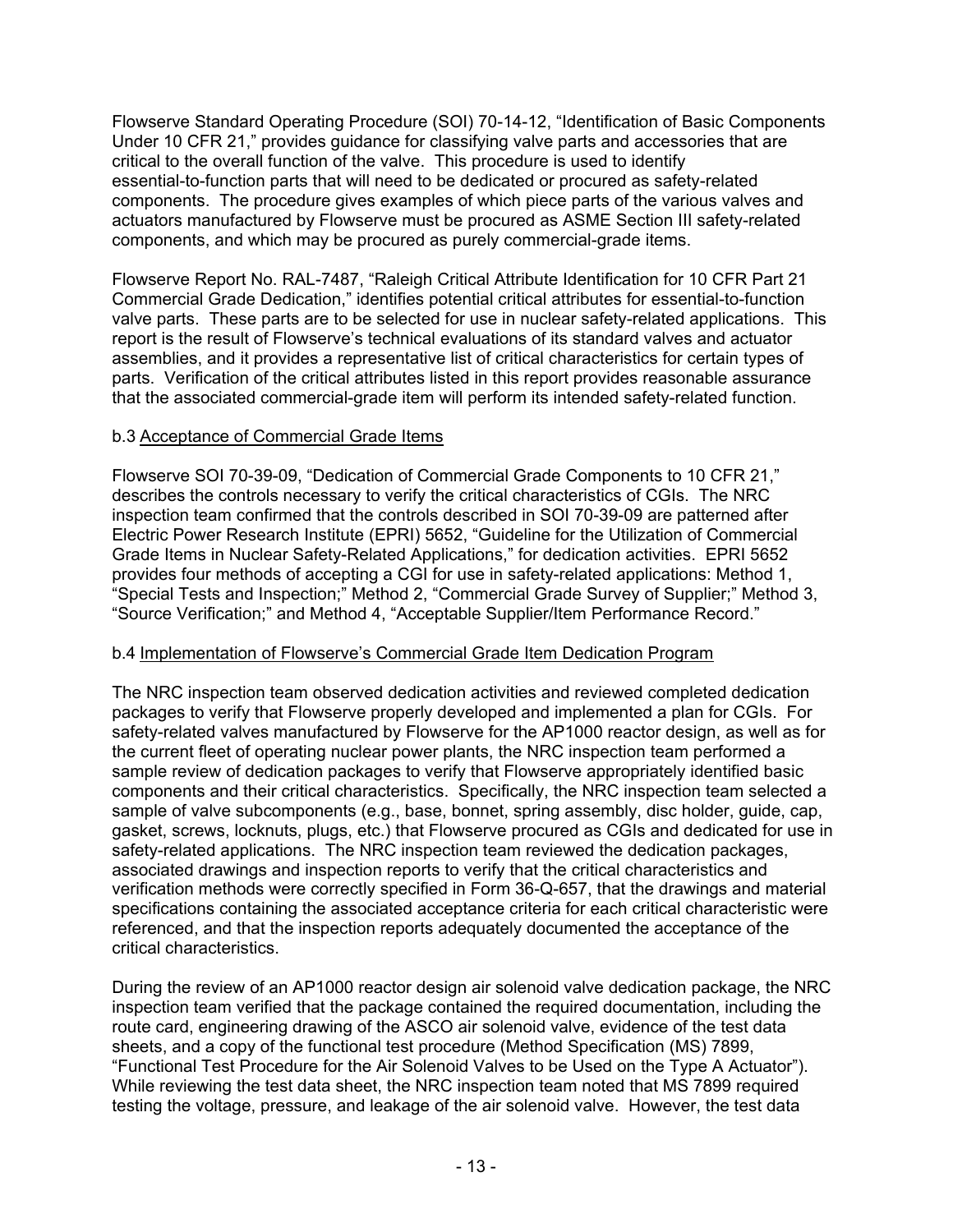sheet did not contain any acceptance criteria to assist the Flowserve inspector determining if the voltage obtained during the test was adequate or not.

The NRC inspection team also noted that MS 7899, Section 3, "General Requirements," Step 3.5, states that the "voltage supply shall be the minimum required voltage (-5 / +0 volts) and shall be stated on the dedication sheet [Form 36-Q-657]." However, the Form 36-Q-657 for the air solenoid valve did not specify the critical characteristic that needed to be verified or the minimum necessary voltage as required by MS 7899. For the dedication package reviewed, workers recorded a value of 38 volts as the actual voltage tested, and the same voltage value was recorded as the required value. The NRC inspection team questioned the Flowserve inspector regarding the origin of the required voltage value recorded on the test data sheet. The Flowserve inspector indicated that when a minimum required voltage is not specified in the dedication sheet it is customary to use 90 percent of the rated voltage of the solenoid valve. The NRC inspection team also questioned the responsible Flowserve engineer about the test and acceptance criteria being used by the Flowserve inspector, who indicated that it was adequate to use 90 percent of the rated voltage of the solenoid valve as the appropriate acceptance criteria.

The NRC inspection team requested that Flowserve provide the technical evaluation performed by the engineering group to dedicate this type of air solenoid valve. During discussions with Flowserve personnel, the NRC inspection team learned that Flowserve did not document the technical evaluation or the engineering justification performed to select the critical characteristics associated with the air solenoid valve. These measures provide reasonable assurance that the commercial-grade valve will perform its intended safety-related function. Technical evaluations identify the necessary technical and quality requirements to ensure that the item will meet the intended design function. In addition to the air solenoid valve dedication package, Flowserve was not able to provide objective evidence that a technical evaluation had been performed for the other seven dedication packages reviewed, which included two flow control valves, a peerless motor, a metering orifice, a four way valve, an O-ring, and a two way Metrex valve. The NRC inspection team identified this issue as an example of Nonconformance 99901356/2012-201-01 for Flowserve's failure to provide objective evidence that technical evaluations had been performed to provide reasonable assurance that the commercial-grade items to be used as basic components will perform their intended safety-related function. Flowserve initiated Corrective Action Report (CAR) No. 943 to address this issue.

The NRC inspection team observed special tests and inspections, including dimensional verification, strength testing, the positive material identification (PMI) technique, and hardness testing for commercial-grade dedication of two AISI 1215 threaded shaft collars and 50 stainless steel Belleville springs. The NRC inspection team verified that the Flowserve inspectors were qualified, chose the correct item for testing, and used qualified equipment. The NRC inspection team also verified that the associated Forms 36-Q-657 specified the critical characteristics and verification methods, as well as referenced the drawings and material specifications that contained the associated acceptance criteria for each critical characteristic. The Flowserve inspectors verified the part numbers, dimensional critical characteristics, and chemical critical characteristics according to the applicable Form 36-Q-657 and the associated drawings for each CGI, and they documented them on the inspection record or Form 36-Q-657, as necessary.

As a part of the dedication activities for the stainless steel Belleville springs, the Flowserve inspector selected a sample of five items in accordance with Table 1, "Normal Sampling," of SOI 40-01-22, "Inspection Instructions for Incoming Material." During the dimensional verification, the Flowserve inspector found that one of the five items sampled did not conform to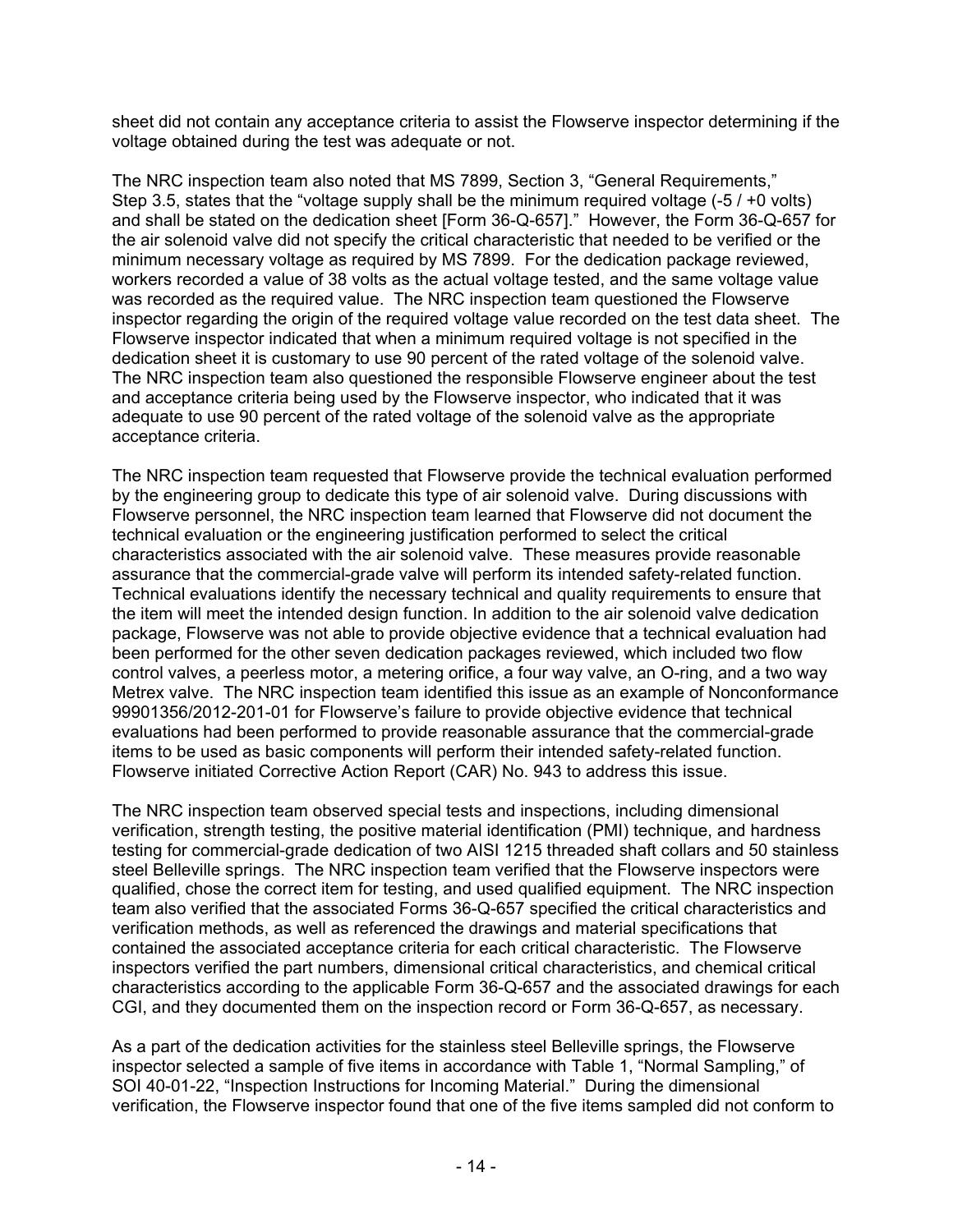the required dimension. The Flowserve inspector then inspected all of the remaining springs (50) as required by SOI 40-01-22. During this subsequent inspection, the Flowserve inspector identified two additional nonconforming springs and opened Reject Ticket No. R138706 to address these dimensional nonconformities.

After the springs were dedicated, the NRC inspection team requested that Flowserve engineering provide the technical evaluation associated with the commercial-grade dedication activities for the stainless steel Belleville springs to compare the critical characteristics and acceptance methods listed in Form 36-Q-657. Flowserve could not provide objective evidence of a technical evaluation to support the CGD of the stainless steel Belleville springs. The NRC inspection team identified this issue as another example of Nonconformance 99901356/2012- 201-01 for Flowserve's failure to provide objective evidence that technical evaluations had been performed to provide reasonable assurance that the commercial-grade items to be used as basic components will perform their intended safety-related function.

## c. Conclusion

The NRC inspection team issued Nonconformance 99901356/2012-201-01 in association with Flowserve's failure to implement the regulatory requirements of Criterion III of Appendix B to 10 CFR Part 50. Nonconformance 9901356/2012-201-01 cites Flowserve for failing to establish adequate measures for the selection and review for suitability of application of materials, parts, equipment, and processes that are essential to the safety-related functions of certain structures, systems, and components. Specifically, the NRC inspection team identified that for the eight commercial grade dedication packages reviewed, Flowserve did not provide objective evidence that technical evaluations had been performed to justify that the critical characteristics selected for valve components would provide reasonable assurance that the valves would perform their intended safety-related functions.

# 4. Oversight of Contracted Activities

## a. Inspection Scope

The NRC inspection team reviewed Flowserve's policies and implementing procedures that govern the implementation of Flowserve's oversight of contracted activities to verify compliance with the requirements of Criterion IV, "Procurement Document Control," and Criterion VII, "Control of Purchased Material, Equipment, and Services," of Appendix B to 10 CFR Part 50. The NRC inspection team reviewed a sample of POs and receipt inspection records to evaluate compliance with Flowserve's oversight program and technical requirements. In addition, the NRC inspection team reviewed the disposition of corrective actions to resolve deficiencies identified by audit findings for adequacy and timeliness. Furthermore, the NRC inspection team discussed the oversight of contracted activities with Flowserve's management and technical staff. The attachment to this inspection report lists the documents reviewed by the NRC inspection team.

# b. Observations and Findings

## b.1 Procurement Document Control

The NRC inspection team verified that the POs adequately documented the procurement requirements as established by Flowserve's governing policies and implementing procedures, which include (1) task definitions and responsibilities, (2) imposition of appropriate quality,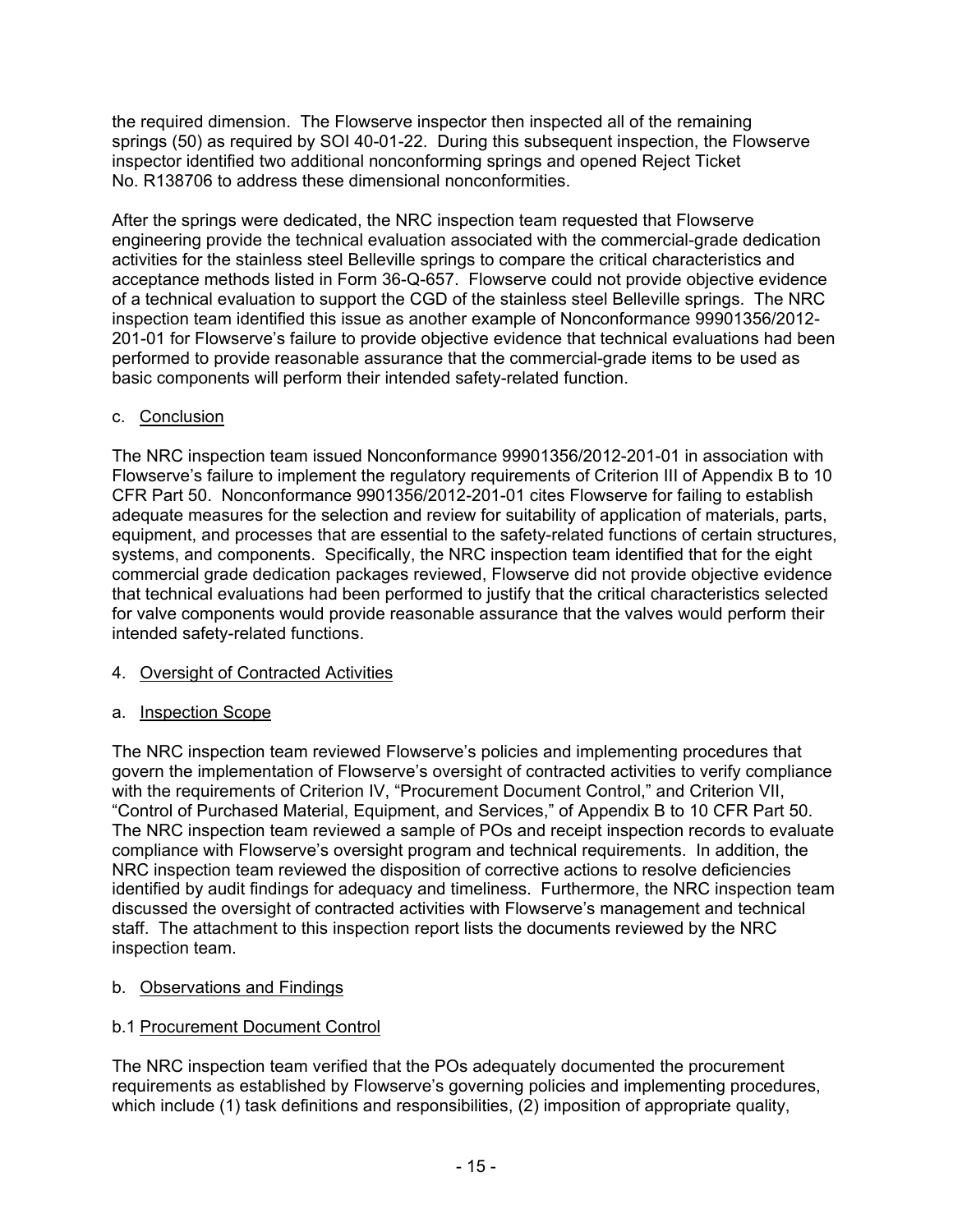technical, and regulatory requirements, and (3) identification of applicable codes and standards. The NRC inspection team also found that these POs adequately defined contract deliverables, instructions for the disposition of nonconformances, access rights, and provisions for the extension of contractual requirements to subcontractors. The NRC inspection team also verified that when changes to approved procurement documents were needed, they received the same level of review and approval as the original documents. In addition, the NRC inspection team confirmed that all of the safety-related POs reviewed included clauses invoking the provisions of 10 CFR Part 21 and requiring the vendor or supplier to conduct safety-related work under its approved quality assurance program.

## b.2 Maintenance of the Approved Vendors List

The NRC inspection team reviewed Flowserve's approved vendors list (AVL), to ensure (1) that qualified and approved suppliers were listed, (2) that authorized personnel maintained, distributed, and periodically updated the list, and (3) that any revisions to the list were implemented following the process specified in the QAM and the applicable procedures. The NRC inspection team confirmed that the AVL documented (1) the vendor name, (2) the scope of qualification, (3) limitations and restrictions, if necessary, (4) the date that re-approval is due, and (5) the vendor's quality program. The NRC inspection team also confirmed that, for the sample of vendors selected, Flowserve performed supplier audits and surveys as required and that the corrective actions related to these audits were implemented in a timely manner.

## b.3 Receiving Inspections

The NRC inspection team reviewed the receiving inspection guidance provided in the Flowserve QAM and associated procedures, which provide a system for the inspection and control of incoming traceable materials received at the Flowserve facility. The NRC inspection team verified that Flowserve is using appropriate methods to accept a basic component from a supplier, such as Certificates of Conformance (CoCs) and receipt inspections.

The NRC inspection team reviewed Flowserve PO 111595 and SO 91154 for WEC globe and gate valves, and verified that Flowserve performed physical receipt inspections and Certified Material Test Report (CMTR) checks of the chemical and physical characteristics against the required Material Specifications for each valve part. After completion of receipt inspections, Flowserve completed numerous Quality Release (QR) and CoC documents to specify the quality attributes that must be verified for each component, such as heat trace records, NDE examinations, material handling and packaging requirements, etc.

The NRC inspection team also verified that Flowserve ensures CoCs (1) correctly identify the material, equipment, or service being supplied, (2) identify specific procurement requirements that have been met and those that have not been met, and (3) identify the quality program used to control the product or service. The NRC inspection team confirmed that suppliers submitted deviations from POs and SOs and that Flowserve appropriately dispositioned the deviations. The NRC inspection team also verified that receipt items to-be-inspected and reject ticket items were being stored in accordance with the Flowserve procedures.

In addition, the NRC inspection team confirmed that, for the sample of documents reviewed and where required by the Flowserve procedures, each incoming item received an appropriate level of review and approval from the Flowserve quality control inspectors, the ANI, or the Flowserve quality assurance engineers. This included a review of any weld repairs, dimensional checks, cast body minimum wall thickness reports, body dimension inspection reports, etc.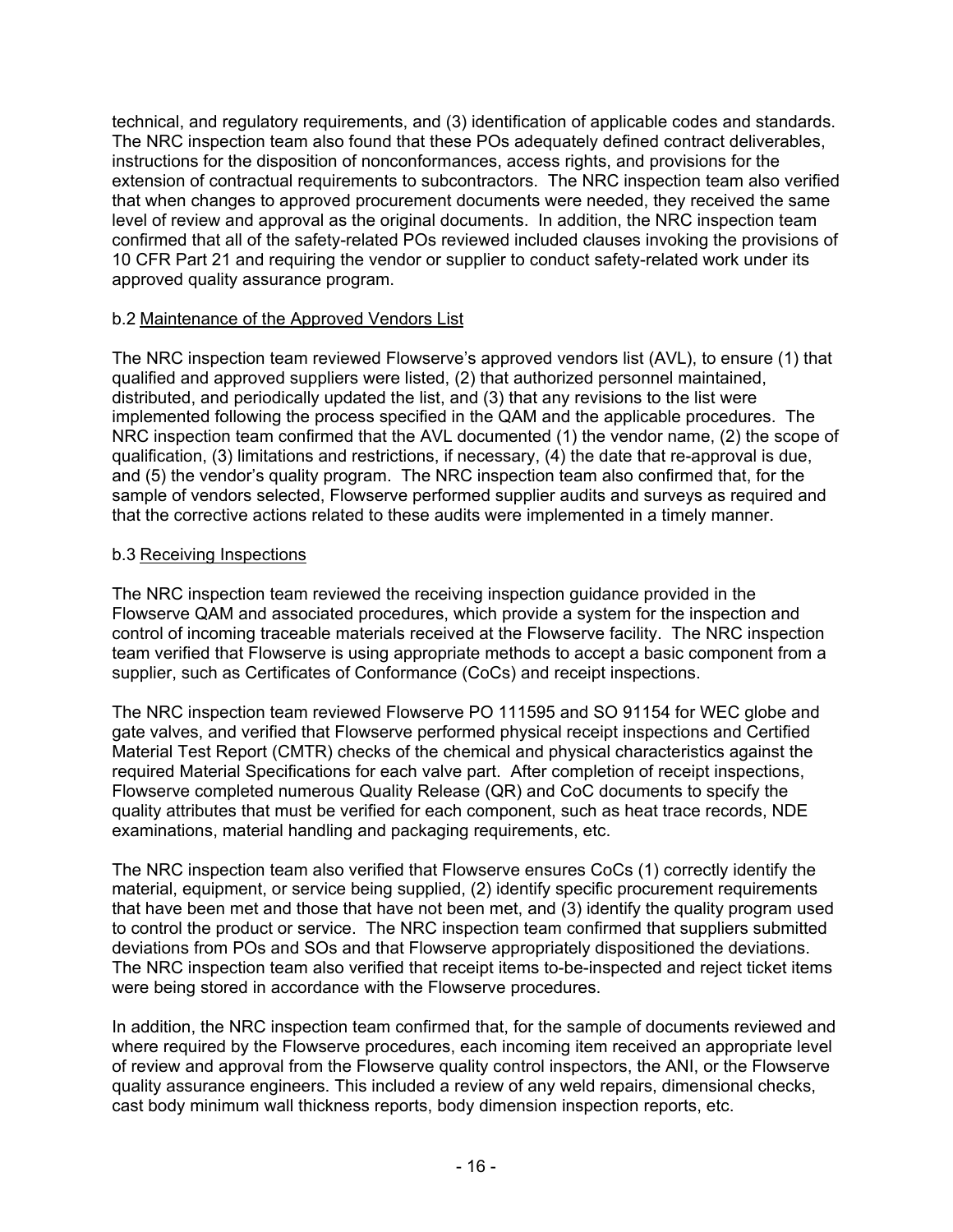## b.4 External Audits

The NRC inspection team reviewed a sample of external audits to verify the implementation of the Flowserve audit program. The NRC inspection team confirmed that the audit reports contained a review of the relevant quality assurance criteria in Appendix B to 10 CFR Part 50 for the activities performed by individual suppliers, as well as documentation of pertinent supplier guidance associated with each criterion. For audits that resulted in findings, the NRC inspection team verified that the supplier had established a plan for corrective action and that Flowserve had reviewed and approved the corrective action(s) and verified satisfactory completion and proper documentation in a timely manner.

The NRC inspection team also confirmed that Flowserve performed external audits commensurate with the required frequencies specified in the Flowserve QAM, associated procedures and the applicable section of the ASME Code. In the case of third-party audits, the NRC inspection team verified that Flowserve reviewed and accepted the supplied third-party audit documentation before taking credit for the audit results.

## c. Conclusion

The NRC inspection team concluded that Flowserve is implementing its oversight of contracted activities in accordance with the regulatory requirements of Criterion IV and Criterion VII of Appendix B to 10 CFR Part 50. Based on the limited sample of documents reviewed, the NRC inspection team also determined that Flowserve is implementing its policies and procedures associated with the oversight of contracted activities. No findings of significance were identified.

#### 5. Control of Special Processes

## a. Inspection Scope

The NRC inspection team reviewed Flowserve's policies and implementing procedures that govern the control of special processes to verify compliance with the regulatory requirements of Criterion IX, "Control of Special Processes," of Appendix B to 10 CFR Part 50, as well as the requirements of Section V, "Nondestructive Examination," of the ASME Code. Specifically, the NRC inspection team reviewed a sample of activities related to special processes, including welding and nondestructive testing. In addition, the NRC inspection team discussed the control of special processes program with Flowserve's management and technical staff. The attachment to this inspection report lists the documents reviewed by the NRC inspection team.

## b. Observations and Findings

## b.1 Welding Process

The NRC inspection team observed Flowserve's production welding activities, which included SMAW of a base-metal weld repair to an 8-inch swing check-valve body machined surface and hard facing GTAW on the guide rails of a 4-inch flex wedge gate valve. The GTAW activities were performed to Welding Procedure Specification (WPS) P8-341N, "Hardfacing and Repair of P-8 Materials per ASME Section IX," Revision 5, on a calibrated, Miller Max Star 350 welding machine. The NRC inspection team reviewed WPS P8-341N and the accompanying Procedure Qualification Record (PQR) No. B160, "Manufacturers Record of Welding Procedure Qualification for Hardsurfacing Overlay Welding." The NRC inspection team did not note any deficiencies.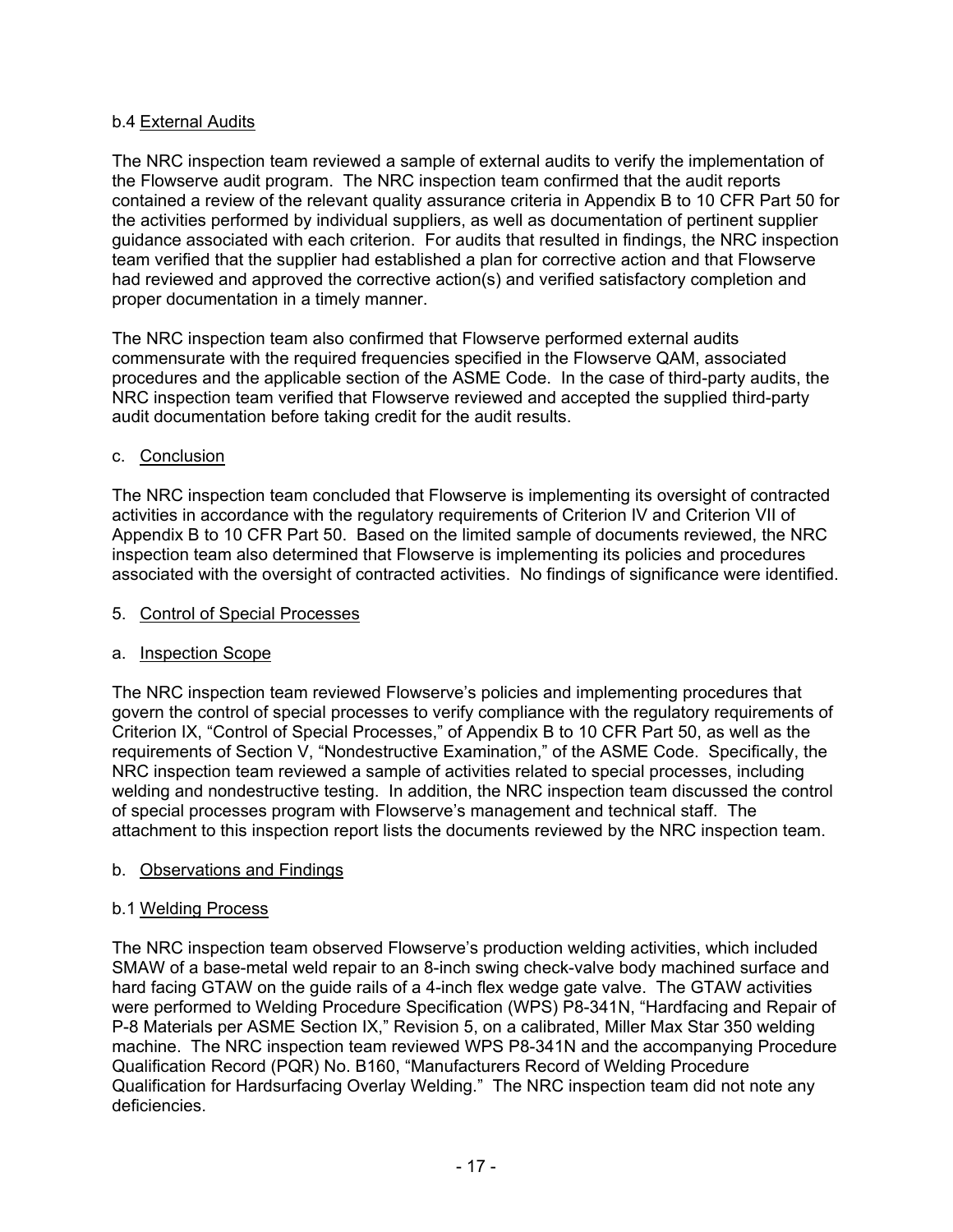Flowserve staff performed SMAW activities to WPS P8-123N, "Fillet, Groove, and Repair Welding of P8 Materials per ASME III Without [Post-Weld Heat Treatment] (PWHT)," Revision 2, on a calibrated, Lincoln Electric IDEAL ARC DC-600 welding machine. The NRC inspection team reviewed WPS P8-123N and the accompanying PQR No. B316, "Fillet and Groove Welds," and noted that the Flowserve weld technician failed to perform the welding in accordance with the WPS as required by the ASME Code, Section IX. Specifically, the welder had deposited the weld beads 3/16-inch thick, in excess of the specified maximum allowable bead height of 1/8-inch, which would result in an increased heat input. Heat input, in conjunction with interpass temperature, was being controlled per the WPS to eliminate "sensitization" of the material during the welding activities.

The NRC inspection team also noted that the Flowserve weld technician failed to remove all foreign material within 2 inches of the weld area as required by the WPS. The foreign material, an anti-spatter compound, had been applied to protect the finished surface from the weld materials. The application of the "Protect-O-Metal" material was not dictated by any Flowserve instruction or procedure. As a result of this issue, Flowserve generated a new procedure, PIOP 36-40-41-01, "Use of Anti-Spatter Compound to Protect Surfaces during Welding and Heat Treating," to address the use of the compound. The NRC inspection team identified this issue as an example of Nonconformance 99901356/2012-201-02 for Flowserve's failure to control special processes in accordance with the qualified procedures. Flowserve initiated CAR No.935 to address this issue.

## b.2 Control of Weld Material

The NRC inspection team observed that Flowserve clearly identified welding materials at all times, and that it retained identification of acceptable material throughout storage, handling, and use until the material was actually consumed in the welding process. The NRC inspection team also observed that covered weld electrodes and flux were stored in moisture controlled environments, and that the process for conditioning of electrodes was being implemented. Based on interviews with welding operators, a welding technician, and a lead welding engineer, as well as direct observation and review of Flowserve PIOP 36-40-14-11, "Control of Welding Materials," the NRC inspection team determined that Flowserve was effectively implementing its weld material control program in accordance with its quality assurance program and the associated procedural requirements.

## b.3 Nondestructive Examination

The NRC inspection team confirmed Flowserve performed NDE processes observed using qualified procedures, certified NDE inspectors, approved NDE materials, and calibrated measuring and test equipment. The NRC inspection team witnessed a number of NDE processes, including a liquid dye PT examination on the machined surfaces of an 8-inch gate valve body casting, a MT examination on the hemispherical head and weld of a 24-inch gate valve / MSIV, and a UT examination on four, 8-inch feedwater valve stems.

The post-emulsification PT examination was performed in accordance with Flowserve MS 1151NW, Revision 1, "Liquid Penetrant Examination of Materials Used in Valve Applications for ASME Code." Step 7.1 of this procedure states, in part, that "the penetrant is applied to the clean surface." The NRC inspection team initially observed that the penetrant did not appear to adequately adhere to or wet the surface of the machined "area of interest," which would be indicative of poor cleaning and could compromise the overall quality of the examination. After a discussion with the Flowserve NDE examiner, the NRC inspection team discovered that the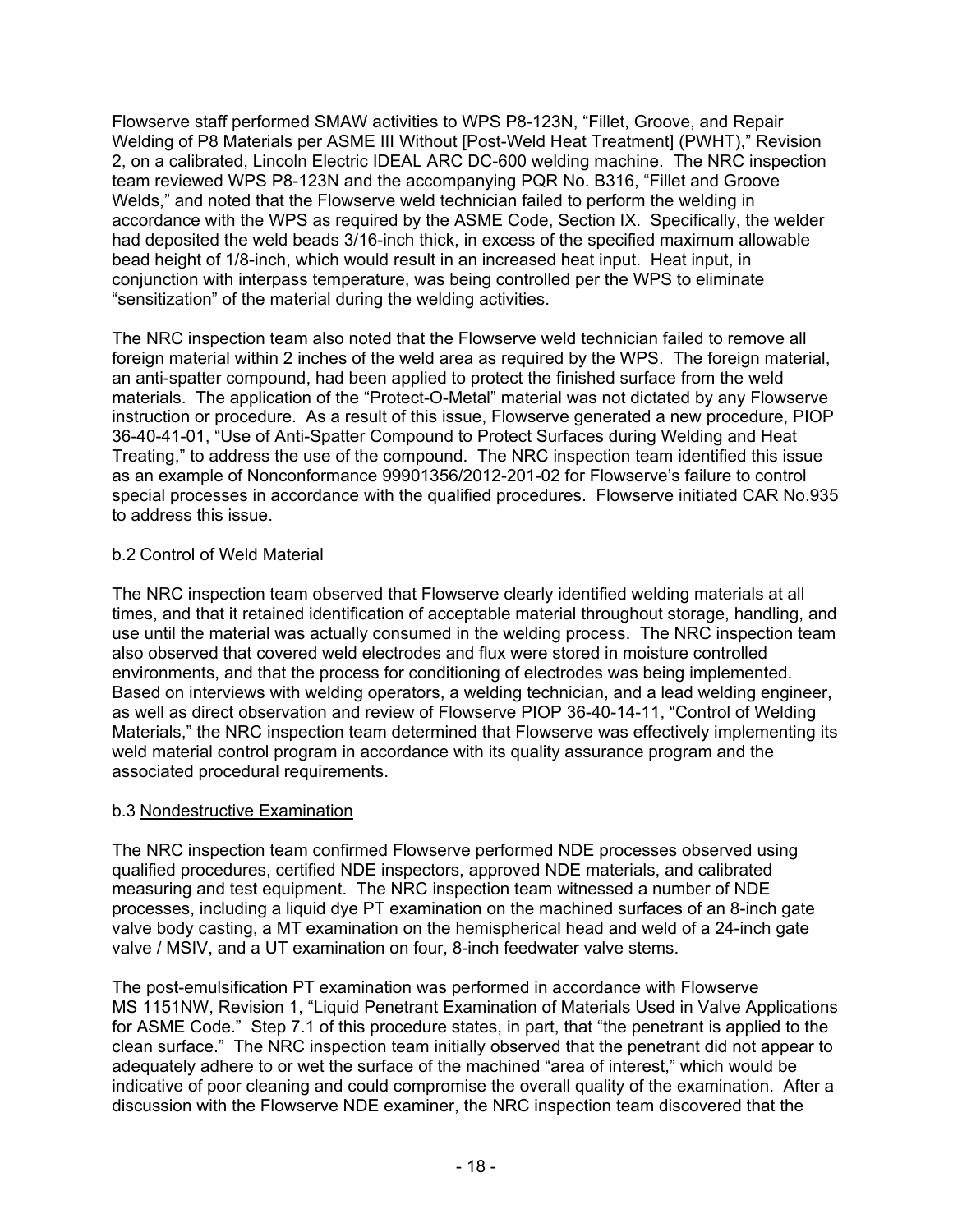examiner had actually been in the process of performing the PT on the wrong area of interest. Specifically, Step 4.1 of the PT procedure states, in part, that "the material to be examined and the specific areas requiring examination will be designated on the route card." Sequence 90 on the route card for the associated SO delineated the areas required for PT examination, but the Flowserve NDE examiner failed to identify the correct areas of interest and rather was performing the PT on the area of interest associated with a different valve body. The NRC inspection team identified this issue as an example of Nonconformance 99901356/2012-201-02 for Flowserve's failure to control special processes in accordance with the qualified procedures. Flowserve initiated CAR No. 936 to address this issue.

The prod method of MT examination was performed in accordance with Flowserve MS 1025EN, Revision 3, "Dry Magnetic Particle of Ferro Magnetic Materials – Prod and Yoke Methods." The examination uses ferro-magnetic particles (powder) for detection of discontinuities. Step 8.1.3 of the procedure states, in part, that "the powder shall be applied by lightly spraying a small quantity over the surface. The excess shall be removed with a gentle air stream so as not to disturb the lightly held powder patterns." However, the NRC inspection team noted that the Flowserve NDE examiner was instead applying and removing the ferro-magnetic particles with a pressure set at 50 pounds per square inch, which exceeded the defined "gentle air stream." Specifically, the excessive air pressure used by the NDE examiner would have removed the lightly held magnetic particles that could have revealed rejectable indications. The NRC inspection team identified this issue as another example of Nonconformance 99901356/2012-201-02 for Flowserve's failure to control special processes in accordance with the qualified procedures. Flowserve initiated CAR No. 937 to address this issue.

In addition, Step 8.1.4 of MS 1025EN states, in part, that "the prod tips should be kept clean and dressed to minimize electrical arcing." Furthermore, Step 8.1.5 states, in part, that "the magnetizing current shall be used at a minimum of 100 amperes per inch of prod spacing for sections 3/4-inch thick or greater." The required amperage used to perform the examination is affected and/or reduced by both of these factors (i.e., oxidation of the tips and spacing of the prods). The NRC inspection team noted that the Flowserve NDE examiner set up the Magnaflux MT machine to 770 amperes, thereby meeting the minimum amperage requirements for the associated SO. However, when the NRC inspection team asked the examiner to verify the amperage at the conclusion of the MT examination, it was measured at only 650 amperes, which was below the required amperage. Failure to dress the prod tips periodically during the examination, as well as the use of a prod spacing greater than that limited administratively (i.e., 7 inches versus 6.25 inches), resulted in numerous arc strikes during the test, which led to a reduction in amperage output. The NRC inspection team identified this issue as another example of Nonconformance 99901356/2012-201-02 for Flowserve's failure to control special processes in accordance with the qualified procedures. Flowserve also addressed this issue in CAR No. 937.

The straight beam method of UT examination was performed in accordance with Flowserve MS 1029NE-B, Revision 9, "Ultrasonic Examination of Forgings and Bars for Use in Nuclear ASME Section III Applications." Section 9.1 of the procedure states, in part, that "parts shall be examined over the entire volume." The NRC inspection team noted that for SO 91175-13, items were not prepped for the required full straight beam examination, thereby rendering it impossible to achieve meaningful test results. However, the Flowserve NDE examiner elected to perform a UT examination on an unacceptable surface that prevented the inspection of the entire volume as required. The NRC inspection team identified this issue as another example of Nonconformance 99901356/2012-201-02 for Flowserve's failure to control special processes in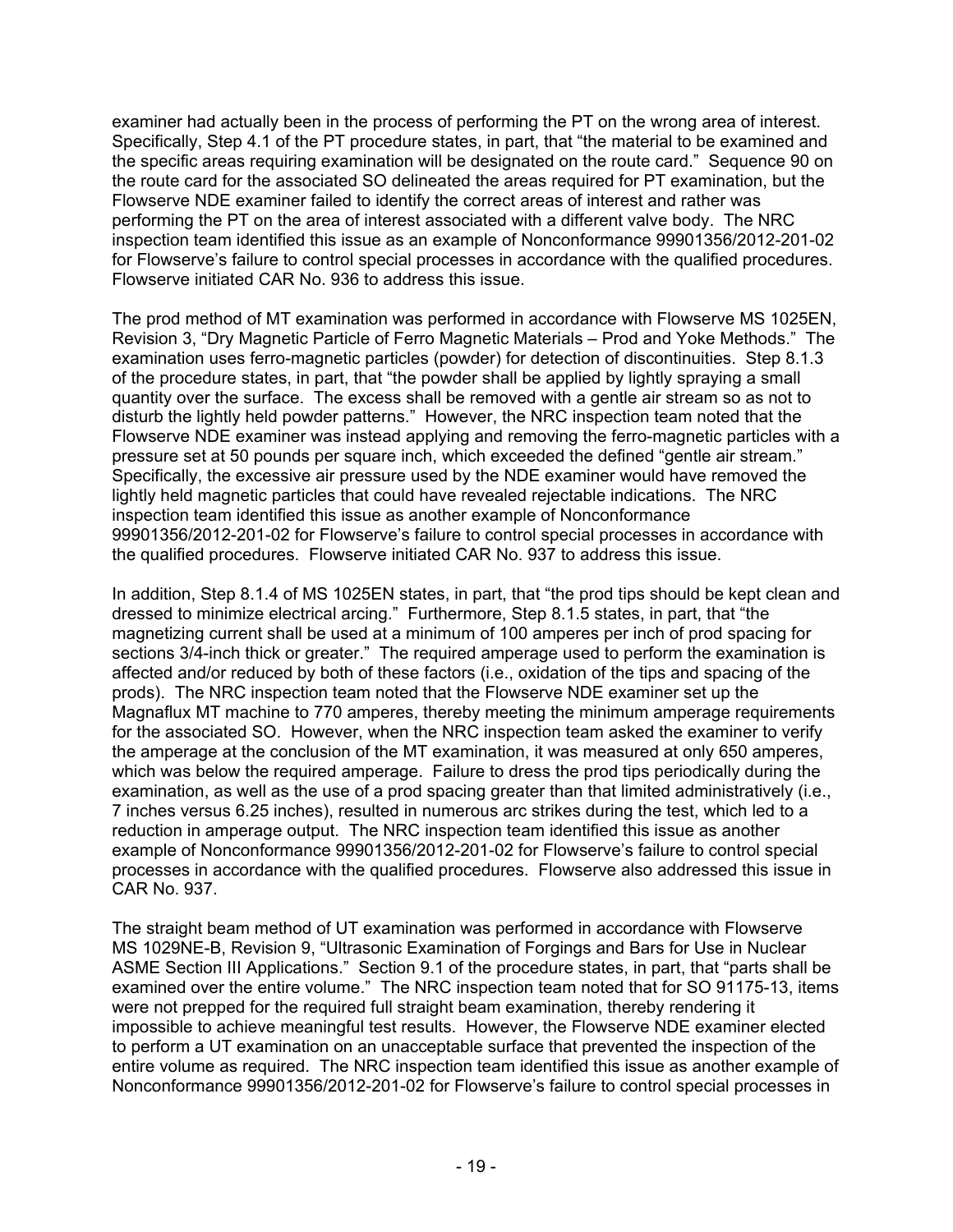accordance with the qualified procedures. Flowserve initiated CAR No. 939 to address this issue.

Flowserve further captured the preceding Nonconformance 99901356/2012-201-02 examples as an overall issue in CAR No. 942, which addressed the specific incidents identified in CAR Nos. 935, 936, 937, and 939.

## c. Conclusion

The NRC inspection team issued Nonconformance 99901356/2012-201-02 in association with four examples of Flowserve's failure to implement the regulatory requirements of Criterion IX of Appendix B to 10 CFR Part 50. Specifically, Nonconformance 9901356/2012-201-02 cites Flowserve for failing to assure that workers (1) welded per established parameters; (2) performed a PT examination on the correct area of interest; (3) performed a MT examination with adequate amperes; and (4) performed a UT examination on an acceptable surface, as specified by the associated Flowserve procedures.

## 6. Test Control

## a. Inspection Scope

The NRC inspection team reviewed Flowserve's policies and implementing procedures that govern the test control program to verify compliance with the requirements of Criterion XI, "Test Control," of Appendix B to 10 CFR Part 50. The NRC inspection team reviewed a sample of Flowserve test control activities related to the AP1000 MSIV and MFIV assemblies and observed various testing activities. The NRC inspection team also reviewed a sample of Flowserve's Type "A" actuator testing results for orders supplied to operating reactors and observed associated testing activities. In addition, the NRC inspection team discussed the test control program with Flowserve's management and technical staff. The attachment to this inspection report lists the documents reviewed by the NRC inspection team.

## b. Observations and Findings

## b.1 Test Plan

The NRC inspection team observed and verified testing activities and results for: (1) SO 91154; (2) SO 91173 for WEC - V.C. Summer, Units 2 and 3 to test the 20-inch MFIVs; (3) SO 91175; and (4) SO 91178 for WEC - Vogtle Units 3 and 4 to test the 20-inch MFIVs. In addition, the NRC inspection team reviewed a sample of hydrostatic, pneumatic, and functional testing data for Flowserve's Type "A" actuators in order to evaluate the Flowserve test control activities associated with these components. The NRC inspection team also observed a portion of testing activities for Flowserve Type "A" actuators in accordance with testing procedure MS 7120, "Hydrostatic, Pneumatic and Functional Test Procedure for the Electronic Comanche Peak SES A-180 Actuator." The NRC inspection team concluded that Flowserve adequately implemented its test methodology, test equipment, and data evaluation for these SOs in accordance with the required technical standards.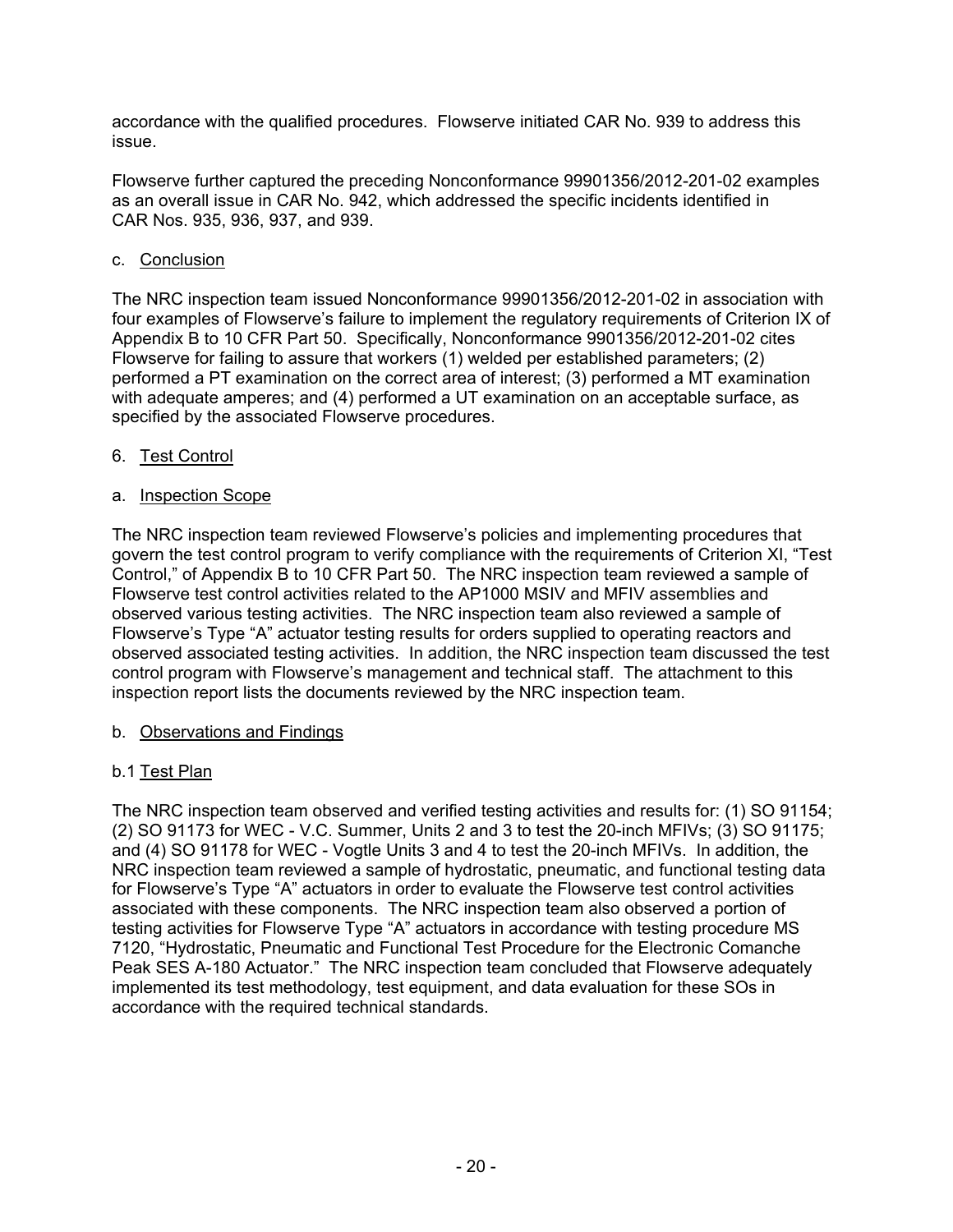## b.2 Test Procedures

The NRC inspection team evaluated the following Flowserve test procedures:

- MS 7210, "Hydrostatic, Pneumatic and Functional Test Procedure for the TU Electric Comanche Peak SES A-180 Actuator," Revision 2.
- MS 9088, "Hydrostatic and Functional Test Procedure for the Six 20x16x20 MFIV Equiwedge Gate Valves Supplied to Westinghouse for Sales Orders Numbers 91173 and 91178," Revision 1.
- MS 9089, "Hydrostatic and Functional Test Procedure For the 8-290 Gas/Hydraulic Actuator Supplied to Westinghouse For Sales Orders Numbers 91173 and 91178," Revision 1.
- MS 9048, "Assembly, Hydrostatic, and Functional Test Procedure for Westinghouse AP1000 PV03 - NPS 3 and Larger Manually Operated Gate, Stop Check & Swing Check Valves," Revision 6.
- MS 9424, "Bolt Torque Procedure," Revision 1.

The NRC inspection team verified that Flowserve's test procedures adequately included the technical, quality, and regulatory requirements identified in the associated SOs. The NRC inspection team also verified that Flowserve's test procedures provided an adequate description of the test objectives, test sequences, test instructions, test parameters, measuring and test equipment usage, acceptance criteria, and post-test activities, and that they meet the requirements of the ASME Code, Section III, Subsection NB, "Class 1 Components."

## b.3 Test Program Implementation

The NRC inspection team observed testing activities for valve BK-486 from WEC SO 91154, which was a 4-inch wedge gate valve being tested to MS 9048. During the MS 9048 valve closure test, Valve BK-486 failed because of leakage indications in excess of the amount allowed by MS 9048. After the failed test, onsite WEC personnel noted that the required bonnet bolt torque values for valve BK-486 were incorrectly transferred from the valve assembly drawing and the values specified in MS 9424 into the test procedure. Flowserve personnel documented these findings on Reject Tickets R13920 and R13921.

As a result of these findings, Flowserve re-torqued valve BK-486 and inspected it to the correct values in MS 9424. During the subsequent retesting activities, valve BK-486 completed the hydrostatic shell test, but again failed the seat leakage test. Flowserve documented the results of this testing evolution on Reject Ticket R13922, and disassembled valve BK-486. As a next step, Flowserve personnel lapped the gate and body seats, and it reassembled the valve. The testing of valve BK-486 was restarted, but the valve again failed the seat leakage test. Flowserve documented the results of this additional testing evolution on another Reject Ticket and valve BK-486 was once again disassembled and inspected.

During these inspection activities, Flowserve and WEC personnel observed a small ledge near the valve body seat that was identified as a nonconformance to the valve specifications. Flowserve generated a reject ticket identifying the nonconforming condition and the testing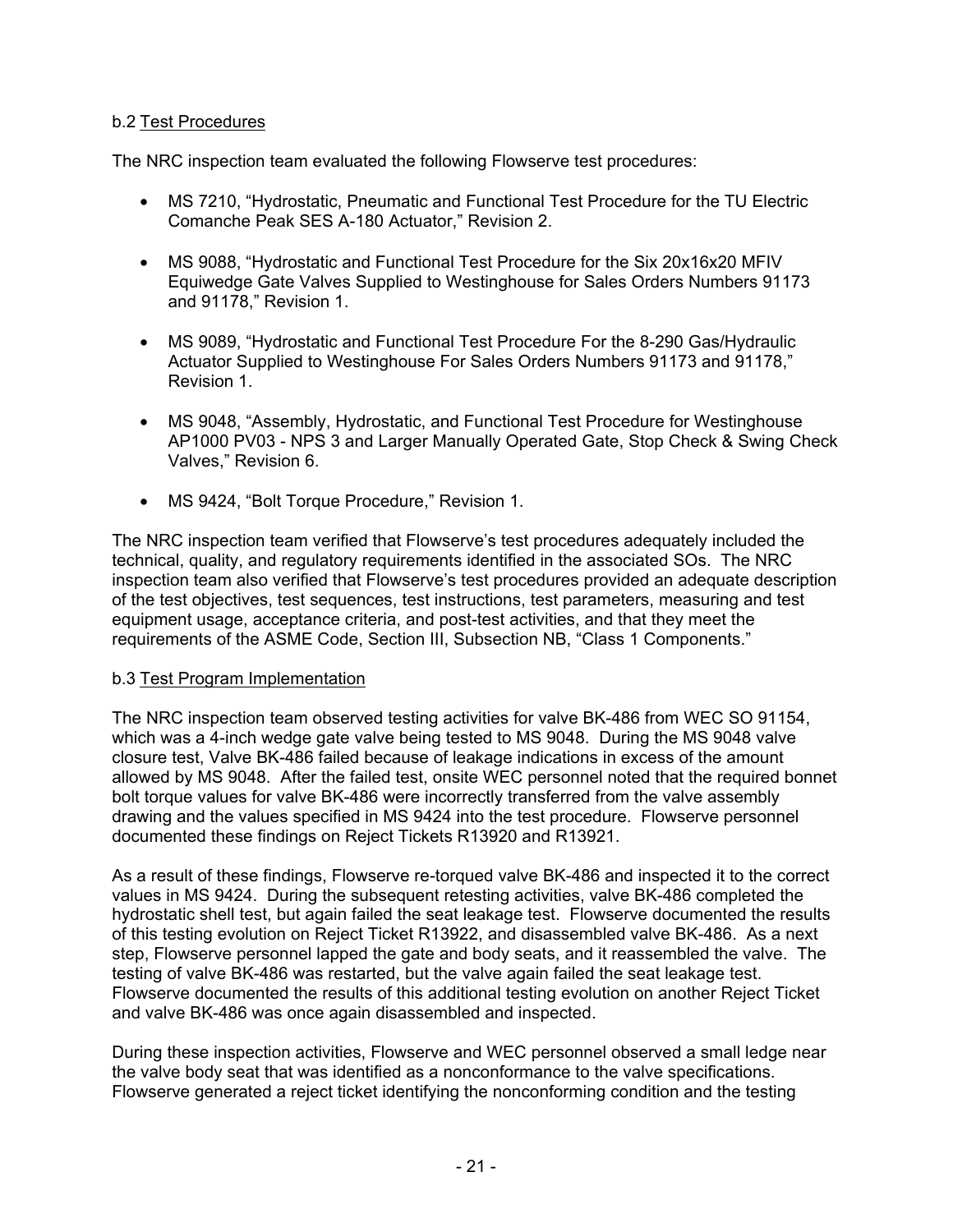activities for valve BK-486 were suspended until the Flowserve engineering staff could evaluate the nonconformance. As a result of these observations, the NRC inspection team concluded that the observed testing activities provided for adequate implementation of the technical standards and regulatory requirements associated with the Flowserve test program. The NRC inspection team confirmed that the following testing elements were satisfied, verified, and recorded, as appropriate, for the AP1000 and Type "A" actuator SOs and MSs reviewed: (1) test parameters and initial conditions, (2) test acceptance criteria, (3) test prerequisites, (4) test instrument range, accuracy, and uncertainty appropriate for the test; (5) current calibration, and (6) proper procedure sequence followed and any deviations documented and evaluated.

## b.4 Test Results and Data Evaluation

As a part of its review, the NRC inspection team verified the test data results for the completed valves associated with WEC SO 91154. The NRC inspection team noted that the test data sheet for valve BL-575 stated that an A-193 Grade B7 stud adapter plate was required, with a tested torque value of 287 to 359 foot pounds (ft-lbs). The test results associated with this valve indicated that Flowserve personnel torqued the stud adapter plate to 300 ft-lbs measured. The NRC inspection team checked the torque requirements for the stud adapter plate against the requirements listed in MS 9424, which states that an A-193 Grade B7 stud adapter plate must have a torque value between 337 and 421 ft-lbs. The NRC inspection team verified the grade of the stud adapter plate on the valve's assembly drawing (No. 09-91154-18, Item 16) and found that the stud adapter plate was a critical valve part to which 10 CFR Part 21 applies.

The NRC inspection team discussed the difference in the torque values associated with the test data sheet, the actual measured torque for valve BL-575, the requirements of MS 9242, and the notes for assembly drawing No. 09-91154-18 with Flowserve personnel. Flowserve stated that the stud adapter plate was in fact under torque by 37 ft-lbs, and that Flowserve personnel had inadvertently transferred the incorrect values from MS 9242 into the test data sheet. As a result of this issue, Flowserve initiated its corrective action and 10 CFR Part 21 processes and preformed an evaluation of the deviations potentially associated with a substantial safety hazard. The Flowserve evaluation determined that the 37 ft-lbs under torque condition was within acceptable limits to the ASME Code requirements and did not represent a substantial safety hazard. Flowserve documented the evaluation of the deviations and the results in CAR No. 938. As a result of these observations, the NRC inspection team concluded that Flowserve was adequately implementing the evaluation requirements, technical standards, and regulatory requirements associated with the test program.

In addition, the NRC inspection team verified that Flowserve implemented suitable requirements for recording data during testing and had established a process with functional responsibilities for effective evaluation of test results. The NRC inspection team reviewed Flowserve's controls applicable to test log documentation and data acquisition to assess the completeness of the requirements with regard to traceable and verifiable data, and to the documentation of the accuracy of instruments used to collect data.

## c. Conclusion

The NRC inspection team concluded that Flowserve is implementing its test control program in accordance with the regulatory requirements of Criterion XI of Appendix B to 10 CFR Part 50. Based on the limited sample of documents reviewed, the NRC inspection team also determined that Flowserve is implementing its policies and procedures associated with the test control program. No findings of significance were identified.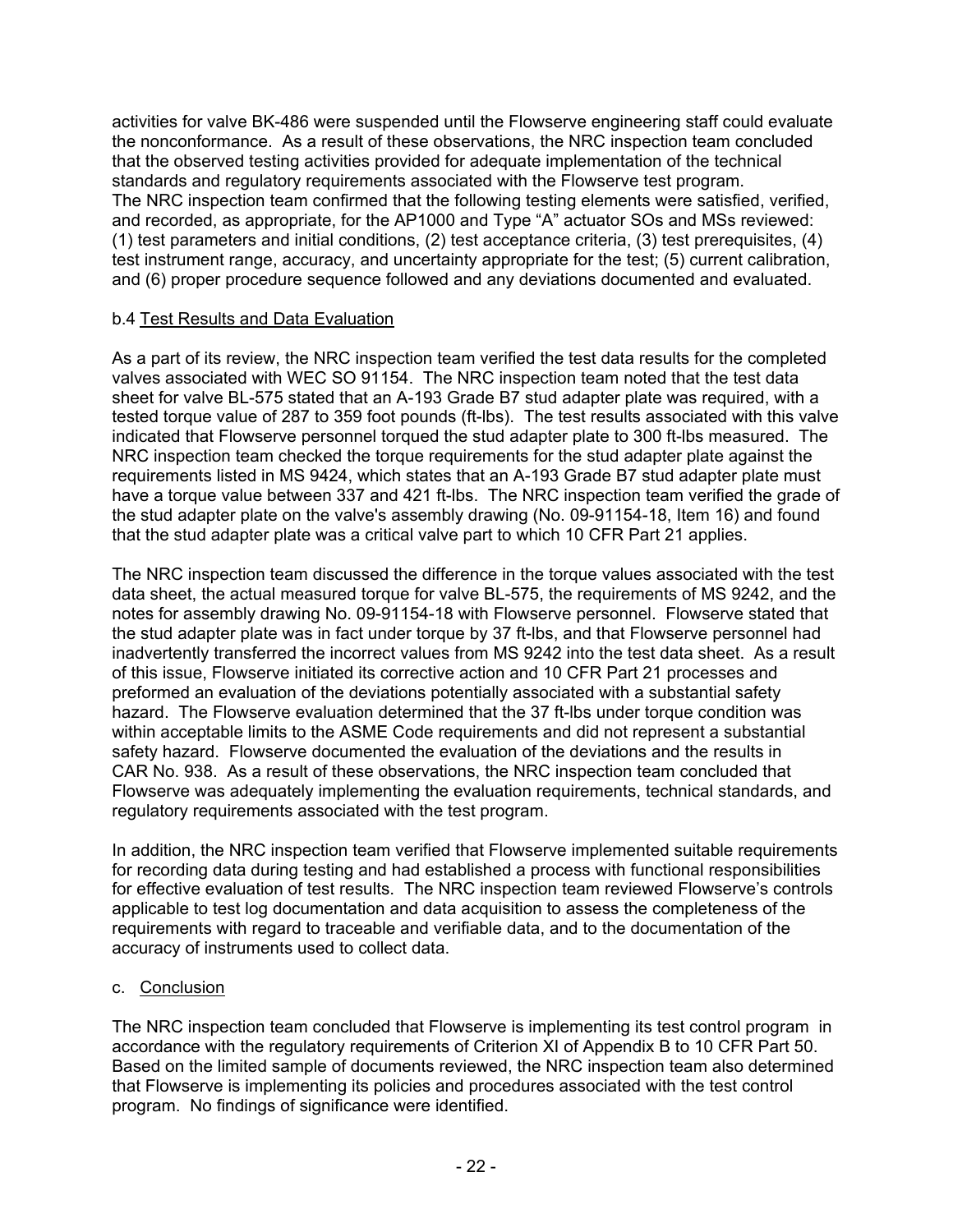## 7. Control of Measuring and Test Equipment

## a. Inspection Scope

The NRC inspection team reviewed Flowserve's policies and implementing procedures that govern the M&TE program to verify compliance with the requirements of Criterion XII, "Control of Measuring and Test Equipment," of Appendix B to 10 CFR Part 50. In addition, the NRC inspection team discussed the M&TE program with Flowserve's management and technical staff. The attachment to this inspection report lists the documents reviewed by the NRC inspection team.

## b. Observations and Findings

The NRC inspection team reviewed the M&TE requirements provided in the Flowserve QAM and associated procedures, which provide a system for the control of measuring and testing equipment and devices. The M&TE program ensures that tools, gauges, instruments, and other devices used in activities that affect quality are of the proper range, type, and accuracy to verify conformance with the established requirements.

The NRC inspection team reviewed the Flowserve database used for tracking calibration completion and due dates for each of approximately 1,200 M&TE devices used at the Flowserve Raleigh facility. The NRC inspection team also performed a visual sample inspection of several M&TE devices at the Flowserve calibration laboratory, the Flowserve physical inspection receiving station, various test work stations, the forge steel work station, and the small and large cast work stations. The NRC inspection team found that the sampled M&TE devices all had appropriate calibration stickers and current calibration dates, including the calibration due date. In addition, the calibration records reviewed by the NRC inspection team indicated the as-found or as-left conditions, accuracy required, calibration results, calibration dates, due date for recalibration and the applicable National Institute of Standards and Technology reference for the equipment used in the calibration. The NRC inspection team also verified that the selected M&TE was calibrated using procedures traceable to known industry standards.

The NRC inspection team verified that the gage laboratory M&TE was calibrated using procedures and standards traceable to known industry standards. In addition, through interviews with several calibration personnel and reviews of their qualification records, the NRC inspection team concluded that the calibration personnel were knowledgeable and qualified. The NRC inspection team also reviewed a sample of records for out of-tolerance equipment that was documented on reject tickets. At the time of this inspection, the out-of-tolerance equipment was under review by the Flowserve Materials Review Board (MRB) and being evaluated for validity of the previous inspection or test results and for acceptability of those items previously inspected or tested. Flowserve quarantined the rejected equipment in its gage calibration laboratory until the MRB evaluations are complete and the devices are repaired.

## c. Conclusion

The NRC inspection team concluded that Flowserve is implementing its M&TE program in accordance with the regulatory requirements of Criterion XII of Appendix B to 10 CFR Part 50. Based on the limited sample of documents reviewed, the NRC inspection team also determined that Flowserve is implementing its policies and procedures associated with the M&TE program. No findings of significance were identified.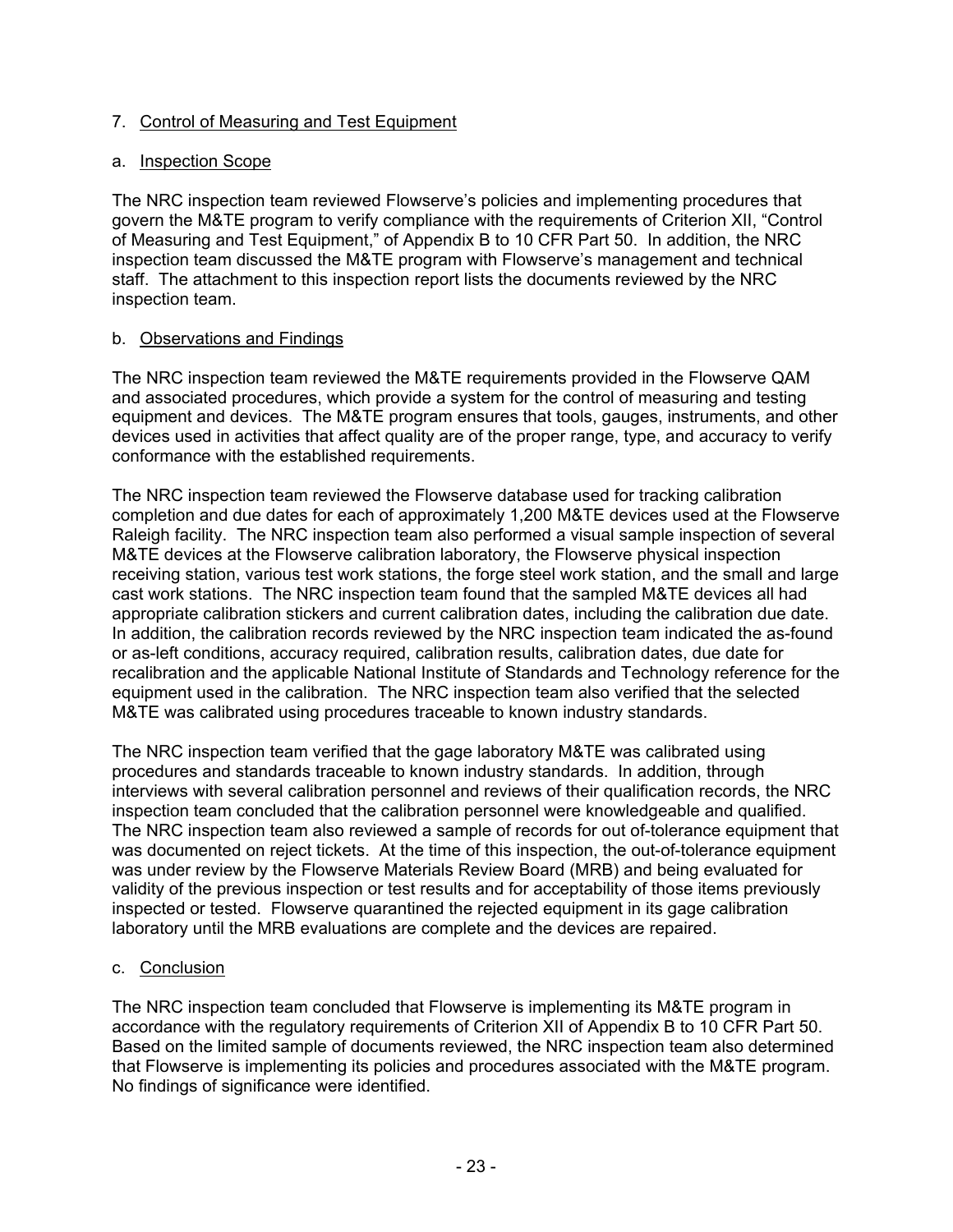## 8. Control of Nonconforming Materials, Parts, or Components

#### a. Inspection Scope

The NRC inspection team reviewed Flowserve's policies and implementing procedures that govern the control of nonconformances to verify compliance with the requirements of Criterion XV, "Nonconforming Materials, Parts, or Components," of Appendix B to 10 CFR Part 50. The NRC inspection team reviewed a sample of reject tickets and verified that the disposition and control of nonconformances was in accordance with the Flowserve procedural guidelines. In addition, the NRC inspection team discussed the nonconformance program with Flowserve's management and technical staff. The attachment to this inspection report lists the documents reviewed by the NRC inspection team.

## b. Observations and Findings

The NRC inspection team reviewed Section 15 of the Flowserve QAM and the procedures associated with the processing of nonconformances and reject tickets, as well as approximately 15 AP1000 project related reject tickets. This review included a dispositioned reject ticket involving an ASME Code item to confirm the appropriate ANI signatures were obtained.

The NRC inspection team also verified that the applicable Flowserve procedures provide for (1) reference to instructions or procedures for repair and rework activities (where required), re-inspection of repaired and reworked items, and notification to affected organizations of nonconforming conditions, (2) deficiencies or nonconformances identified by customers to be entered into the corrective action program, adequately assessed, and properly dispositioned, and (3) the applicable procedures to appropriately identify the responsibility and authority for review and disposition of nonconforming items, and control further processing, delivery, and installation of nonconforming items until disposition is completed.

The NRC inspection team witnessed a receipt inspection and verified the procedures used when a nonconformance is present, and also toured the shop floor to verify that there are designated areas to segregate and control the various classes of nonconforming materials. This process also properly applies the principles of acceptable, reject, rework, hold, scrap, or use-as-is, and provides for the applicable technical justifications to be adequately supported and properly documented, including the need for additional design control measures as necessary, commensurate with those applied to the original design.

For the sample of reject tickets reviewed, the NRC inspection team verified that Flowserve implemented an adequate program to assess and control nonconforming items, including appropriate identification, documentation, segregation, evaluation, and disposition of these items. Each reject ticket receives a review during the daily MRB meeting, which consists of quality assurance, engineering, and inspection personnel touring the shop floor, evaluating all reject tickets created since the last MRB or any reject tickets with a changed status, dispositioning the reject tickets in accordance with the Flowserve process, and documenting the bases for these decisions, as needed. For any reject tickets requiring a more in depth review, the MRB assigns engineering or inspection personnel, as necessary, to evaluate and disposition the nonconformance and provide adequate documentation of the evaluation. The NRC inspection team attended an MRB meeting to verify implementation of the reject ticket process.

The NRC inspection team also conducted numerous discussions with Flowserve personnel, including design engineers, quality assurance engineers, and shop floor technicians, to verify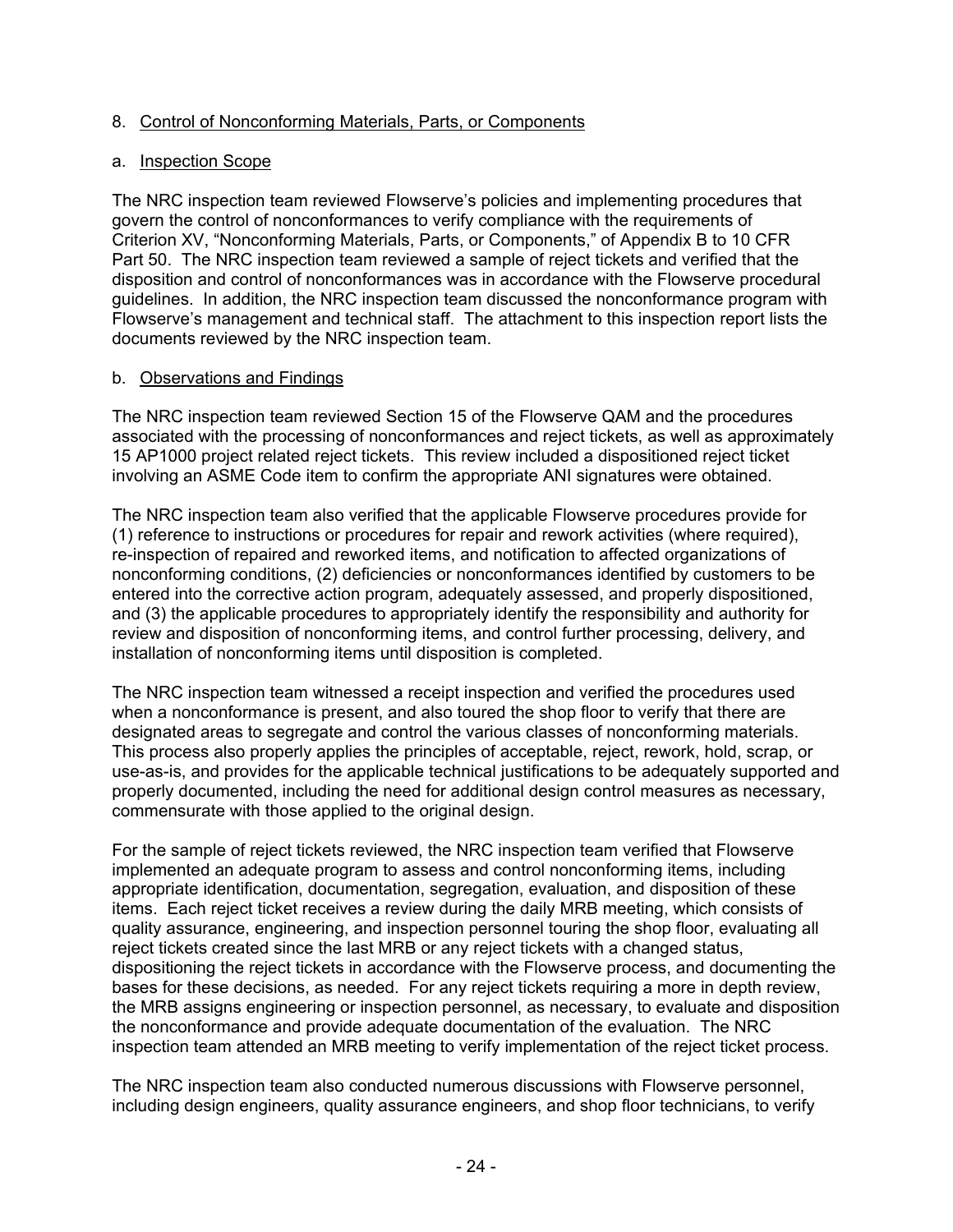that all Flowserve personnel are aware of the reject ticket process, recognize when and how to enter into the process, and understand the types of disposition that can result from a reject ticket. The NRC inspection team concluded that all of the Flowserve personnel interviewed had adequate knowledge of the Flowserve reject ticket and nonconformance process.

## c. Conclusion

The NRC inspection team concluded that Flowserve is implementing its nonconforming materials, parts, or components program in accordance with the regulatory requirements of Criterion XV of Appendix B to 10 CFR Part 50. Based on the limited sample of documents reviewed, the NRC inspection team also determined that Flowserve is implementing its policies and procedures associated with the control of nonconforming materials, parts, or components. No findings of significance were identified.

## 9. Corrective Actions

## a. Inspection Scope

The NRC inspection team reviewed the current status of the corrective actions implemented in response to the findings from the 2009 NRC inspection. The NRC inspection team also reviewed Flowserve's policies and implementing procedures that govern the corrective action program to verify compliance with the requirements of Criterion XVI, "Corrective Action," of Appendix B to 10 CFR Part 50. The NRC inspection team reviewed a sample of CARs and verified that the CARs' disposition and control provide adequate documentation and description of conditions adverse to quality, as well as specifying the cause of these conditions and the corrective actions taken to prevent recurrence. In addition, the NRC inspection team discussed the corrective action program with Flowserve's management and technical staff. The attachment to this inspection report lists the documents reviewed by the NRC inspection team.

## b. Observations and Findings

## b.1 Corrective Action Associated with Violation 99901356/2009-201-01

The NRC issued Violation 99901356/2009-201-01 for Flowserve's failure to complete an evaluation of a deviation or failure to comply within 60 days of discovery and failure to submit an interim report in writing to the NRC when the evaluation of an identified deviation or failure to comply could not be completed within 60 days, as required by 10 CFR Part 21.21, "Notification of Failure To Comply or Existence of a Defect and its Evaluation."

In its response to the NRC, Flowserve stated that its PIOP 36-40-03, "Methods for Reporting to NRC Defects Creating Substantial Safety Hazards," was revised on February 16, 2009, to include a timeline checklist within the 10 CFR Part 21 evaluation form. Flowserve noted that the checklist is used by the Part 21 Evaluation Committee to complete the evaluation process, and it added that the Part 21 Evaluation Committee received training on the new timeline checklist. In addition, a review of the 10 CFR Part 21 evaluations conducted since PIOP 36-40-03 was revised revealed no further deviations from the timeliness requirements.

The NRC inspection team reviewed Quality Program Corrective Action Plan (QPCAP) 517, which Flowserve opened to address Violation 99901356/2009-201-01. QPCAP 517 described the corrective actions detailed above and provided objective evidence of the completion of corrective actions. The action plan was closed on July 9, 2009.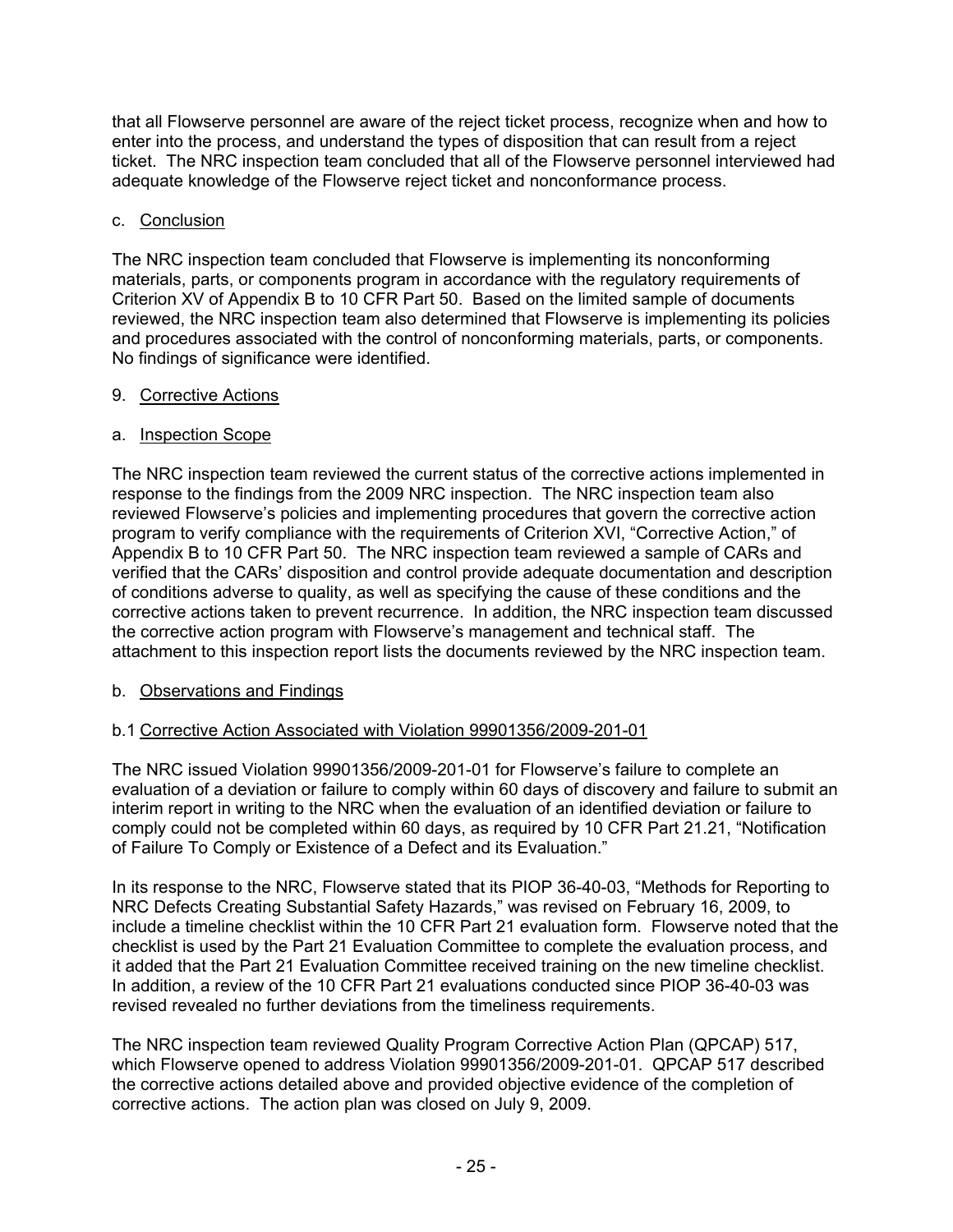The NRC inspection team reviewed the documentation that provided the objective evidence for the completion of the corrective actions. The NRC inspection team confirmed that Flowserve revised PIOP 36-40-03 and provided the associated training to address Violation 99901356/2009-201-01, and that no further deviations from the 10 CFR Part 21 notification and timeliness requirements had occurred. The NRC inspection team determined that Flowserve's corrective actions were adequate to address the identified finding. Based on its review, the NRC inspection team closed Violation 99901356/2009-201-01.

## b.2 Corrective Action Associated with Nonconformance 99901356/2009-201-02

The NRC issued Nonconformance 99901356/2009-201-02 for Flowserve's failure to retrieve the applicable drawings and specifications pertinent to three nonconforming valve bodies, as required by Section 15.1.4 of the Flowserve QAM. This failure resulted in the wrong weld procedure being documented on Reject Ticket No. 120445 and implemented during weld repairs of three nonconforming valve bodies, which does not comply with the requirements of Criterion XV of Appendix B 10 CFR Part 50.

In its response to the NRC, Flowserve stated that PIOP 36-40-10, "Nonconforming Material Control – Rejection Procedure, Material Review Board Involvement," was revised to include specific instructions for responsible personnel to consult the applicable QAP for selection of applicable drawings and method specifications, including welding procedures, and that affected personnel received training on the revisions to PIOP 36-40-10.

The NRC inspection team reviewed QPCAP 516, which Flowserve opened to address Nonconformance 99901356/2009-201-02. QPCAP 516 described the corrective actions detailed above, provided objective evidence of the completion of corrective actions, and was closed on July 9, 2009.

The NRC inspection team reviewed the documentation that provided objective the evidence for the completion of the corrective actions. The NRC inspection team confirmed that Flowserve revised PIOP 36-40-10 and provided the associated training to address Nonconformance 99901356/2009-201-02. The NRC inspection team determined that Flowserve's corrective actions were adequate to address the identified finding. Based on its review, the NRC inspection team closed Nonconformance 99901356/2009-201-02.

#### b.3 Implementation of Flowserve's Corrective Action Program

The NRC inspection team verified that Flowserve's established implementing procedures provide assurance that significant conditions adverse to quality are promptly identified, documented and corrected or otherwise handled in accordance with the established requirements. The procedures also ensure that the causes of the conditions adverse to quality are identified and that corrective or preventive action is taken to preclude recurrence.

The NRC inspection team verified that Flowserve's subcontractors must submit nonconformance reports and proposed corrective actions for approval before implementing corrective actions, and Flowserve adequately assesses deficiencies identified or reported by its customers and enters them into the corrective action program. The NRC inspection team also verified that the corrective action process provides an effective interface to Flowserve's 10 CFR Part 21 program and procedure, and that a management system has been established for the overview of CARs and identification of trends for significant conditions adverse to quality.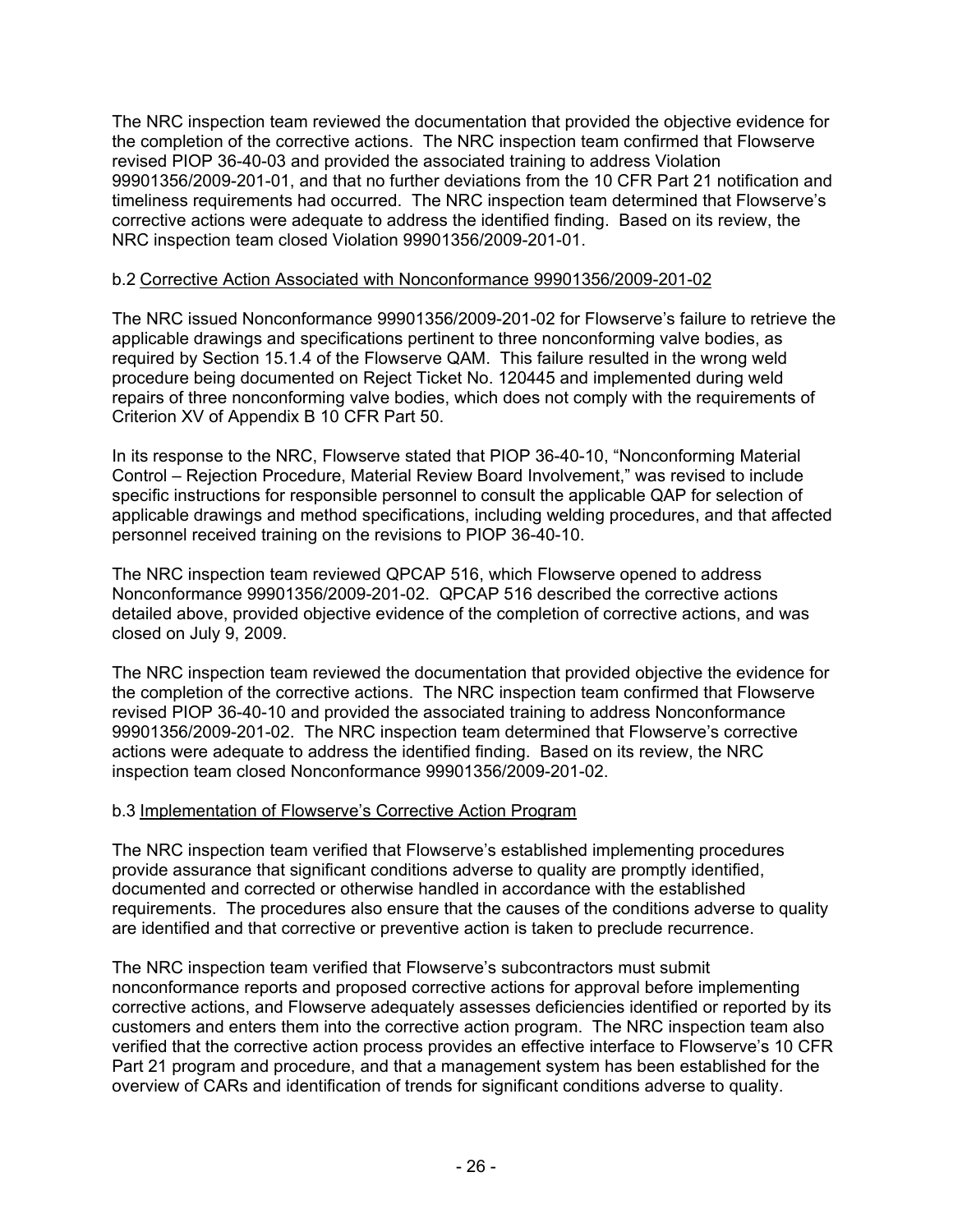The NRC inspection team reviewed a sample of Flowserve CARs related to both internal and vendor conditions adverse to quality. The NRC inspection team noted that Flowserve manufactures approximately 2,000 to 2,500 components per month and that the number of CARs issued was relatively low in comparison to the number of components manufactured in a year. The NRC inspection team verified that the CARs provide (1) adequate documentation and description of significant conditions adverse to quality; (2) an appropriate analysis of the cause of these conditions and the corrective actions taken to prevent recurrence; (3) direction for review and approval by the responsible authority; (4) a description of the current status of the corrective actions; and (5) the follow-up actions taken to verify timely and effective implementation of the corrective actions.

Each CAR receives a review during the daily MRB meeting, which consists of quality assurance, engineering, and inspection personnel evaluating and dispositioning the CARs in accordance with the Flowserve process, and documenting the bases for these decisions, as needed. For all CARs, the MRB assigns appropriate personnel to evaluate and disposition the CAR, including evaluation for potential 10 CFR Part 21 applicability, and provide adequate documentation of these evaluations. The NRC inspection team attended an MRB meeting to verify implementation of the CAR program.

The NRC inspection team also conducted numerous discussions with Flowserve personnel, including design engineers, quality assurance engineers, and shop floor technicians, to verify that all Flowserve personnel are aware of the CAR process, recognize when and how to enter into the process, and understand the types of disposition that can result from a CAR. The NRC inspection team concluded that all of the Flowserve personnel interviewed had adequate knowledge of the Flowserve CAR program.

## c. Conclusion

The NRC inspection team concluded that Flowserve is implementing its corrective action program in accordance with the regulatory requirements of Criterion XVI of Appendix B to 10 CFR Part 50. Based on the limited sample of documents reviewed, the NRC inspection team also determined that Flowserve is implementing its policies and procedures associated with the corrective action program. No findings of significance were identified.

## 10. Entrance and Exit Meetings

On September 10, 2012, the NRC inspection team discussed the scope of the inspection with Mr. James McGeehin, Flowserve Raleigh Operations General Manager, and other members of the Flowserve management and staff. On September 14, 2012, the NRC inspection team presented the inspection results and observations during an exit meeting with Mr. McGeehin and other Flowserve staff. The attachment to this report lists the entrance and exit meeting attendees, as well as those individuals interviewed by the NRC inspection team.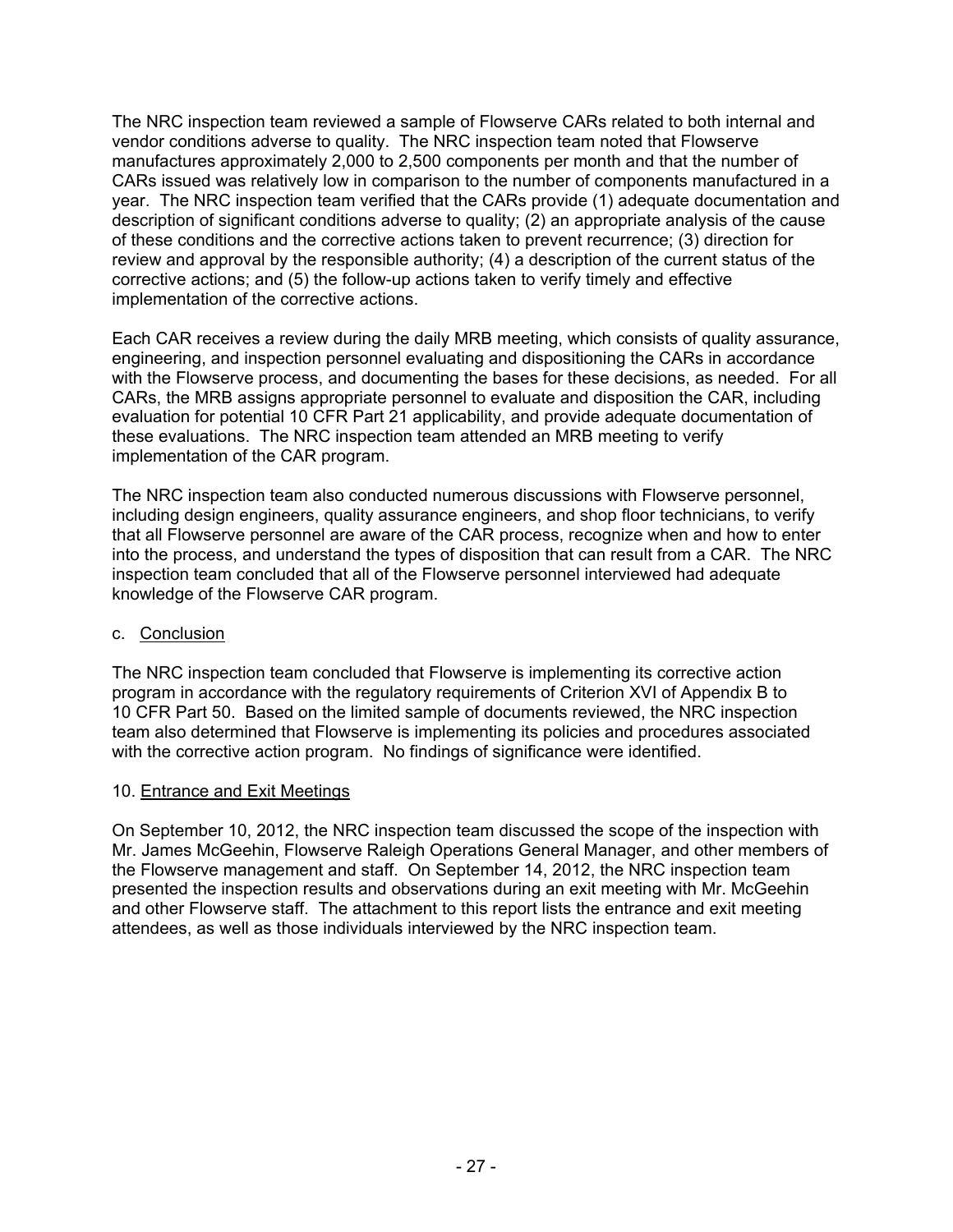# **ATTACHMENT**

# 1. ENTRANCE AND EXIT MEETING ATTENDEES AND PERSONS CONTACTED

| <b>Name</b>             | <b>Title</b>                                       |           | <b>Entrance</b> | <b>Exit</b>  | Interviewed |
|-------------------------|----------------------------------------------------|-----------|-----------------|--------------|-------------|
| <b>Andy Sizemore</b>    | Design Engineering Manager                         | Flowserve | X               |              | X           |
| <b>Bernie Carothers</b> | <b>Metallurgical Process Control</b><br>Supervisor | Flowserve | X               | X            | X           |
| Dave Osbourne           | Team Manager - Inside Sales                        | Flowserve | X<br>X          |              |             |
| David Craddock          | Level II Quality Inspector                         | Flowserve |                 |              | X           |
| David Godwin            | Testing                                            | Flowserve |                 |              | X           |
| David Sheckler          | <b>Purchasing Supervisor</b>                       | Flowserve | X               | X            |             |
| Donald Raby             | Level II Quality Inspector                         | Flowserve |                 |              | $\sf X$     |
| <b>Gary Shaw</b>        | Team Manager - Inside Sales                        | Flowserve | X               | X            |             |
| James Cobb              | <b>Welding Technician</b>                          | Flowserve |                 |              | $\sf X$     |
| James Haithcox          | WC / NDE Supervisor                                | Flowserve | X               | $\mathsf{X}$ | X           |
| Jeremy Streby           | <b>Quality Assurance Engineer</b>                  | Flowserve |                 |              | X           |
| Jim McGeehin            | <b>General Manager</b>                             | Flowserve | X               | X            |             |
| Jim Tucker              | <b>Engineering Manager</b>                         | Flowserve | X.              | X            | $\sf X$     |
| John Chappoll           | <b>Principal Engineer</b>                          | Flowserve | X.              | X            |             |
| Karen Hay               | Calibration Lab QC inspector                       | Flowserve |                 |              | $\sf X$     |
| Keith Boucher           | Design Engineering Manager                         | Flowserve |                 | X            | X           |
| Larry Brown             | Assembly / Testing                                 | Flowserve |                 |              | X           |
| Leslie Capps            | Lead Man / Certification<br>Testing                | Flowserve |                 |              | X           |
| <b>Mark Cowell</b>      | Senior Product Engineer                            | Flowserve |                 |              | X           |
| Mark Rain               | Engineering                                        | Flowserve |                 |              | X           |
| Matt Hobb               | <b>Product Engineer</b>                            | Flowserve |                 |              | X           |
| Mike Kinder             | <b>Small Cast Supervisor</b>                       | Flowserve |                 |              | X           |
| Randall Slomski         | <b>QA Engineering Supervisor</b>                   | Flowserve | X               | X            | X           |
| <b>Richard Gradle</b>   | Research & Development<br>Manager                  | Flowserve |                 |              | X           |
| <b>Rick Sharp</b>       | Human Resources Manager                            | Flowserve | X               |              |             |
| Rob Sherman             | <b>Operations Manager</b>                          | Flowserve | X               | X            |             |
| <b>Robbie Coats</b>     | Lead Man Assembly / Testing                        | Flowserve |                 |              | X           |
| <b>Robert Barry</b>     | QA Manager                                         | Flowserve | X               | X            | X           |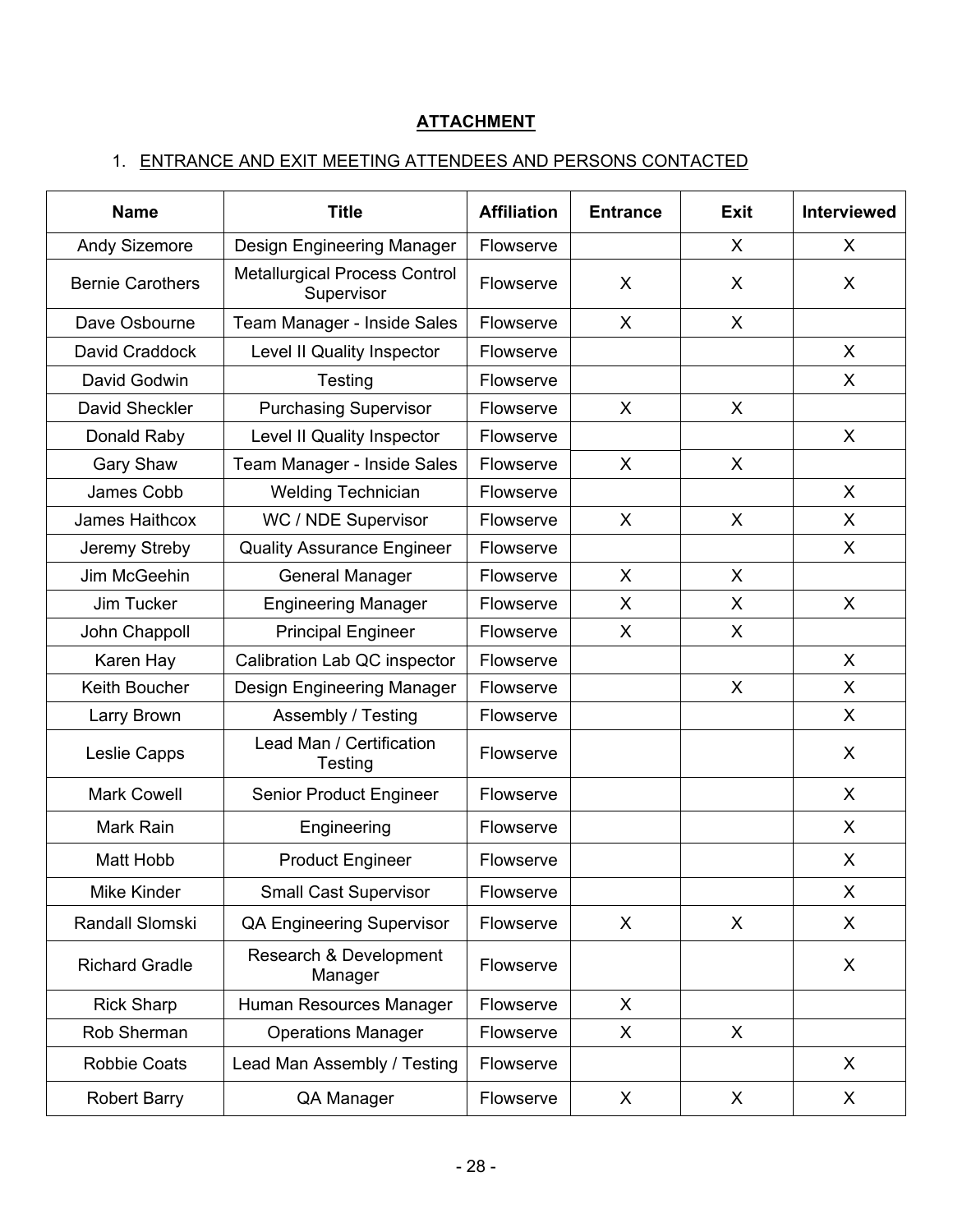| <b>Name</b>              | <b>Title</b>                                                                               | <b>Affiliation</b><br><b>Entrance</b>    |   | <b>Exit</b>  | <b>Interviewed</b> |
|--------------------------|--------------------------------------------------------------------------------------------|------------------------------------------|---|--------------|--------------------|
| Sheila Cawley            | Lead Auditor; QA Engineer -<br>Vendor Compliance                                           | Flowserve                                | X |              | X                  |
| <b>Victor Safarian</b>   | <b>Quality Engineer</b>                                                                    | Flowserve                                |   |              | X                  |
| Wade Sheppard            | Unknown                                                                                    | Flowserve                                |   |              | X                  |
| Dale<br>Lerjuntharangool | <b>Principal Quality Engineer</b><br>Supplier Quality Oversight -<br>Americas Westinghouse | <b>WEC</b>                               |   |              | $\sf X$            |
| Justin Loy               | <b>Authorized Nuclear Inspector</b>                                                        | <b>HSB</b><br>Global<br><b>Standards</b> |   |              | $\sf X$            |
| <b>Mark Lenheart</b>     | Authorized Nuclear Inspector                                                               | <b>HSB</b><br>Global<br><b>Standards</b> |   |              | X                  |
| Yamir Diaz-Castillo      | <b>Inspection Team Leader</b>                                                              | <b>NRC</b>                               | X | $\sf X$      |                    |
| Aaron Armstrong          | <b>NRC</b> Inspector                                                                       | <b>NRC</b>                               | X | $\mathsf{X}$ |                    |
| Alma Allen               | NRC Inspector                                                                              | <b>NRC</b>                               | X | $\mathsf{X}$ |                    |
| <b>Frank Talbot</b>      | NRC Inspector                                                                              | <b>NRC</b>                               | X | X            |                    |
| Jonathan Ortega          | NRC Inspector                                                                              | <b>NRC</b>                               | X | X            |                    |
| Marlayna Vaaler          | NRC Inspector                                                                              | <b>NRC</b>                               | X | X            |                    |
| Michael Farnan           | NRC Inspector                                                                              | <b>NRC</b>                               | X | $\sf X$      |                    |
| <b>Tom Bilik</b>         | <b>NRC</b> Inspector                                                                       | <b>NRC</b>                               | X | X            |                    |

## 2. INSPECTION PROCEDURES USED

Inspection Procedure 43002, "Routine Inspections of Nuclear Vendors," dated April 25, 2011.

Inspection Procedure 43004, "Inspection of Commercial-Grade Dedication Programs," dated April 25, 2011.

Inspection Procedure 36100, "Inspection of 10 CFR Parts 21 and 50.55(e) Programs for Reporting Defects and Noncompliance," dated February 13, 2012.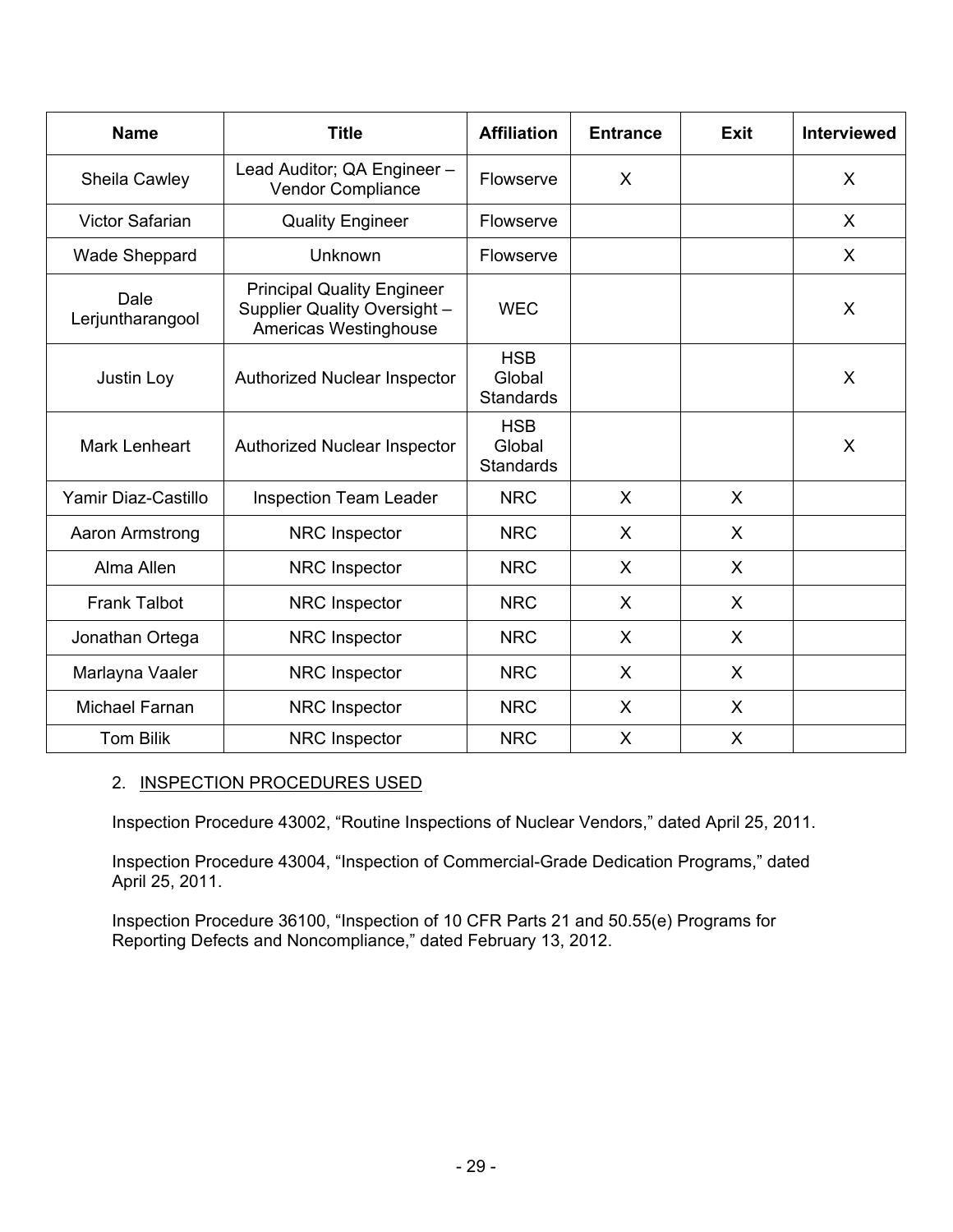## 3. LIST OF ITEMS OPENED, CLOSED, AND DISCUSSED

| <b>Item Number</b>   | <b>Status</b> | <b>Type</b> | <b>Description</b>   | <b>Applicable</b><br>Inspections,<br>tests, Analyses,<br>and Acceptance<br>Criteria (ITAAC)<br>from the AP1000<br><b>Design Control</b><br><b>Document, Tier</b><br>1, Revision 19* |
|----------------------|---------------|-------------|----------------------|-------------------------------------------------------------------------------------------------------------------------------------------------------------------------------------|
| 99901356/2009-201-01 | Closed        | <b>NOV</b>  | 10 CFR Part 21       | N/A                                                                                                                                                                                 |
| 99901356/2099-201-02 | Closed        | <b>NON</b>  | <b>Criterion XVI</b> | N/A                                                                                                                                                                                 |
| 99901356/2012-201-01 | Opened        | <b>NON</b>  | Criterion III        | N/A                                                                                                                                                                                 |
| 99901356/2012/201-02 | Opened        | <b>NON</b>  | <b>Criterion IX</b>  | N/A                                                                                                                                                                                 |

\*Note: there were no ITAACs associated with the valves evaluated during this inspection.

## 4. DOCUMENTS REVIEWED

## Quality Assurance Manual

• Flowserve's Corporation Quality Assurance Manual, Revision 38, dated August 16, 2012

## Standard Operating Instructions (SOIs)

- SOI 40-01-22, "Inspection Instructions for Incoming Material," Revision 22, dated August 24, 2009
- SOI 40-23-12, "Qualification and Training of Quality Assurance Auditors," Revision 16, dated April 16, 2012
- SOI 40-53-03, "Using Chromel-Alumel Thermocouples and Leeds and Notherrup Potentiometer," Revision 3, dated March 16, 2009
- SOI 40-78-01, "Material Verification for Commercial Grade Dedication Purposes," Revision 1, September 12, 2012
- SOI 70-14-12, "Identification of Basic Components Under 10CFR21," Revision 12, dated June 8, 2009
- SOI 70-23-09, "Granting Authorization To Certify Design Reports and Design Specifications," Revision 9, dated November 19, 2011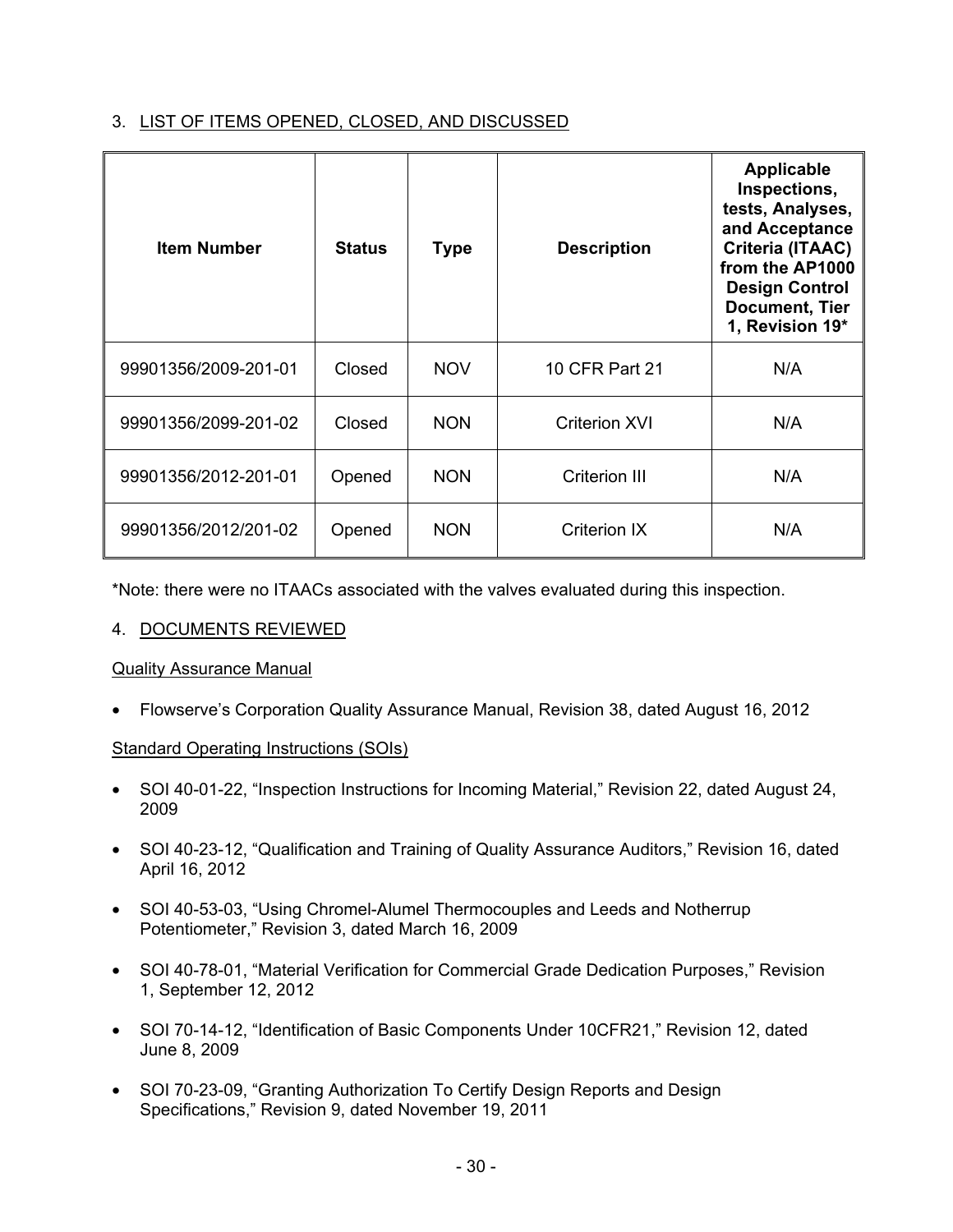• SOI 70-39-09, "Dedication of Commercial Grade Components to 10CFR21," Revision 9, dated June 6, 2009

#### Plant Internal Operating Procedures (PIOPs)

- PIOP 36-23-01-14, "Disposition of Rejected or Non-Conforming Material," Revision 14, dated May 13, 2009
- PIOP 36-25-04-09, "Software Tracking (SOFTRACK)," Revision 9, dated May 5, 2009
- PIOP 36-40-02-25, "Training, Qualification and Certification of NDT Personnel," Revision 25, dated April 20, 2012
- PIOP 36-40-03-10, "Methods for Reporting to NRC Defects Creating Substantial Safety Hazards," Revision 10, dated October 18, 2011
- PIOP 36-40-05-12, "Qualification and Certification of Quality Assurance and Test Personnel," Revision 12, dated July 1, 2006
- PIOP 36-40-07-16, "Development of Quality Assurance Plans," Revision 16, dated June 14, 2012
- PIOP 36-40-10-16, "Nonconforming Material Control Rejection Procedure, Material Review Board Involvement," Revision 16, dated January 24, 2012
- PIOP 36-40-13-20, "Controlled Materials for NR/R/N/U/PP Stamps and Traceable Components," Revision 20, dated July 6, 2009
- PIOP 36-40-14-12, "Control of Welding Material," Revision 12, dated September 12, 2012
- PIOP 36-40-15-09, "Welding Qualifications per ASME Sections III and IX," Revision 9, dated July 31, 2006
- PIOP 36-40-23-17, "Internal Quality Audit Plan," Revision 17, dated April 16, 2010
- PIOP 36-40-28-05, "Deviation Disposition Request," Revision 5, dated October 26, 2005
- PIOP 36-40-41-01, "Use of Anti-Spatter Compound to Protect Surfaces During Welding and Heat Treatment" Revision 1, dated September 14, 2012
- PIOP 36-41-01-21, "Procedure for Performance of Vendor Audits and Assessments," Revision 21, dated November 4, 2009
- PIOP 36-41-07-13, "Welder Performance Qualification Status," Revision 13, dated September 13, 2012
- PIOP 36-41-09-08, "Dedication of Commercial Grade Items," Revision 8, dated June 6, 2009
- PIOP 36-41-13-06, "Corrective Action Procedure," Revision 6, dated March 23, 2012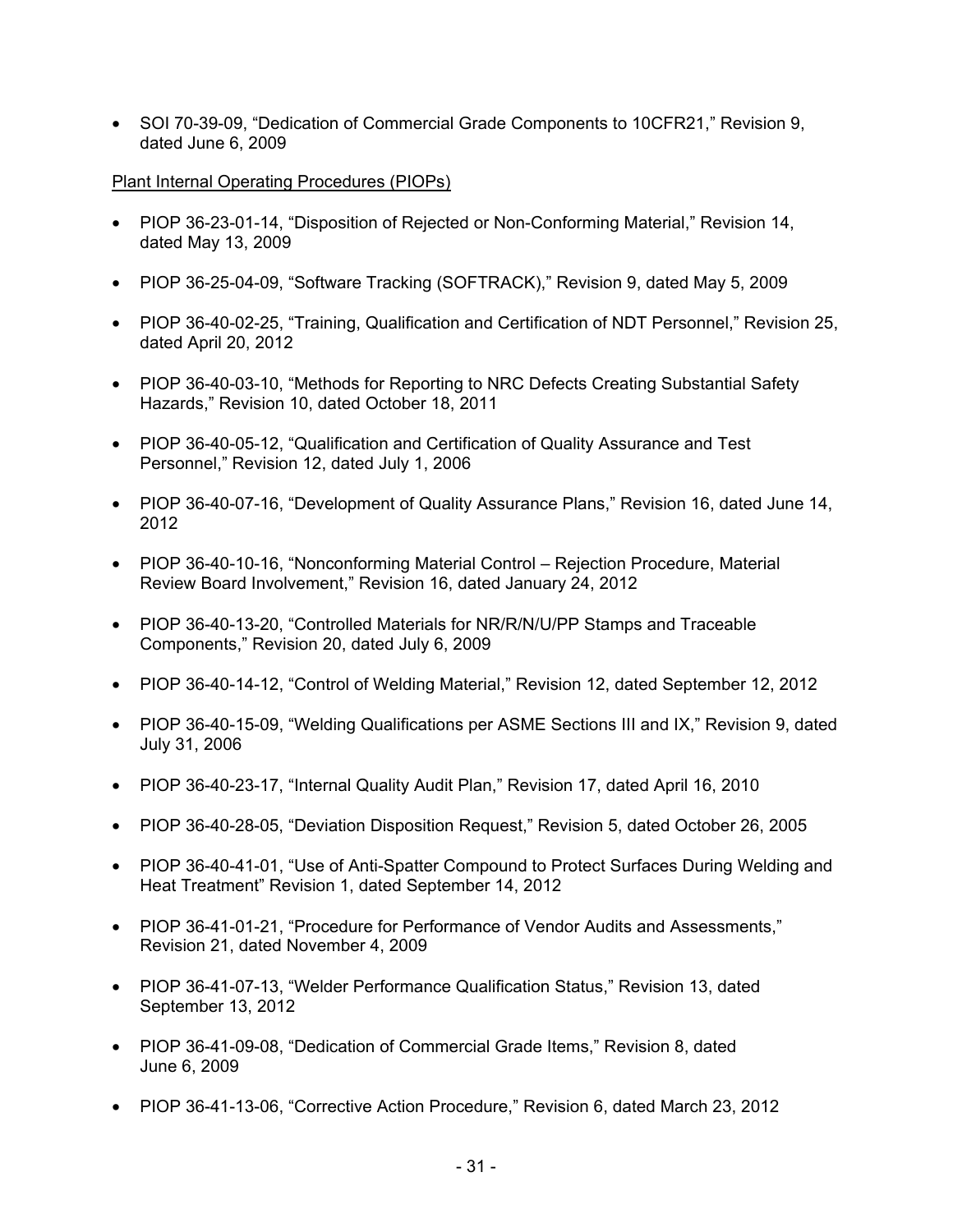- PIOP 36-70-03-28, "Design Control," Revision 28, dated September 9, 2011
- PIOP 36-70-18-00, "Method 2 Commercial Grade Dedication Plan for Services Provided by NVLAP/A2LA Accredited Calibration Laboratories," Revision 0, dated August 3, 2012

## Method Specifications (MSs)

- MS P1-123N, "Fillet, Groove, and Repair Welding of P-1 w/o Impacts or PWHT," Revision 1, dated April 16, 2004
- MS P8-123N, "Fillet, Groove, and Repair Welding of P8 Materials per ASME III w/o PWHT," Revision 2, dated May 15, 2009
- MS P8-323N, "Fillet, Groove, and Repair Welding of P-8 Materials w/o PWHT for Nuclear Applications," Revision 4, dated May 15, 2009
- MS P8-341N, "Hardfacing and Repair of P-8 Materials per ASME Section IX," Revision 5, dated June 29, 2007
- MS 1025EN, "Dry Magnetic Particle of Ferro Magnetic Materials Prod and Yoke Methods," Revision 3, dated April 13, 2010
- MS 1025NE, "Dry Magnetic Particle of Ferro Magnetic Materials Prod and Yoke Methods," Revision 14, dated December 14, 2010
- MS 1029NE-B, "Ultrasonic Examination of Forgings and Bars for Use in Nuclear ASME Section III Applications," Revision 9, dated January 11, 2007
- MS 1094, "Alloy Verification Using the Niton Model XLp 868 XFR Alloy Analyzer," Revision 3, dated March 6, 2009
- MS 7210, "Hydrostatic, Pneumatic and Functional Test Procedure for the TU Electronic Comanche Peak SES A-180 Actuator," Revision 2, dated July 10, 1996.
- MS 7480, "Nitrogen and Hydraulic Leakage Test For A-180 Actuator For TXU Generation Company LP, Comanche Peak Station," Revision 2, dated June 19, 2006
- MS 7942, "Actuator Cylinder Inspection and Pre-Test," Revision 0, dated May 17, 2011
- MS 9034, "Hydrostatic and Functional Test Procedure for Motor Operated Gate and Globe Valves – Westinghouse AP1000 PV01," Revision 9, dated July 25, 2012
- MS 9048, "Assembly, Hydrostatic, and Functional Test Procedure for Westinghouse AP1000 PV03 - NPS 3 and Larger Manually Operated Gate, Stop Check and Swing Check Valves," Revision 6, dated October 10, 2011
- MS 9062, "Hydrostatic and Functional Test Procedure for the Size 20x16x20 MFFLIV Equiwedge Gate Valve Supplied to CNPEC for the Taishan 1 and 2 Nuclear Power Stations, Sales Order Number 91205," Revision 1, dated July 17, 2012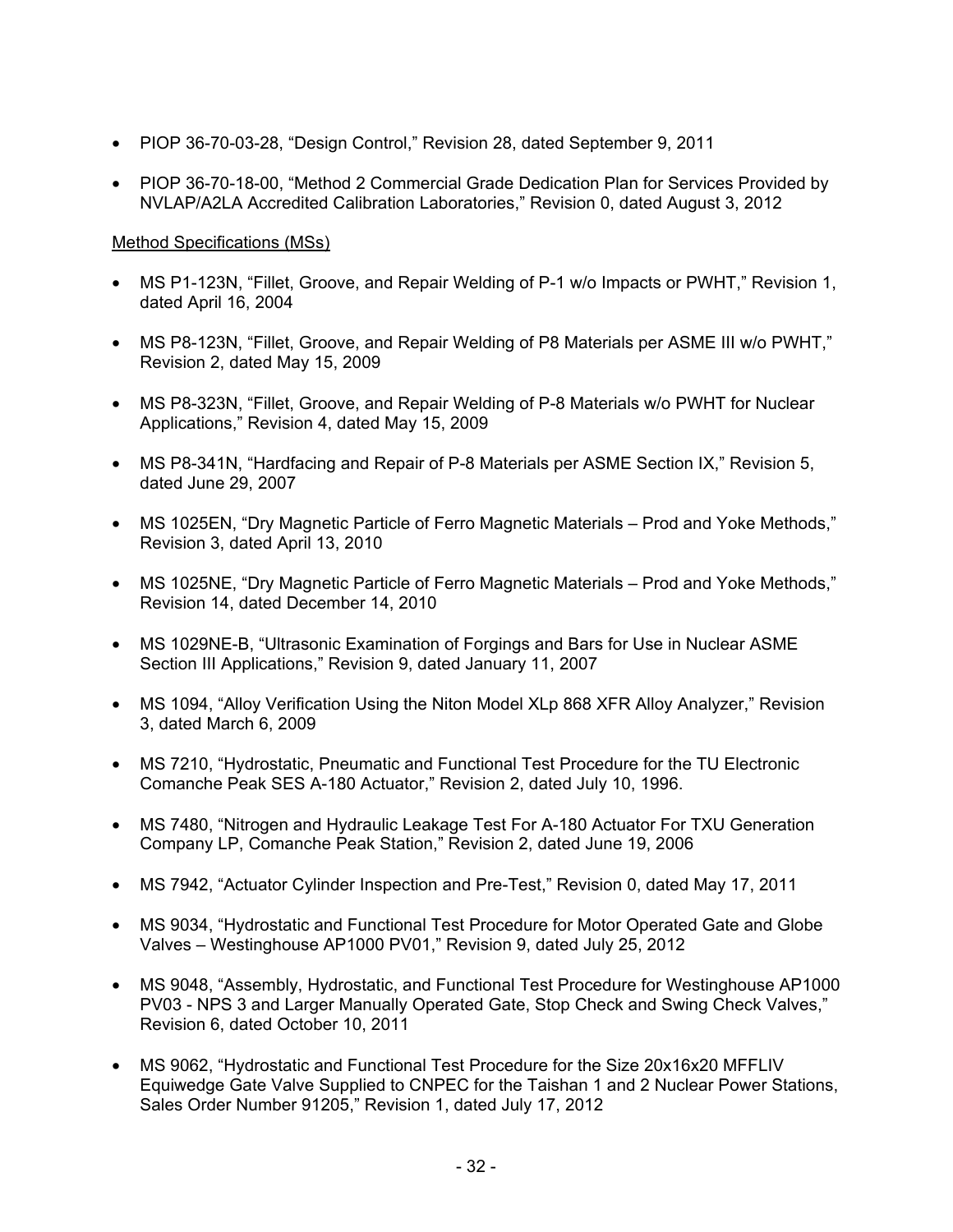- MS 9064, "Hydrostatic Test Procedure for the DN 25 (Size 1) MFFLIV Equalizer Valve Supplied to CNPEC for the Taishan 1 and 2 Nuclear Power Stations, Sales Order Number 91205," Revision 0, dated August 31, 2010
- MS 9066, "Hydrostatic and Functional Test Procedure for the A-260 Gas/Hydraulic Actuator Supplied to CNPEC for Taishan 1 and 2 Nuclear Power Stations, SO 91205," Revision 0, dated August 31, 2010
- MS 9088, "Hydrostatic and Functional Test Procedure for the Size 20x16x20 MFIV Equiwedge Gate Valve Supplied to Westinghouse for Sales Orders Numbers 91173 and 91178," Revision 1, dated November 30, 2011
- MS 9089, "Hydrostatic and Functional Test Procedure for the 8-290 Gas/Hydraulic Actuator Supplied to Westinghouse for Sales Orders Numbers 91173 and 91178," Revision 1, dated January 6, 2012
- MS 9424, "Bolt Torque Procedure," Revision 1, dated June 2, 2011

#### 10 CFR Part 21 Documents

- 10 CFR 21 File No 45, RMA 8363, Complaint Report 5074, CAR 518, dated July 14, 2009
- 10 CFR 21 File No 55, "DC Motors Used in Safety Related Limitorque Actuators," CAR 631, dated May 12, 2010
- 10 CFR 21 File No 62, "Review of 8' 150 TDC Check Valves," dated August 1, 2011
- 10 CFR 21 File No 63, "Disk and Seat Ring Material for 3'-150-SC," CAR 812, dated September 8, 2011
- 10 CFR 21 File No 66, "Peerless Motor Failure," dated March 7, 2012
- 10 CFR 21 File No 68, "Kerotest  $\frac{3}{4}$  and 1 Y Type Globe Valve Seal Cap," dated July 27, 2012

#### Corrective Action Reports (CARs)

- Quality Program Correction Action Plan (QPCAP) Nos. 800 939, dated September 2, 2011 through September 12, 2012
- CAR 918, "Flowserve does not identify in operating procedures all the requirements for commercially dedicating measurements and test equipment calibration services," dated August 8, 2012
- CAR 920, "Commercial Grade Dedication of Bellows," dated August 10, 2012
- CAR 935, "Failure to Follow Weld Procedure," dated September 10, 2012
- CAR 936, PT Examination of Wrong Area of Interest, dated September 11, 2012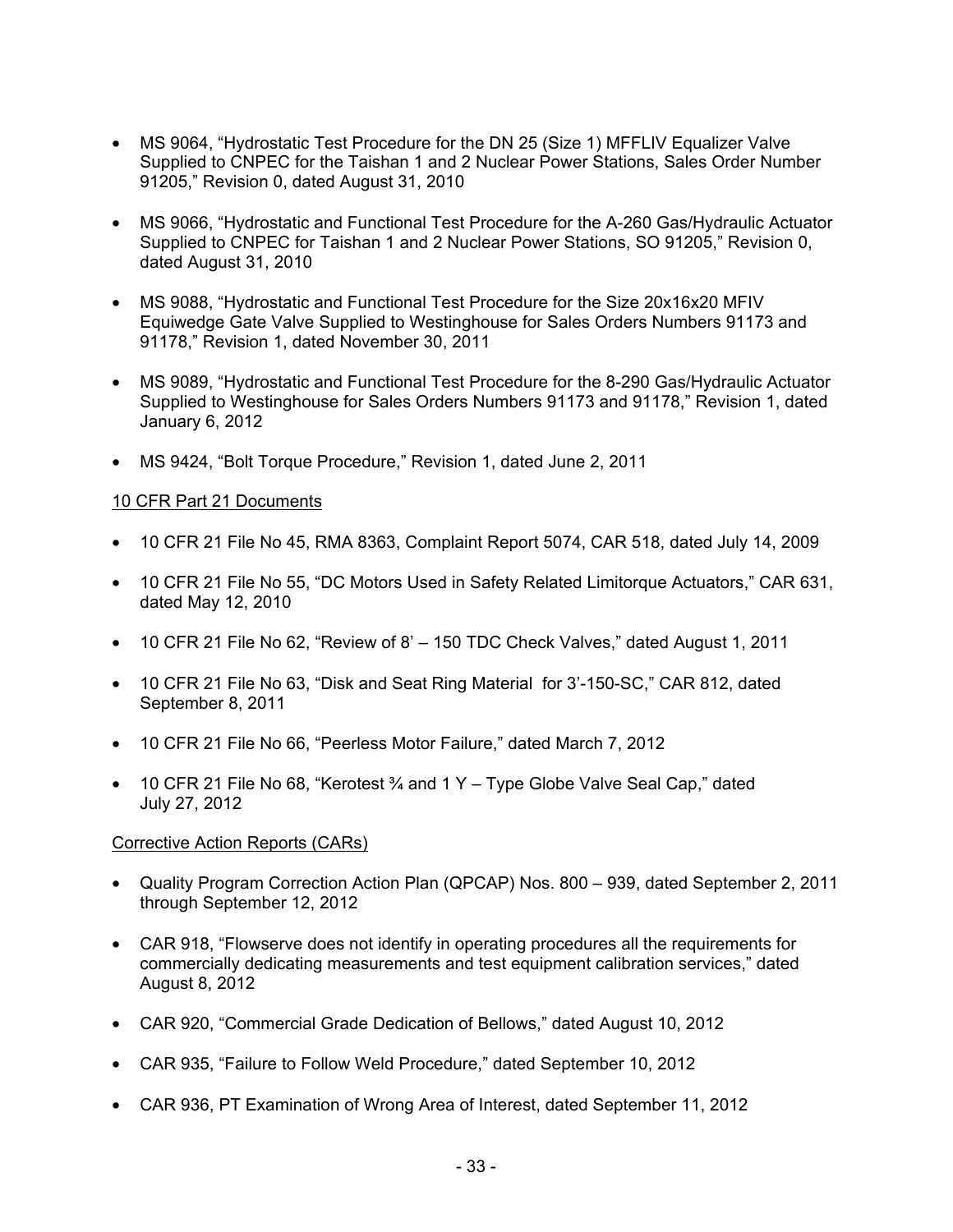- CAR 937, MT Examination with Inadequate Amperage, dated September 11, 2012
- CAR 939, UT of Less Than Entire Volume, dated September 12, 2012
- CAR 942, Criterion IX Control of Special Processes, dated September 12, 2012

#### Reject Tickets

- Reject Ticket No. 126867, dated October 25, 2008
- Reject Ticket No. 132113, dated January 7, 2011
- Reject Ticket No. 132144, dated January 14, 2011
- Reject Ticket No. 132436, dated April 13, 2011
- Reject Ticket No. 132776, dated October 20, 2011
- Reject Ticket No. 132887, dated July 26, 2012
- Reject Ticket No. 132894, dated August 14, 2012
- Reject Ticket No. 133885, dated June 21, 2011
- Reject Ticket No. 138087, dated April 16, 2012
- Reject Ticket No. 138559, dated July 3, 2012
- Reject Ticket No. 139320, dated September 11, 2012
- Reject Ticket No. 140680, dated June 7, 2012
- Reject Ticket No. 140757, dated June 19, 2012

#### Commercial Grade Dedication Packages

- Flowserve F.O. Number 325707, Dedication Package, Valve Air Solenoid, Part Number 00658529 9122801, dated January 12, 2012
- Flowserve F.O. Number 325719, Dedication Package, Valve Flow Control, Part Number 00872542 9122801, dated February 1, 2012
- Flowserve Number 108470-01/226086, Dedication Package, Motor Peerless, Part Number 04106842 DEDCATD, dated January 4, 2006
- Flowserve Number 111739-01/226088, Dedication Package, Orifice Metrex, Part Number 04131470 DEDCATD, dated December 19, 2011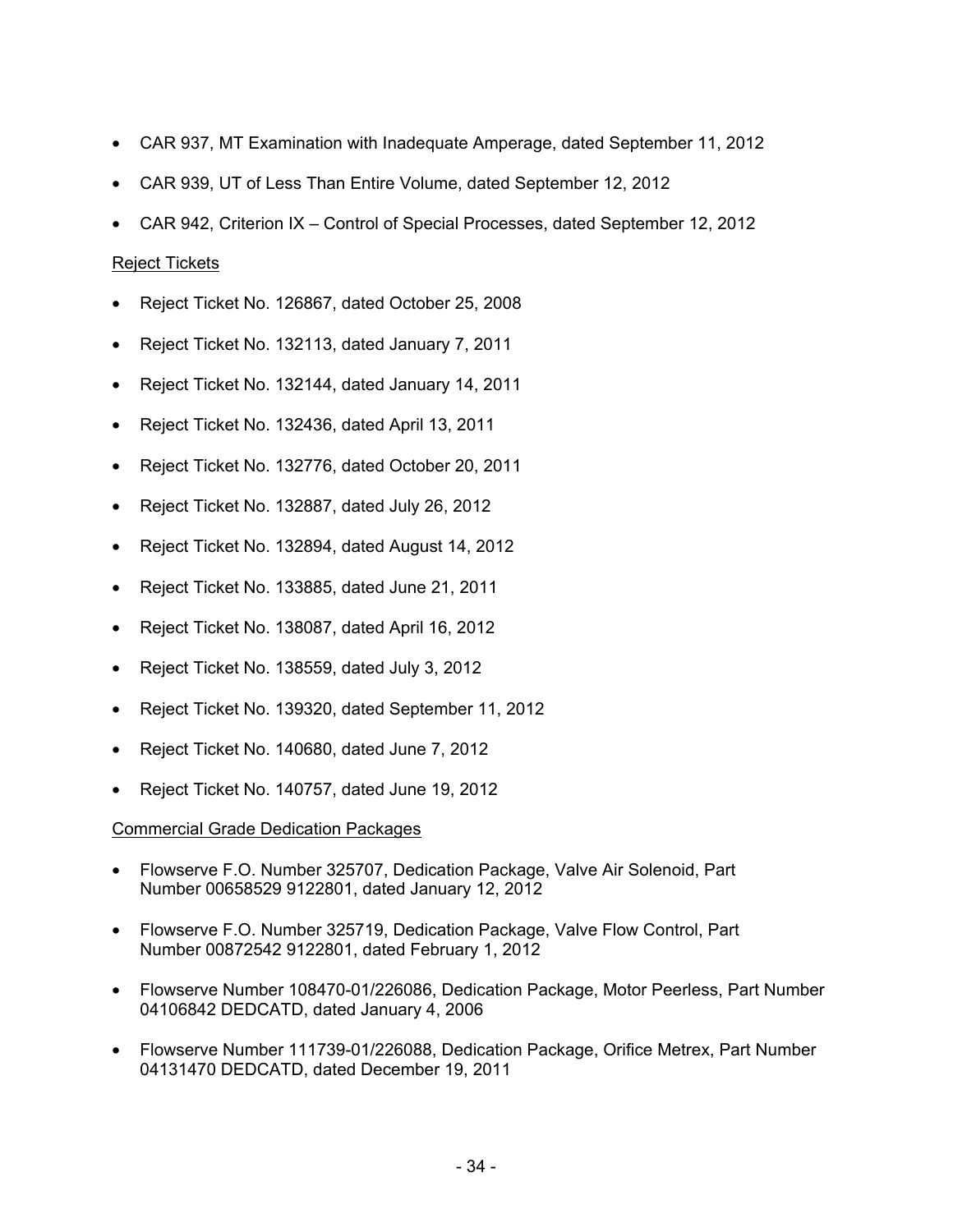- Flowserve Number 108945-01/226423, Dedication Package, Body Flow Control Valve, Part Number 01316170 DEDCATD, dated December 3, 2009
- Flowserve F.O. number 340609, Dedication Package, Valve HYD 4-Way 25 GPM, Part Number 04107985 6736401, dated March 19, 2012
- Flowserve Number MS 56979, Dedication Package, O-Ring, Part Number 04101576 DEDCATD, dated May 15, 2009
- Flowserve F.O. Number 345268, Valve Metrex, Part Number 04002320 6646301, dated March 3, 2012
- Flowserve Number 117938-01/235229, Thread Shaft Collar, Part Number 04130818 DEDCATD, dated September 11, 2012
- Flowserve Number 117410-01/236067, Washer Belleville, Part Number 01316805 DEDCATD, dated September 18, 2009
- Form 36-Q-1270, 10CFR21 Dedication of Calibration Services for Stop Watch Cert Gage ID# SRL-365515-4, dated August 14, 2012
- Form 36-Q-1270, 10CFR21 Dedication of Calibration Services for Rubber Test Block Kit Shore M scale, Gage ID# M000234, dated August 22, 2012
- Form 36-Q-1270, 10CFR21 Dedication of Calibration Services for Length Standards, Gage ID# TMS-1A, 2A, 3A, 4A,5A and 2B, dated August 3, 2012
- Form 36-Q-1270, 10CFR21 Dedication of Calibration Services for Surface Plate, Gage ID# SRL# 1550, dated September 7, 2012
- Form 36-Q-1270, 10CFR21 Dedication of Calibration Services for  $\frac{1}{4}$ -18 NPT, Gage ID# QB-604, dated August 22, 2012
- Form 36-Q-1270, 10CFR21 Dedication of Calibration Services for Gas Leak (Helium), Gage ID# 7114, dated August 22, 2012

## Flowserve Purchase Orders (POs)

- PO 110813, SO 911175, Westinghouse PO 4500319052, Supplier Code: 103250, Supplier: Aruna Alloy Steels, Madurai, India, dated November 29, 2011
- Flowserve Receiving Document, PO 110813, Receiver Number: 234167, Item SO Number 911175-11, Gate Casting, dated July 19, 2012
- Flowserve Receiving Document, PO 110813, Receiver Number: 234606, Item SO Number 911175-11, Two Bonnet Castings, dated July 28, 2012
- PO 111595, SO 91154-03, Supplier Code: 103250, Supplier: Aruna Alloy Steels, 2 Gate Castings, -14, 8 Body Casting, -14, 16 Gate Castings, Madurai, India, dated December 28, 2011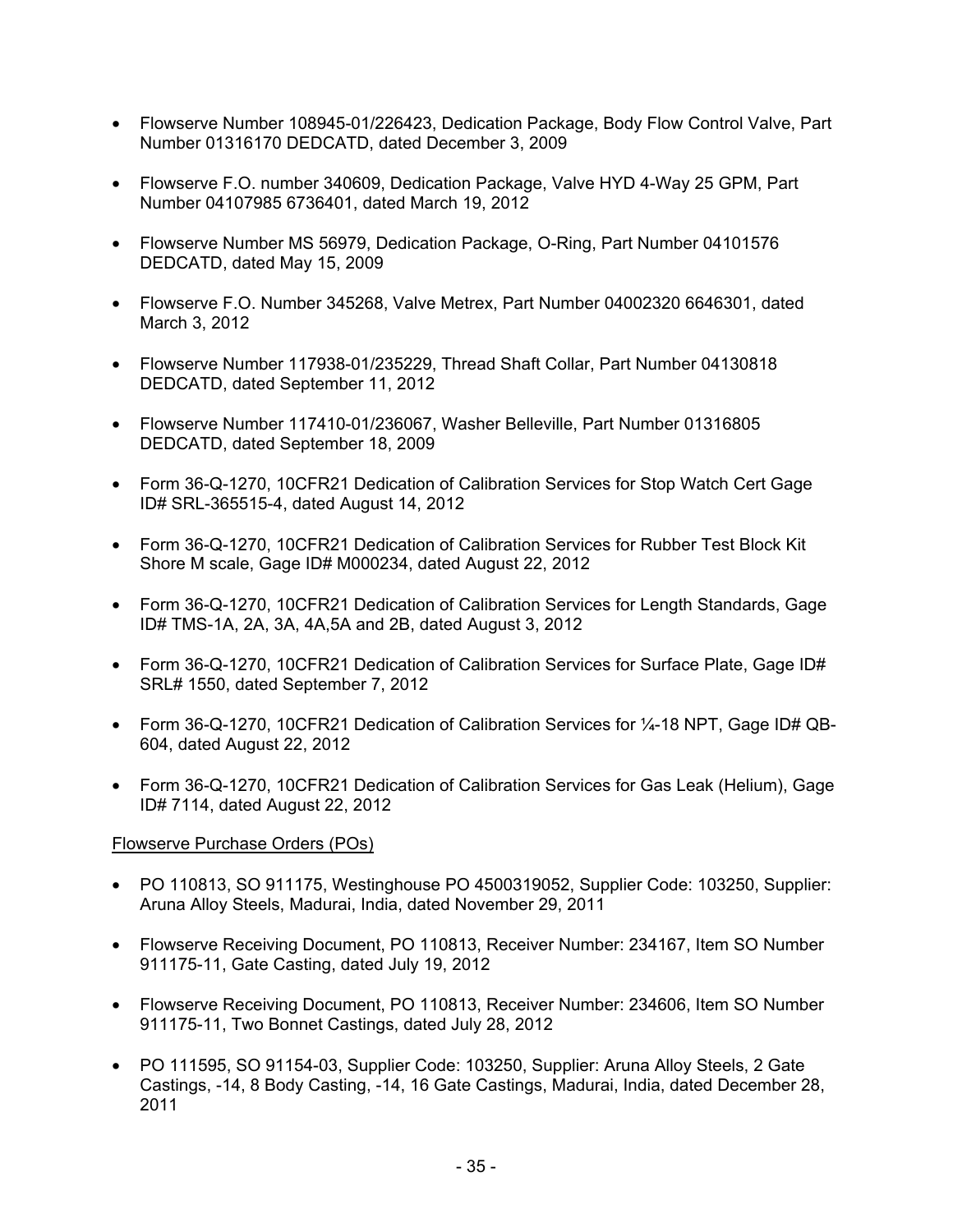- Flowserve Receiving Document, PO 111595, Receiver Number: 234618, Item SO Number 911154-14, Gate Casting, dated September 10, 2012
- PO 111595 and SO 91154, Quality Assurance Plan, Revision 13, dated August 23, 2012
- Aruna Alloy Steel PVT Limited (Unit 1), Material Test Certificate, Flowserve PO 111595, Flowserve Valve SO 91154-14, Test Certificate, dated May 24, 2012
- Aruna Alloy Steel PVT Limited (Unit 1), Material Test Certificate, Flowserve PO 111813, Flowserve Valve SO 91175-11, Gate Valve, Traceability Code: M4393, SRL7, Test Certificate, dated April 30, 2012
- Aruna Alloy Steel PVT Limited (Unit 1), Radiograph Test Report, dated May 5, 2012

## Flowserve Sales Orders (SOs)

- SO 91216-01, "Liquid Penetrant Examination Machined BWE's," dated September 11, 2012
- SO 91154-25, "Flowserve Radiographic Inspection and Technique Report-Valve BWE Repair," dated November 9, 2011
- SO 91154-32, "Flowserve Liquid Penetrant Examination-Seat Ring Hardfacing and 1/4-inch Base Metal," dated August 17, 2011
- SO 91154-01, "Flowserve Ultrasonic Examination-Bonnets 100 Percent of Parts," dated August 17, 2012
- SO 91154-01, "Flowserve Liquid Penetrant Examination-Body Pre-Weld Guide Rails," dated September 8, 2011
- SO 91176-31, "Flowserve Magnetic Particle Examination-Valve WE'S and Lug Removal Areas," dated May 14, 2012
- SO 91176-06, "Flowserve Radiographic Inspection and Technique Report-Valve BWE," dated October 25, 2011
- SO 91176-06, "Flowserve Liquid Penetrant Examination-Gate Cavities," dated November 14, 2011
- SO 91175-12, "Flowserve Liquid Penetrant Examination-Body Root Pass," dated June 6, 2011
- SO 91175-15, "Flowserve Liquid Penetrant Examination-Body Weld Surface," dated May 3, 2011
- SO 91175-20, "Flowserve Liquid Penetrant Examination-Disk Hardfacing and 1/<sub>4</sub>-inch Base Metal," dated June 15, 2011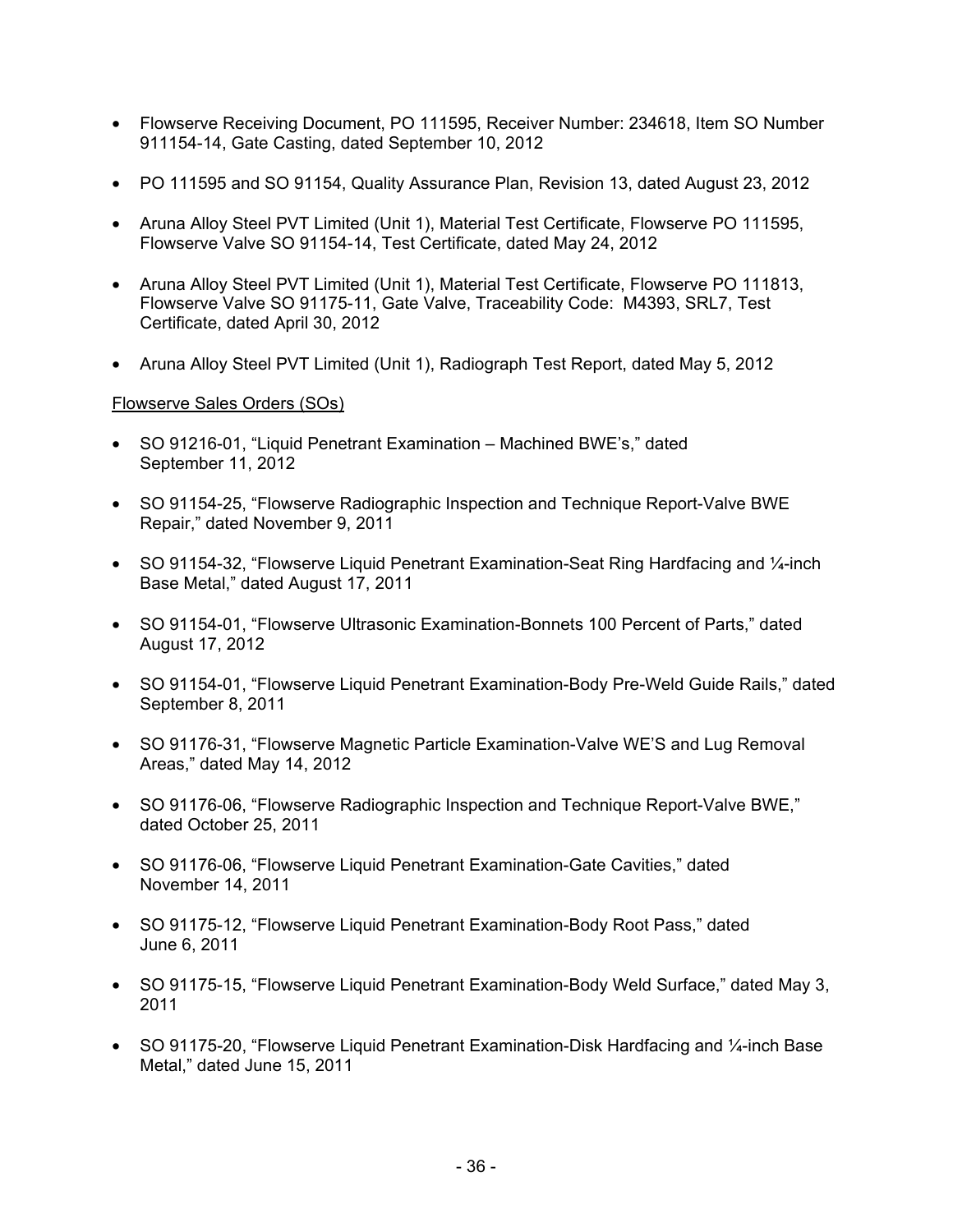- SO 91175-20, "Flowserve Ultrasonic Examination-Stem 100 Percent of Parts," dated May 24, 2011
- SO 91154, "Quality Assurance Plan," Revision 13, dated August 23, 2012
- SO 91175, "Quality Assurance Plan," Revision 12, dated July 28, 2012
- SO QAP 09-91154, "Nuclear Valve Order Finalized, Customer: WEC," Revision 12, dated May 30, 2012
- SO QAP 09-91175, "Nuclear Valve Order Finalized, Customer: WEC", Revision 12, dated August 23, 2012
- QR 12-842, Revision 0, SO 91154-01, 4" Gate Valve V.C. Summer Unit 2
- QR 12-843, Revision 0, SO 91194-10, 8" Check Valve V.C. Summer Unit 2
- QR 12-844, Revision 0, SO 91154-39, 14" Gate Valve V.C. Summer Unit 3
- QR 12-1698, Revision 0, SO 91154-05, 4" Check Valve V. C. Summer Unit 2
- SOC 54, Sales Order Control Sheet No. 54 for SO 91175 Sheet K, dated June 19, 2012

#### Flowserve MT&E Calibration Labels

- Mitatoya Caliper 500-505-10, Model: CD-10" C, Serial Number 0019956, Do not use gage after: October 12, 2012, Man&IE ID: Q1B-760
- Honey Well Scale Potentiometer, Serial Number 1008737, Calibrated: February 24, 2012, Due Date: February 28, 2013, Calibrated: D. Amshay
- Heat Treat Equipment Name 882-2, Instrument Location, Furnace 882 Over-Temperature, Serial Number 0951, Model: CN 271-R1, Next Calibration Due Date: February 28, 2013
- Heat Treat Equipment Name 884-1, Instrument Location, Furnace 884 Recorder, Serial Number 927Y982150100001, Manufacturer: Honeywell, Model DR4301-0000-G0100-0000, Next Calibration Due Date: February 28, 2013
- Heat Treat Equipment Name 884-2, Instrument Location, Furnace 884 Over-Temperature, Serial Number ITI50000295, Model: CN327-1, Next Calibration Due Date: February 28, 2013
- Heat Treat Equipment Name 885-1, Instrument Location, Vacuum Furnace 885 Remote Building, Serial Number 10202, Model: PLC205, Due Date: February 28, 2013
- Heat Treat Equipment Name 885-2, Instrument Location, Vacuum Furnace 885 Over Temperature - Remote Building, Serial Number 0233Y256073900006, Model: 230L-E0-00- 10-0A000-0, Due Date: February 28, 2013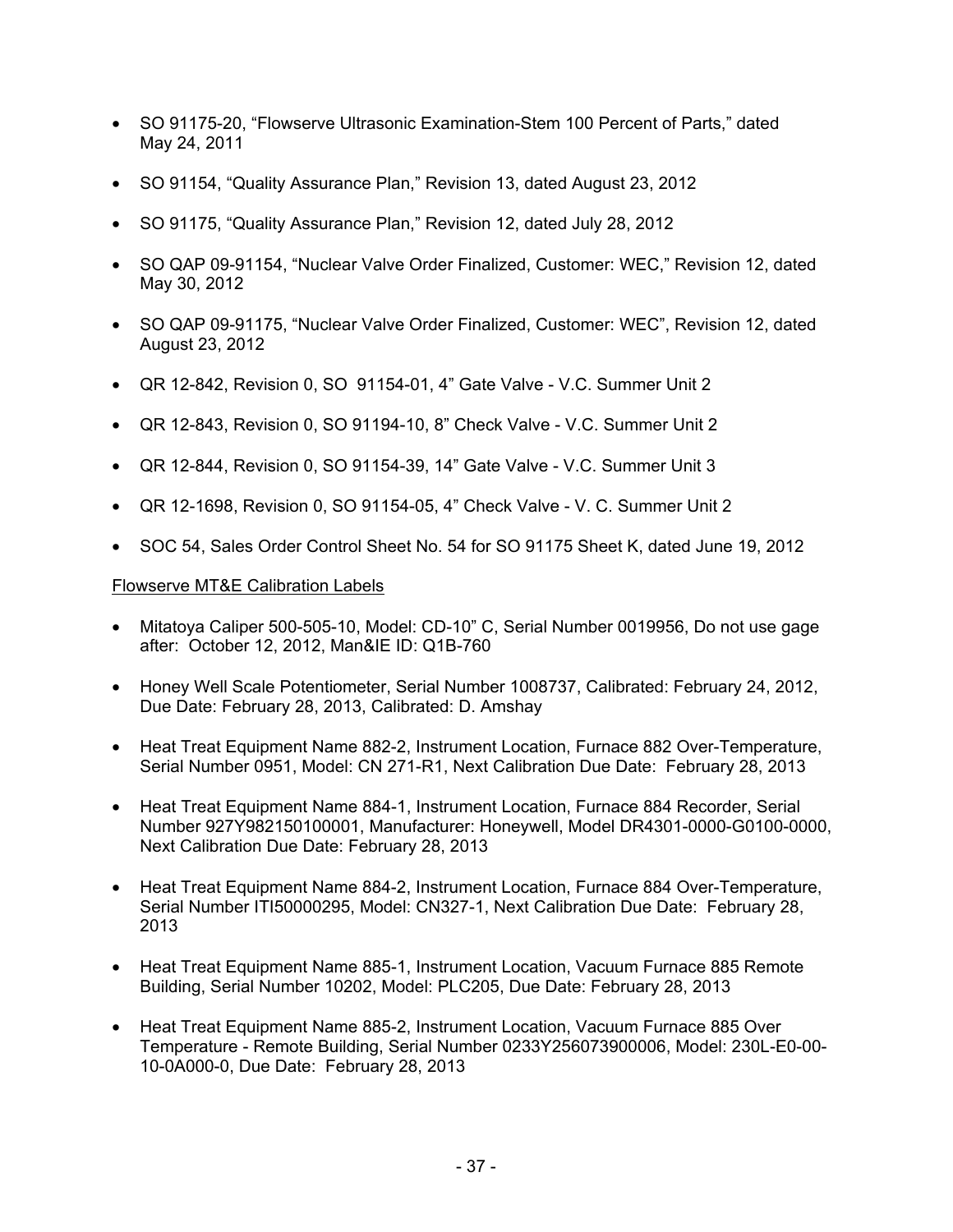- Heat Treat Equipment Name 877-1, Instrument Location, Furnace 877 Recorder, Serial Number 0130Y151561200004, Model: DR4301-0000-g01000-0000, Due Date: February 28, 2013
- Heat Treat Equipment Name 877-2, Instrument Location, Furnace 877 Over Temperature, Serial Number IT1150000299, Model: CN3271, Due Date: February 28, 2013
- 0-12 Inch Digital Caliper, QIB-696, Calibration Date: August 16, 2012, Due Date: February 12, 2013, Gage Inspector: K. Hay

## Audit of Tyco Valves

- Flowserve Vendor (Tyco) Quality Audit Plan, dated January 16, 2012
- Flowserve Audit Checklist of Tyco Valves and Controls, dated January 31, 2012
- Flowserve Vendor (Tyco) Quality Problem Corrective Action Plan, dated January 31, 2012
- Flowserve Audit Report of Tyco Valves and Controls, dated February 2, 2012

## Nuclear Industry Assessment Committee (NIAC) Assessment of NAMCO/Danaher Controls

- NIAC Vendor (NAMCO/Danaher Controls) Letter with Audit Plan, dated March 27, 2012
- NIAC Audit Checklist, dated May 18, 2012
- NIAC Audit Report, dated May 17, 2012
- Deficiency Report/Supplier Corrective Action Request (Form 0181), dated May 10, 2012
- Flowserve PO 112174, NAMCO Controls Corporation, 10 CFR 50, Appendix B and 10 CFR Part 21 applies
- Flowserve Receipt Inspection of NAMCO Limit Switches, dated March 28, 2012
- NAMCO Certificate of Compliance for Limit Switches, dated March 22, 2012

## Quality Audit of Aruna Steel Castings, LTD

- Flowserve Vendor (Aruna Steel Castings) Quality Audit Plan, dated July 11, 2011
- Flowserve Vendor Quality Problem Six Corrective Action Plans, dated February 13 and February 14, 2012
- Flowserve Supplier Audit Report of Aruna Steel Castings, dated February 2012
- Flowserve QA Audit Checklist 36-Q-1, Revision 5, dated August 20, 2010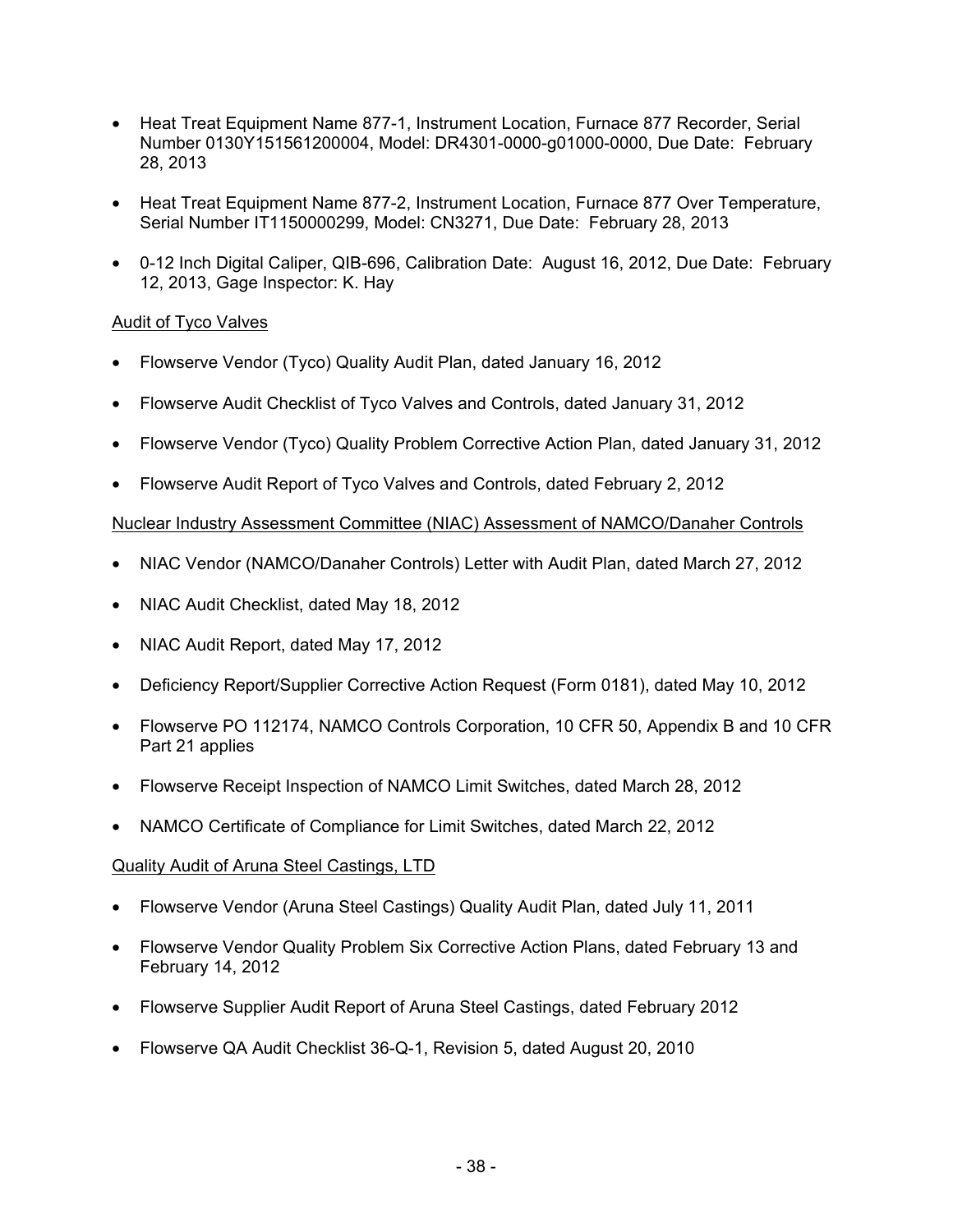## NIAC Assessment of Rex Heat Treatment and Flowserve CGI Dedication of a Diaphragm

- Dubose National Energy Services (NIAC) Commercial Grade Survey of Rex Heat Treatment, dated June 22, 2011
- NIAC Standard Audit Checklist, Revision 9, dated November 4, 2010
- Dubose Quality Assurance Survey Report (NIAC No. 16020), dated July 26, 2011
- Flowserve 10CFR21 Dedication of Commercial Grade Items of Rex Heat Treatment, dated September 7, 2012, Part Name: Diaphragm, Part Number: 04105356
- Flowserve PO V-39406, Rex Heat Treat, July 26, 2012

Assessment of North Carolina Manufacturing (NCM) – Flowserve Dedication of NCM Machined Commercial Grade Parts

• Flowserve Commercial Grade Survey of North Carolina Manufacturing, dated June 2012

## Miscellaneous Documents

- Flowserve Approved Vendor List (AVL), dated September 7, 2012
- Valve Tabulation QAP 09-91178, Customer: WEC Georgia Power, dated February 10, 2010
- RMC-02261, Material Specification, Revision 6, dated May 2, 2012, and Revision 7, dated September 7, 2012
- RMC-02262, Material Specification, Revision 7, dated September 7, 2012
- RMC-02708, Material Specification, Revision 3, dated October 2, 1998
- RAL 20736, Design and Seismic Analysis Report Westinghouse Electric Company, LLC AP1000, PV03 Valve Group, VC Summer Units 2 and 3, Size 4, Class 150 Flex Wedge Gate Valve With 10-inch Handwheel, Revision 3
- RAL 20754, Design and Seismic Analysis Report Westinghouse Electric Company, LLC AP1000, PV03 Valve Group, VC Summer Units 2 and 3, Size 8, Class 900 Swing Check Valve, Revision 3
- RAL 7487, Raleigh Material Code Index for 10CFR21 Commercial Grade Dedication, Revision 2, dated August 1, 2006
- PQR B-160, Manufacturers Record of Welding Procedure Qualification for Hardsurfacing Overlay Welding, Revision 2, dated March 22, 2007
- PQR B-316, Fillet and Groove Welds, Revision 0, dated February 8, 1995
- PQR C-205, Fillet and Groove Welds, dated April 12, 1972